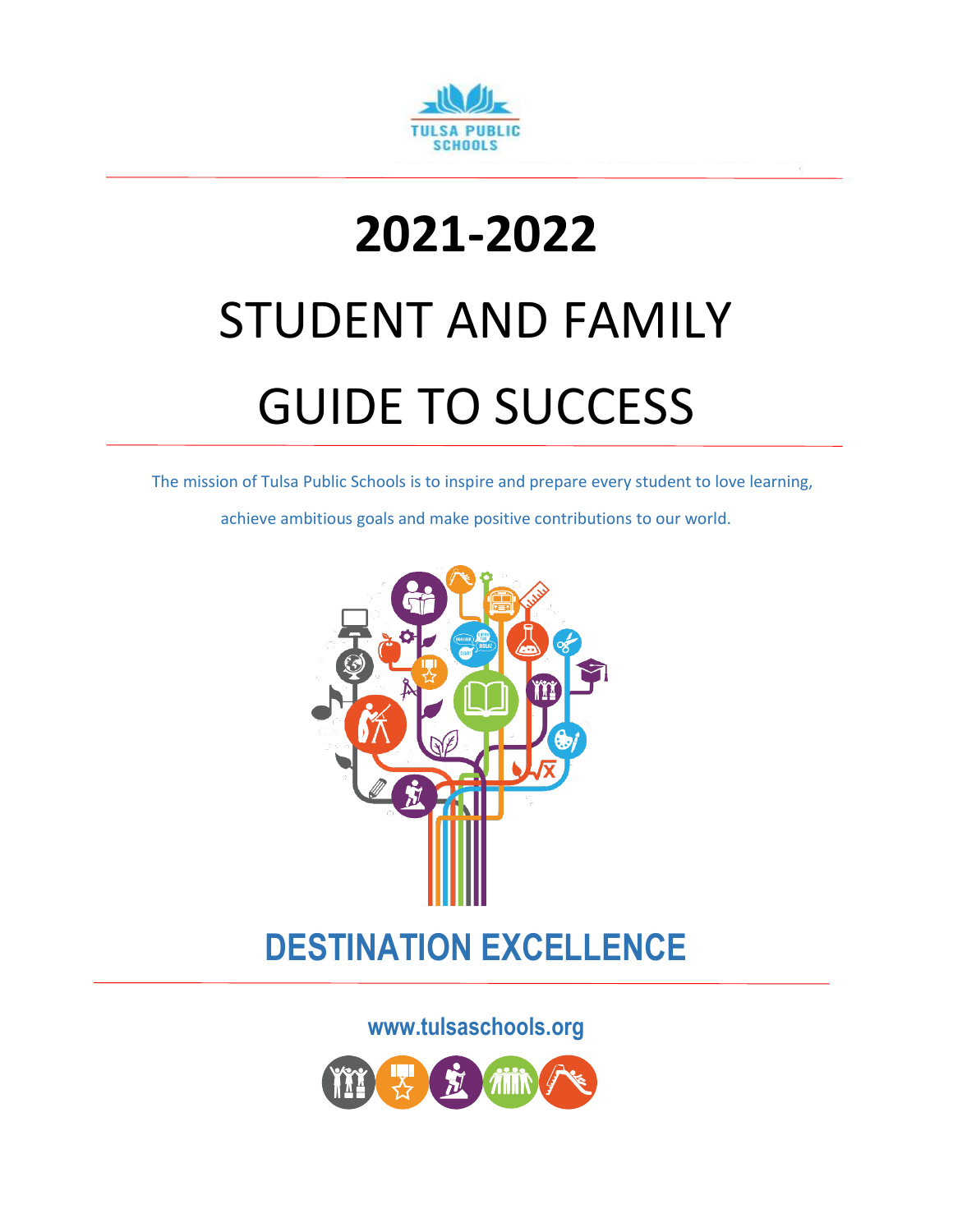## **Tulsa Public Schools Plan for Student Success Destination Excellence**

#### **Tulsa Board of Education 918-746-6393**

**Ms. Stacey Woolley, President – District 1 Mr. John Croisant – District 5 Ms. Judith Barba Perez – District 2 Dr. Jerry Griffin – District 6 Ms. Shawna Keller – District 4 Ms. Sarah Bozone – Clerk of the Board** 

**Ms. Jennettie Marshall – District 3 Ms. Suzanne Schreiber – Interim Vice President - District 7 Deborah A. Gist Superintendent of Schools**

#### **Vision**

**Tulsa Public Schools is the destination for extraordinary educators who work with our community and families to ignite the joy of learning and prepare every student for the greatest success in college, careers and life.**

#### **Mission**

**Our mission is to inspire and prepare every student to love learning, achieve ambitious goals and make positive contributions to our world.**

This plan for student success focuses on the well-being and success of our students and schools by fostering safe, supportive, joyful learning environments and a student culture of care and respect. Our approach is based on building, maintaining and restoring relationships in the school community.

This family guide provides information you need to ensure your child's success at Tulsa Public Schools. Should you have questions or concerns, we have provided contact information throughout the guide. Any revision to this guide during the course of this school year can be found at [www.tulsaschools.org.](http://www.tulsaschools.org/)

Tulsa Public Schools does not discriminate on the basis of race, religion, color, national origin, sex, sexual orientation, gender expression, gender identity, disability, genetic information, veteran status, marital status or age in tis employment, programs and activities and provides equal access to the Boy Scouts and other designated youth groups. The following person has been designated to handle inquiries regarding the Tulsa Public Schools' non-discrimination policies.

> Human Rights and Title IX Coordinator Tulsa Public Schools 3027 South New Haven Tulsa, Oklahoma 74114-6131 918-746-6517

*In addition, see Tulsa Schools Board Policy 4901, regarding nondiscrimation.*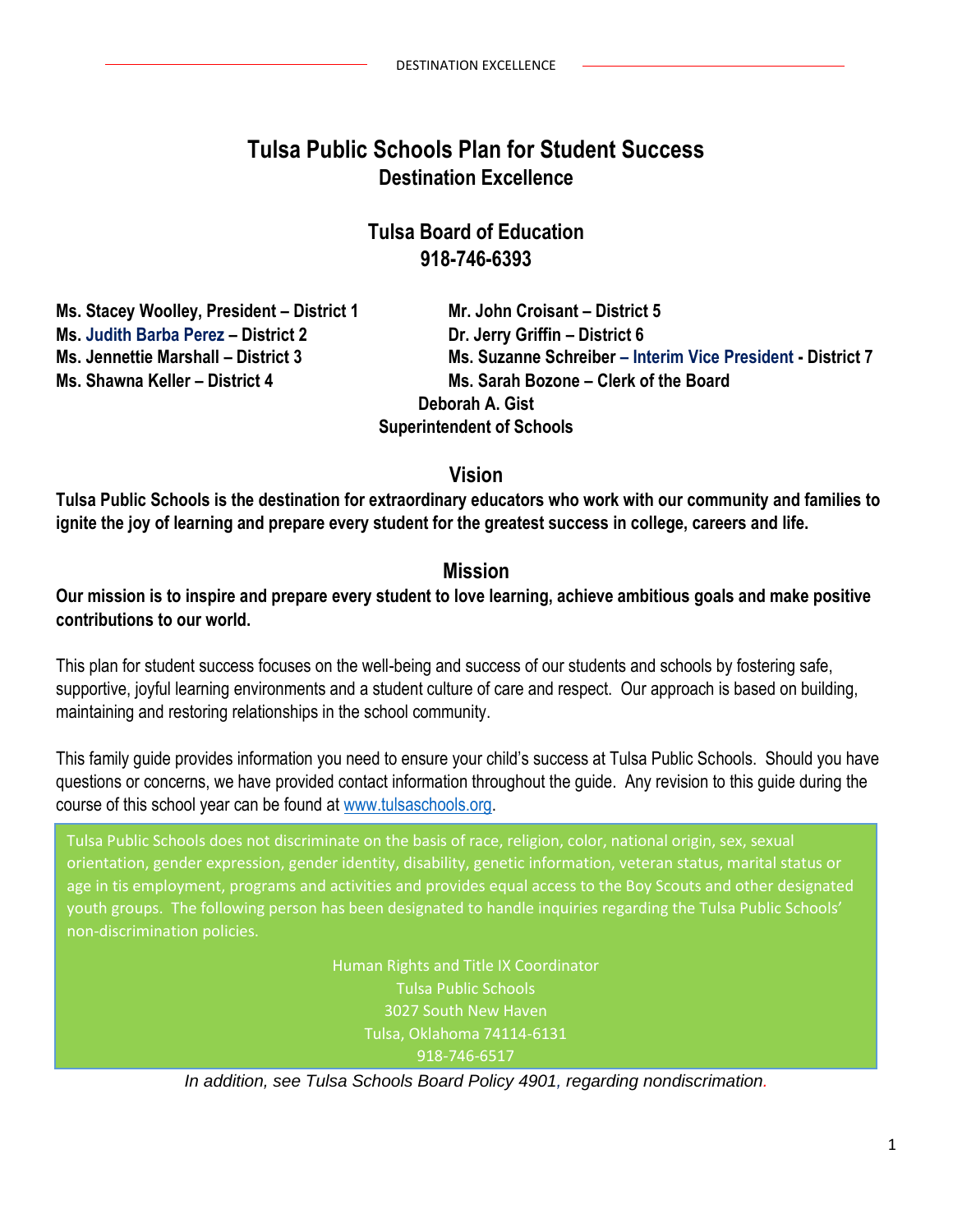## **OUR VALUES**

#### **EQUITY**

All children deserve the opportunity to develop their full academic and social potential. Valuing equity means that we must provide resources and support matched to student need, for every student in every school. Our diversity is a community treasure, and we must foster an inclusive environment by examining biases and resolving unfair practices.

#### **CHARACTER**

We are honest, trustworthy and have high standards of behavior. We make decisions, take action and approach our work based on what is best for our students and their success. We do the right thing even when it is hard. We face difficulty with courage and have the moral fortitude to act in accordance with our beliefs. While we do not always agree, we treat one another with kindness and respect.

#### **EXCELLENCE**

Tulsa needs and expects world-class public schools. We work hard together and expect a lot of one another because high standards produce exemplary knowledge, skills, abilities and mindsets. Achieving excellence means striving for it every moment of every day. It means sweating the small stuff while we focus on the big picture with determination and persistence.

#### **TEAM**

We care for one another, support the personal and professional development of one another, and work together to improve our community. Together we celebrate success, learn from struggles and invest in the development of our teams and team members. While we value our work together and invest mightily in it, we also honor and respect the commitments our team member have to their families and communities outside work.

#### **JOY**

We love to have fun! Play is invaluable for students and adults alike. Joy at school and at work makes us more productive, because when we create, innovate and imagine, our motivation grows. At Tulsa Public Schools, we foster exuberant classrooms, schools and places of work where children and adults pursue their passions and are relentlessly curious. We want to ensure that everyone knows the excitement that comes from working deeply on a problem, task or concept and experiencing breakthrough moments.

#### **OUR BELIEFS**

#### **OUR STUDENTS CAN**

Every child can learn. Every child has talent. Every child has value. Great education is demanding and engaging, structured and joyful, challenging and supportive. To succeed in a competitive world and to serve as the next generation of leaders, students must engage in their education, own their learning and feel accepted and supported in our schools.

#### **OUR TEACHERS MAKE IT HAPPEN**

Extraordinary teachers are the heart of successful schools. They must continually hone their craft and content knowledge to design engaging learning and facilitate success in every student. We require much of our teachers, and we must provide the conditions and work environments that promote professional satisfaction and student achievement. This means that our entire community must value, respect and support teachers as the irreplaceable professionals they are.

#### **OUR PRINCIPALS ARE KEY**

Principals' responsibilities are strategic, vast and intense. As leaders, they must be visible, hire the right staff, cultivate talent, build relationships with families and communities, foster positive and safe school culture and ensure results. As such, the education service center must support principals' growth as instructional leaders and be their primary support system in strengthening the quality of teaching and learning in all classrooms.

#### **OUR DISTRICT IS "ALL IN"**

Effective teams collaborate and continually assess and improve their service to schools. They attend to present needs while preparing for the future. This means our employees and board must work together, reflect, adjust, think ahead and innovate in service to powerful teaching and learning.

#### **OUR COMMUNITY IS ESSENTIAL**

Our children and schools need all of us – educators, families and community partners. High quality schools are vital to the health of our community. We must engage our families and all of Tulsa by embracing transparency, holding ourselves accountable to high standards, proactively communicating and working as a team united in the success of every student.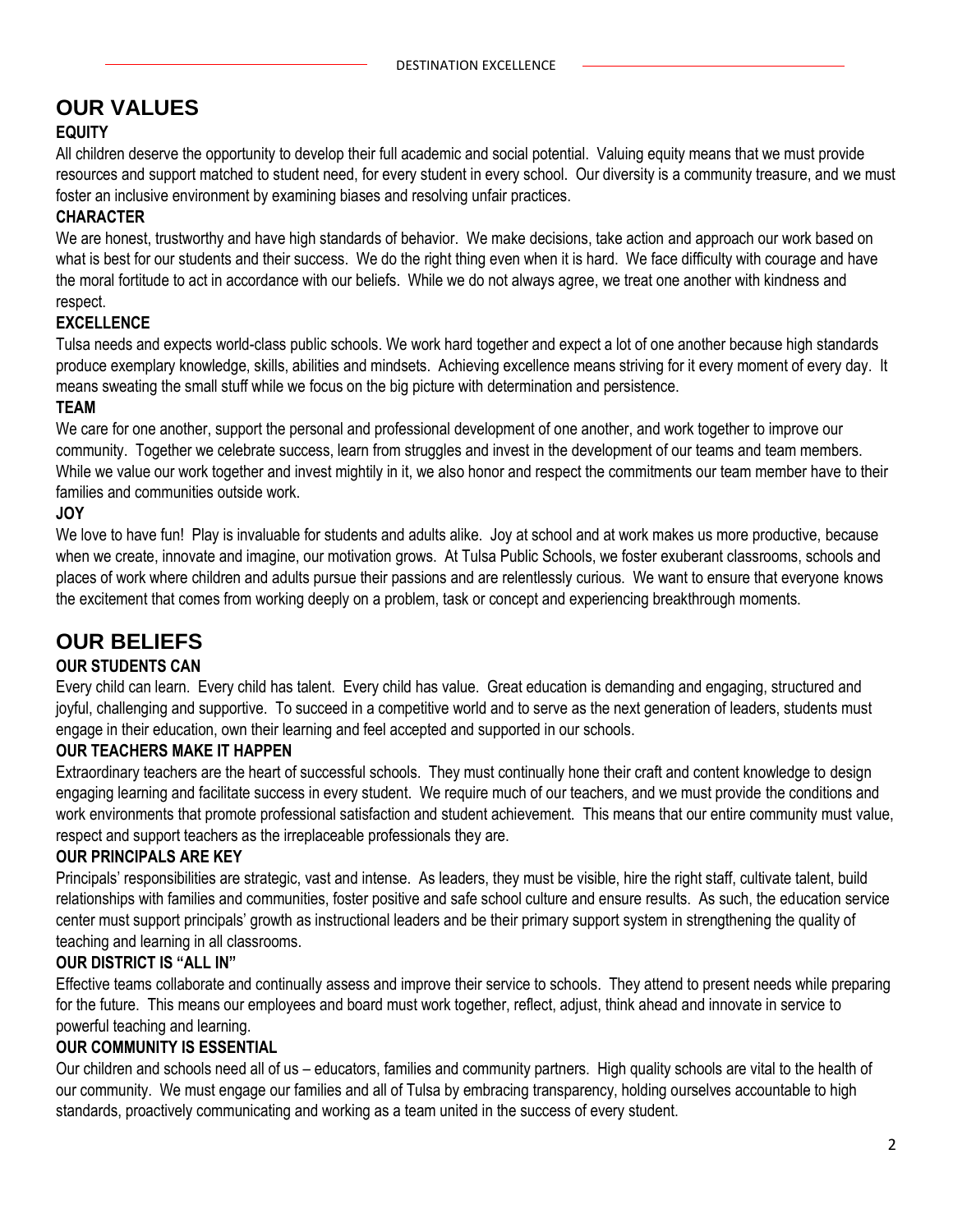## **Message from the Superintendent and Board President**

Dear Families,

On behalf of all of us at Tulsa Public Schools who work with and support your children, I want to welcome you back for an exciting school year! Our teachers and school leaders have been working hard to prepare to welcome your children back to campus on Thursday, August 19.

We are continuing to follow the [local data](https://resources.finalsite.net/images/v1627940965/tulsaschoolsorg/xymitcx2nh6tl3rbxrdi/SafetyUpdate_BOEMeeting_080221.pdf) about the COVID-19 Delta variant closely. The Delta variant requires our attention: it is highly transmissible and more infectious for youth, and we are working closely with the Tulsa Health Department to monitor health conditions and their impact on schools and safety.

As we return to in-person teaching and learning, we will implement the following safety guidance and protocols:

#### **Masking**

- Our expectation is that **every** adult and student regardless of vaccination status wears a mask at all times indoors and outdoors when in the presence of others.
- Consistent with federal orders for masking on public conveyances from the [Centers for Disease Control and Prevention,](https://www.cdc.gov/quarantine/masks/mask-travel-guidance.html) masks will be required on all Tulsa Public Schools buses.

#### **Vaccination**

• We are following the CDC's recommendation that all children ages 12+ be vaccinated for COVID-19 before returning to school and strongly encourage parents to take advantage of our city's [many resources for free vaccinations.](https://vaccinate.oklahoma.gov/en-US/)

Additional Safety Measures

- **Handwashing and cleaning:** Hand sanitizer and hand-washing stations will be available at all sites; disinfectant cleaner and wipes will be placed in classrooms; and custodians will continue the use of electrostatic sprayers in our buildings.
- **Contact tracing and quarantine:** We will continue the contact tracing and notification process and recommended [quarantine periods.](https://www.tulsaschools.org/student-and-family-support/school-safety#fs-panel-233100) |
- **COVID-19 rapid testing:** We will offer COVID-19 rapid-testing for all students in grades pre-K-12 and all staff who have opted-in to the program.

The Student and Family Guide to Success is a resource for our families that provides information about how our school teams may respond to behavioral issues. It also includes information about district services, safety, health, rules, and regulations. We also encourage you to stay in touch with your child's teachers and school teams to stay updated on your child's progress and ways to get involved with school. Strong school/family partnerships are critical to helping students succeed, and your child's school team is here to support you!

With tremendous gratitude and love for everyone in our Tulsa Public Schools family,

Stacey R. Woolly

Superintendent Board President

Deborah A. Gist Stacey R. Woolley

#### **cdc.gov**

**[Order: Wearing of face masks while on conveyances and at transportation hubs | Quarantine | CDC](https://www.cdc.gov/quarantine/masks/mask-travel-guidance.html)** This order requires wearing of masks by travelers on and operators of conveyances to prevent spread of the virus that causes COVID-19

#### **tulsaschools.org**

#### **[Student and School Safety -](https://www.tulsaschools.org/student-and-family-support/school-safety#fs-panel-233100) Tulsa Public Schools** Student and School Safety - Tulsa Public Schools, Independent School District No. 1 of Tulsa County

**Student and Family Support Services:** [www.tulsaschools.org/SFSS](http://www.tulsaschools.org/SFSS)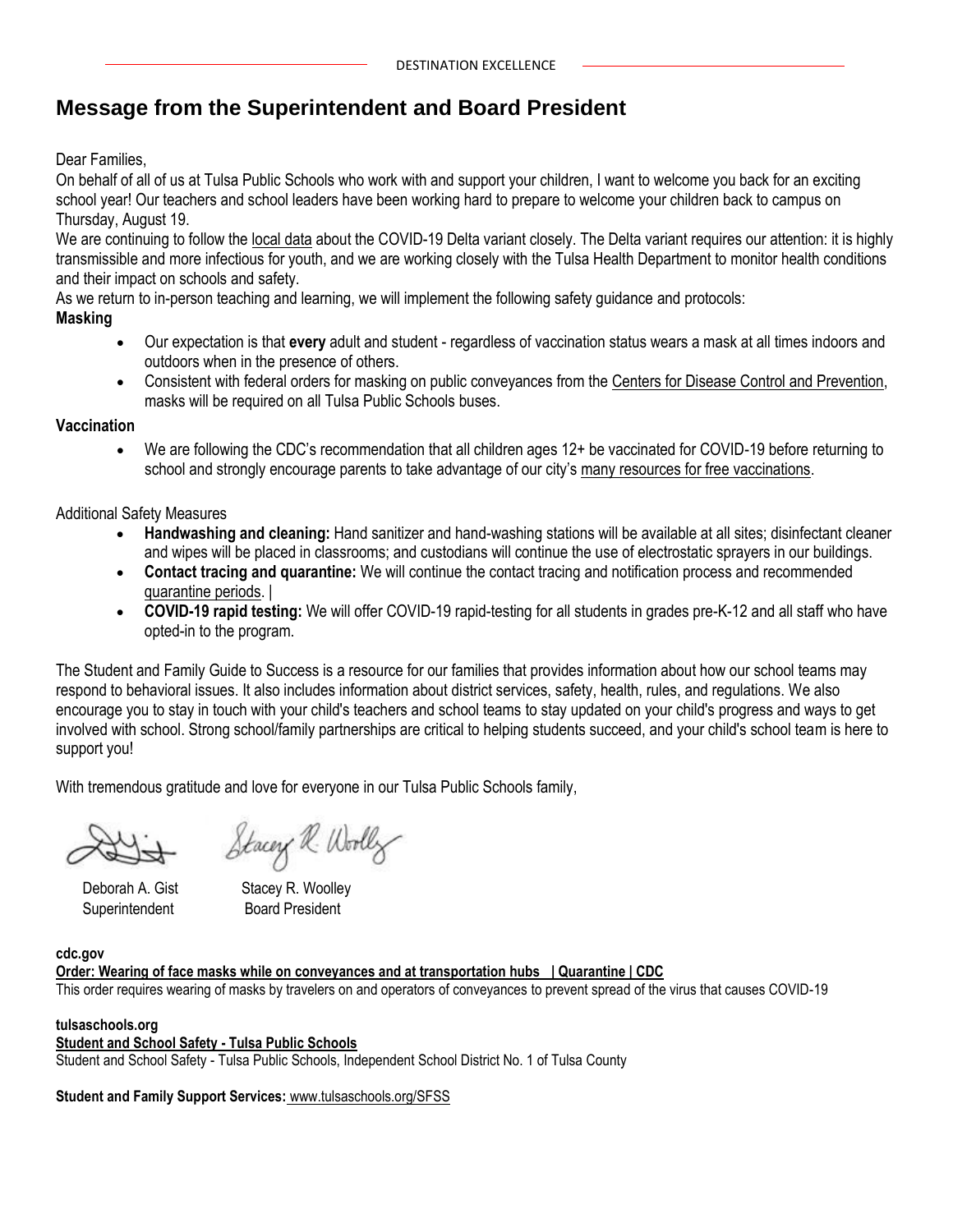L,

## **Table of Contents**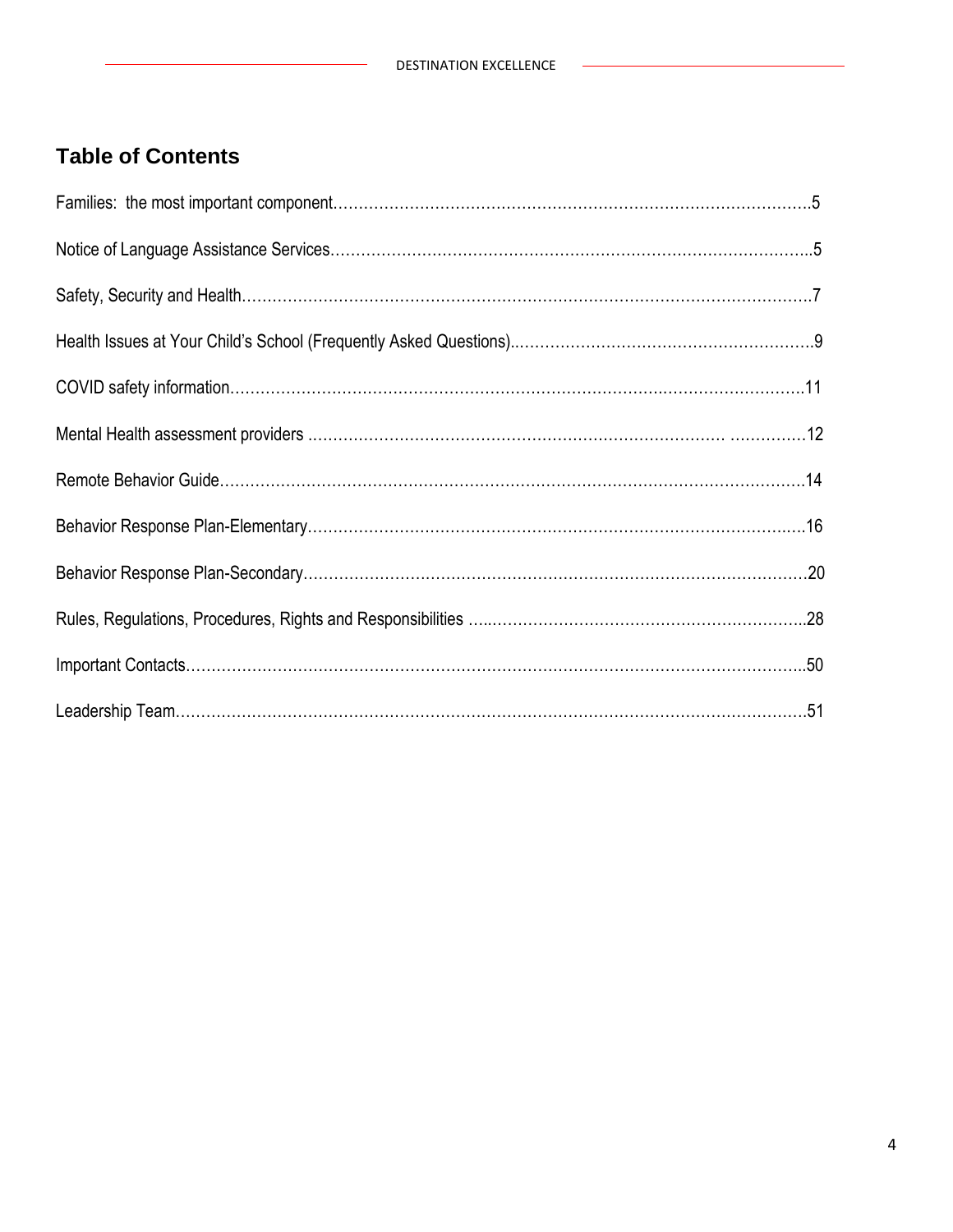## **Families: The most important component in a child's education**

#### **Success in the classroom and life!**

There is no one more important in helping a child succeed than you. What you do at home can make a big difference in how your children perform in school.

- Attend conferences to find out how well your child is performing
- Discuss the importance of going to school every day with your child.
- Make sure your child has a quiet place to study and that they complete all homework assignments.

#### **You are your child's greatest cheerleader!**

Let your children know that school is important and that you are interested in their progress and

- What they did at school
- What homework must be finished for the next day
- What needs to be done on a future project

#### **Reading and Writing**

- Listen to your child read. Read stories aloud to them.
- Talk about what you and your child are reading.
- Ask questions and discuss words that are new or difficult.
- Encourage your child to write lists, notes, journals, recipes, short stories and other types of writing used in everyday life.
- Talk with your child about writing assignments.
- Set a limit on the amount of time your child watches television or uses electronic devices.

#### **Mathematics**

- Review homework every day with your children to make sure assignments are completed. Ask your child to explain some of their math problems and how they solved them.
- Have your child help solve "real" mathematical problems as you play games, cook a meal, or prepare to do a home project.
- $\cdot$  Show your child how math is used in everyday life, including cooking, shopping, making crafts, sewing or doing home repairs.
- Help your child read charts or graphs in newspapers and magazines. Read maps when going on family trips.

#### **State Tests**

Tulsa Public Schools students take state mandated tests each year to determine their academic progress.

- Discuss upcoming tests with your children and reassure them that test results provide useful information about what they know and what they still need to learn.
- Make sure your children attend school on testing days.
- Make sure your children get a good night's sleep and have a nutritious breakfast.

#### **Power School Parent Portal**

The Parent Portal keeps everyone connected – students stay on top of assignments, parent participate more fully in their students progress, and teachers share important information. You can access the Parent Portal at [www.tulsaschools.org](http://www.tulsaschools.org/). Click on "Parents" and

## **Parent Notice of Language Assistance Services**

To request an interpreter of a spoken language or translation of a school document, **please contact the main office at your school.** School staff will use site-based resources (on site or over the phone interpreters) to fulfill the request and they will contact the Language Assistance Services team to provide additional services as requested.

Tulsa Public Schools is committed to providing quality and professional language assistance services including interpretation (oral) and translation (written) to families so that they can have an active role I their children's education and to enable effective communication.

Language assistance services are available at no cost to parents and guardians who may have limited English proficiency. A parent or guardian does not have to be of limited English proficiency in speaking, reading, writing and comprehending English to be eligible, but rather, it is only necessary that a parent or guardian be limited in at least one of these areas to receive services.

If you have a question or concern in regards to Language Assistance, please contact us. We are here to help.

Email: [languageassistance@tulsaschools.org](mailto:languageassistance@tulsaschools.org) Phone: 918-746-6112 or 918-746-6701

#### **Social Emotional Learning**

It is crucial to pay attention to the development of the whole child, including their social and emotional well-being. Families are a child's first teacher in demonstrating:

- Self-Awareness
- Self-Management
- Social Awareness
- Relationship Building
- Responsible decision making

When families focus on creating an environment of trust, respect and support, their children are better equipped to reflect on their interactions and decisions. Modeling "emotionally intelligent" behavior at home is the first step in nurturing emotionally intelligent children. [www.tulsaschools.org/student-and-family-support/student](http://www.tulsaschools.org/student-and-family-support/student-and-family-support-services)[and-family-support-services](http://www.tulsaschools.org/student-and-family-support/student-and-family-support-services)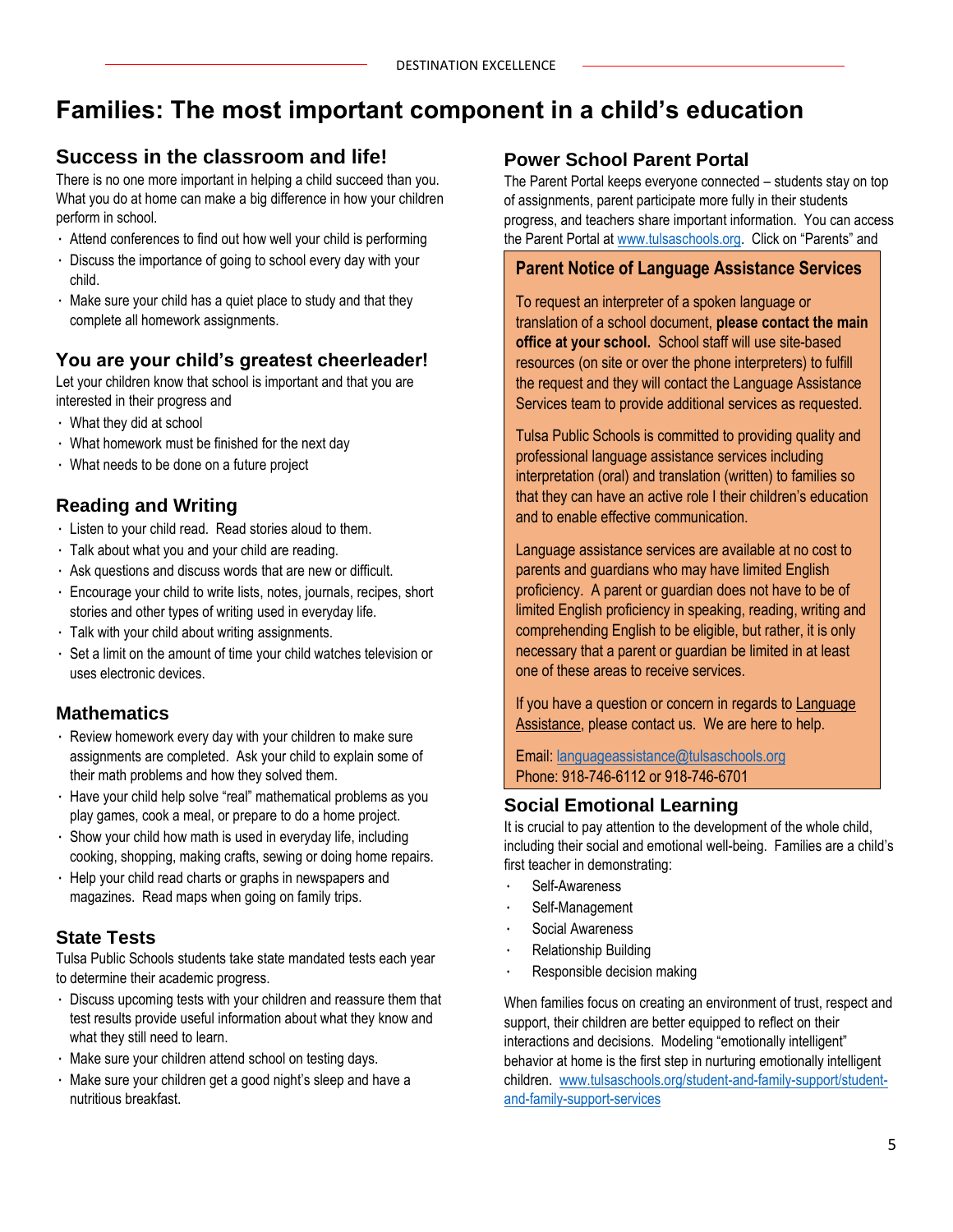## **Attendance Matters for Parents and Families**

Your child's daily, on time attendance in school, whether in-person, remote or virtual learning, is critical to his or her academic and personal success. It is understandable that some challenges to your child's school attendance are unavoidable, such as an illness or a family emergency. However, it is important to understand the impact of absences from school, especially if they become frequent.

## **DID YOU KNOW?**

Children can suffer academically even if they miss one or two days of school per month**.**



## **Take Action to Help Eliminate Chronic Absenteeism**

Parents and Families:

- Make getting to school on time everyday a priority in your family.
- Talk with your child about the importance of school attendance from an early age and the negative effects of too many absences.
- When necessary, create a safe space for your child to share what is keeping him/her from participating in school on a regular basis. Communicate any concerns with your school's staff as soon as possible.
- Have a back-up plan for getting your child to school when there are difficulties with transportation, a family illness, or other challenges.
- Schedule appointments for after school hours whenever possible.
- Monitor student's school attendance to make sure your child is in class and on time every day.
- Contact your child's school to discuss supports and services that can help maintain regular school attendance.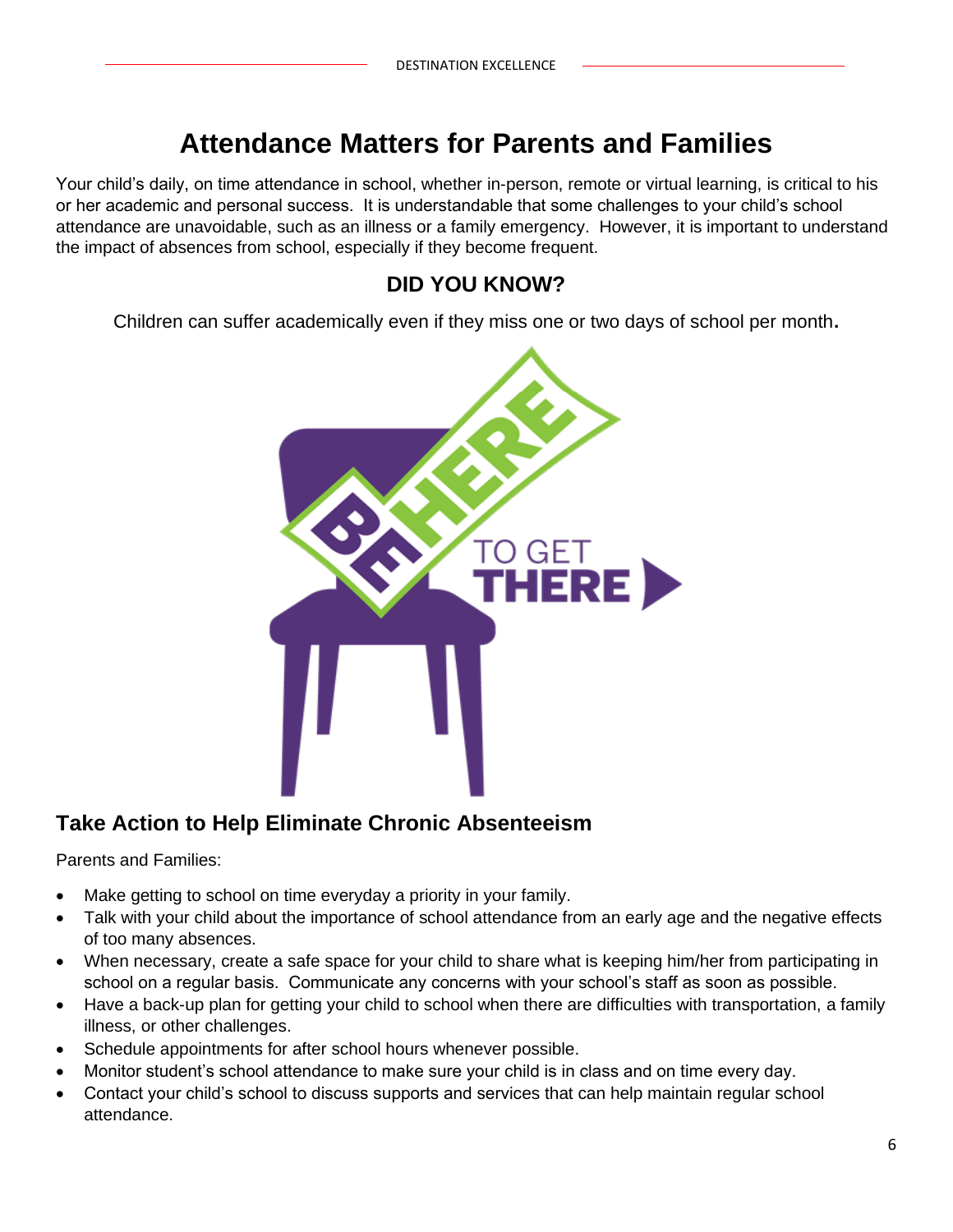## **Safety, Security and Health**

#### **Protecting Our Future**

The mission of the Tulsa Public School Campus Police Department is to provide a safe environment. The department emphasizes improved quality of life within the school district for all students, faculty, staff and authorized visitors. We do so with pride, integrity and a commitment to quality services. Our success is measured by the success of our students.

#### **Emergency Preparedness**

Being prepared for emergencies is important to Tulsa Public Schools. The district's Safe Schools Plan, as required by Oklahoma Title 70§23-100 and 24-100.5, requires every school to have a Safe School Committee and a Healthy and Fit Committee. The committees include teachers, parents, students, administrators, health care professionals, community members, law enforcement, citizens, clergy and non-profit health organizations.

#### **Each school's emergency management plan is reviewed and revised annually and after each emergency.**

TPS Board Policy 7307 requires schools to have emergency plans for fires, bomb threats, suicide intervention, tornadic/severe weather, intruder on campus/lockdown, student endangerment, child abuse, accident/serious illness, student runaway, abduction and atmospheric chemical release.

#### **Frequently Asked Questions**

#### **How does TPS respond in the case of an emergency?**

When an emergency occurs, there are three possible plans of action: 1. **Go Home Plan**: Returns student to their homes as quickly and safely as possible. Each school maintains information for emergency contacts for each child. **It is very important that parents and legal guardians inform the school when emergency contact information changes.**

2. **Shelter in Place Plan:** Keeps students in their buildings. Specific areas with each building are identified as safety zones. **The shelter plan may include a partial or complete lockdown of the school**. In this case, students remain in their classroom until otherwise notified. Students in buildings who are not in a classroom will be escorted by staff to a supervised areas and remain there until otherwise notified. **No one will be allowed to enter or leave the school for any reason**.

3. **Evacuation Plan**: Requires that all building occupants exit the building and go to a previously identified, safe alternate location. Evacuation may mean only going outside and away from the building until an all-clear signal is given. In some circumstances, students and staff may need to be transported and housed temporarily in another location.

#### **How will I know where to pick up my child if a school is evacuated?**

In the event students must be moved to an alternate location, the school will use a number of communication tools to advise parents. (see "Where should I get accurate information during a school emergency?")

Schools have several alternative locations, depending on the severity of the emergency and the number of school buildings involved.

Police, fire, county and state authorities know of the alternate locations for each school. For security reasons TPS does not disclose alternate locations until an actual emergency occurs.

#### **Does TPS have emergency practice drills?**

Oklahoma law requires schools to have a minimum of two lock down drills each school year and two fire drills each semester. The first fire drill is conducted in the first 15 days of each semester.

Emergency drills are conducted at various times during the school day so students and staff can practice what to do regardless of where they are or what they are doing. Additional drills and simulations may be conducted several times throughout the year.

#### **Should I pick up my child at school during an emergency?**

**NO.** While every guardian's instinct in an emergency is to go to the school to safeguard their child, doing so may interfere with the school's ability to effectively respond to the situation. **We strongly encourage parents NOT to come to the school during an emergency unless directed to do so by the district.** In most cases, school district administration and district and local emergency responders are the only individuals allowed to enter or leave campus or buildings during emergencies.

In the event of an emergency, school staff will work to ensure the safety of students. In a fast moving situation that requires careful coordination and communication, extra vehicles and visitors to the school make the task of keeping track of students much more difficult.

#### **What provisions are made during emergencies for students with disabilities?**

Schools have a detailed plan of action that includes evacuation of students or staff who have special needs.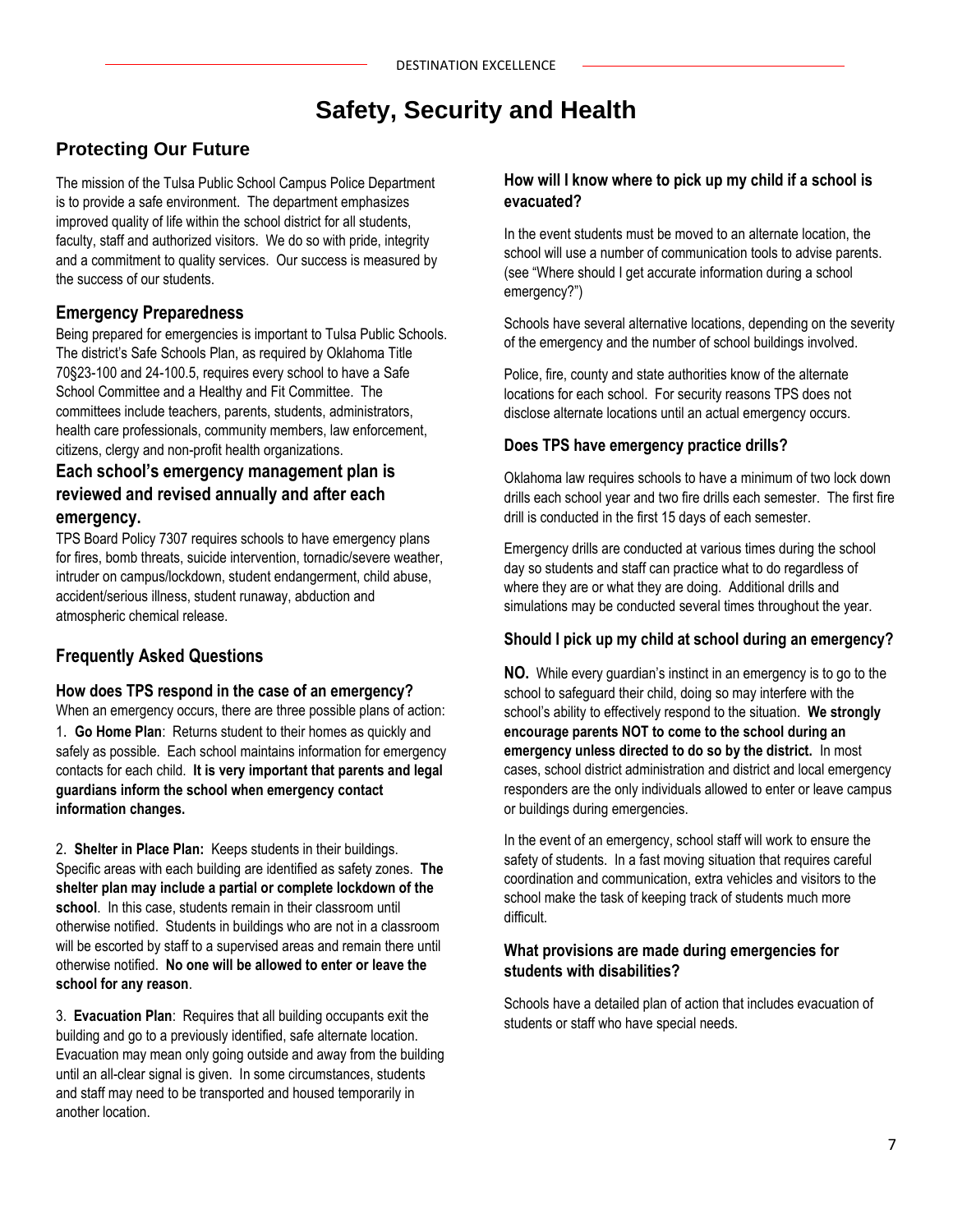#### **Where should I get accurate information during a school emergency?**

You will likely not be able to reach your child's school by telephone during a true emergency because staff members' priority is ensuring student safety. They are often busy communication with their safety committee, students and emergency responders. School officials will send updates about the situation to the TPS communications department to advise parents and the public. School principals designate a single person to contact the district's communications department with all of the pertinent information. The district spokesperson will communicate with the parents as early and often as possible.

#### **Parents are asked to call the school as a last resort. Up-todate information can be found at the following:**

- [www.tulsaschools.org](http://www.tulsaschools.org/)
- [www.facebook.com/tulsapublicschools](http://www.facebook.com/tulsapublicschools)
- Twitter.com/Tulsaschools
- SchoolWay app: [www.tulsaschools.org/app](http://www.tulsaschools.org/app)
- Recorded messages and emails from the district's automated message system using each student's emergency contact information
- 918-746-6800 recorded message
- Major local media and their websites (Tulsa World, KJRH channel 2, KOTV channel 6, KTUL channel 8, FOX23, 740am radio KRMG and 1170 KFAQ)

News media will carry public information about certain emergency situations. In situations that impact the safety of a significant number of students, the media will be kept up to date on developments and will be asked to broadcast emergency information

#### **What can I do to plan ahead?**

The three most important things a parent or guardian can do to prepare are:

1. Make certain your child's school has up to date emergency contact information.

2. Talk with your child about the importance of following the instructions of his or her school's staff during emergencies.

3. Periodically review with your child alternative arrangements in case you cannot be reached in an emergency.

#### **Where can I find more information about emergencies at my child's school?**

| <b>Communications Department</b> | 918-0746-6298 |
|----------------------------------|---------------|
| TPS Campus Police                | 918-480-SAFE  |

See the following board policies regarding emergencies:

- Regulation 7308-R, Emergency Closings
- Regulation 7305-R, Procedure for Handling Bomb Threats
- Policy 7307, Disaster Plans

#### **CONTACT NUMBERS FOR SCHOOL RELATED CONCERNS**

Concerns, complaints, social services,

| mental health services918-746-6287          |               |
|---------------------------------------------|---------------|
| Homeless education                          | .918-746-6241 |
|                                             |               |
| Parenting or expecting students918-746-6307 |               |
| Parent Resource Center918-746-9665          |               |
| Suspensions, bans, appeals918-746-6457      |               |
| Exceptional Student Support918-746-6376     |               |
|                                             |               |
|                                             |               |
| Before and after care918-833-9571           |               |
|                                             |               |

#### **Report a Student/School Safety Concern**

Call 918-746-6868 or use TIPS[, https://edu.moatusers.com/](https://edu.moatusers.com/) to report a student or school safety concern. Threat Assessment, Incident Management and Prevention Services (TIPS) is an online system for students and parents to report potential threats to the safety of students and staff including:

- Weapons possession
- Drug/alcohol use
- Bullying, harassment or intimidation
- School vandalism
- Physical assault
- Threats of violence
- Suicide risk
- Abuse or neglect



View these TPS policies concerning bullying:

- 2119: Student Bullying Prevention and Intervention
- 2119-R: Student Bullying Prevention and Intervention
- 2119: Prevencion E Intervencion De Intimidacion De **Estudiantes**
- 21190-R: Prevencion E Intervencion De Intimidacion De **Estudiantes**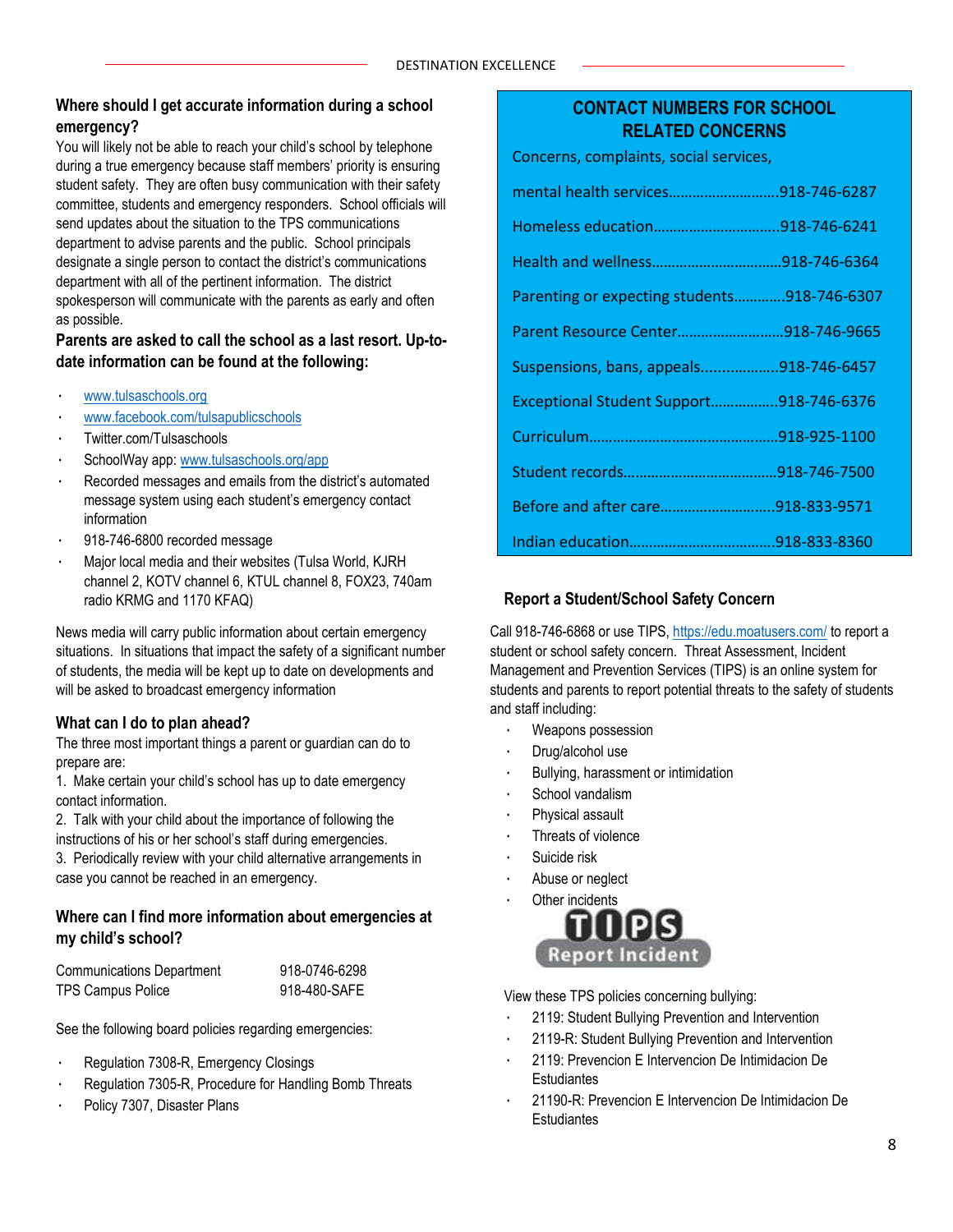## **Health Issues at Your Child's Schools**

#### **How can I help make my child's school a healthy place to learn?**

Always inform the school nurse/health assistant about the following:

- Specific needs, limitations, restrictions, or concerns indicated by a doctor, dentist or other healthcare provider
- All immunizations, boosters or restrictions obtains from licensed health care providers
- Changes in eye exams and any restrictions, limitations or accommodations needed.
- Medications (prescription and non-prescription) your child routinely takes at home or school.
- Call the school office to report absences due to illness every day your child is out. If your child is absent three or more days, you may be asked for a note from your healthcare provider when your child returns to school.
- A phone number and emergency contact number where parent, guardian or person responsible for student's care can be reached.

If you have questions or concerns related to your child's health, contact the school health clinic.

#### **When should I keep a sick child home from school?**

- If your child's temperature is 100.4 degrees or higher, the Centers for Disease Control recommends you keep your child home until 24 hours after the fever is gone (without the use of medications).
- A child with a severe or persistent cough should stay at home and possibly see a doctor.
- If your child has diarrhea or is vomiting, keep them at home until 24 hours after the last episode (without medication).
- If you have concerns about your child's health, call your healthcare professional.

#### **Should my child go to school if other children are sick?**

It is not unusual for children to get sick during school. It is up to you to decide whether to send your child to school. You might want to check with your doctor, especially if your child has other health problems.

#### **What should I do during flu season (October through May)?**

According to the CDC, the flu (influenza) is an infectious illness of the nose, throat and lungs that is caused by the influenza virus. Most people with flu feel better after about a week of serious illness.

A flu vaccine is the best way to protect against the flu. Flu shots can be given to children six months and older. Nasal spray vaccines can be given to healthy children two years and older. Children under five

years old who have had wheezing the past year, or any child with chronic health problems should get the flu shot.

Most people with the flu feel tired and have fever, headache, dry cough, sore throat, runny or stuffy nose and sore muscles. Some people, especially children, may also have upset stomachs and diarrhea. A cough can last two or more weeks. Call or take your child to a doctor right away if they:

- Have a high fever or fever that lasts a long time
- Have trouble breathing or breathes fast
- Have skin that looks blue
- Not drinking enough
- Confused, will not wake up, does not want to be held, or has seizures (uncontrollable shaking)
- Gets better but then worsens again; or has other conditions (like heart or lung disease, diabetes) that get worse
- People spread the flu by breathing in droplets from an infected person's cough or sneeze or from germs spread from hand to mouth

TPS partners with the Tulsa Health Department and Oklahoma Caring Van to offer free flu vaccines at various school sites for students who qualify.

Tulsa Health Department 918-582-WELL [www.tulsa-health.org](http://www.tulsa-health.org/) Tulsa Public Schools Health and Wellness 918-746-6364 [www.tulsaschools.org](http://www.tulsaschools.org/)

#### **What happens if head lice or bed bugs are reported at my child's school?**

Lice can be found on persons of any age, race, gender or socioeconomic class. Having head lice is not an indication of insufficient hygiene or poor living conditions. Lice do not jump or fly. They crawl from one person to another or use an object as a transmission vehicle.

As advised by the Oklahoma Health Department, TPS uses the following protocol, which focuses on prevention and treatment of identified cases.

#### **Head Lice Screenings:**

Click on the parent link

- 1. Classrooms are screened when a case is identified. Siblings and other students residing in the residence of an affected student are also screened, regardless of the TPS site. If affected, their classrooms are checked. Students can be referred to the clinic at any time staff or parents feel a screening is necessary.
- 2. Middle, junior and high schools are screened on an as needed basis.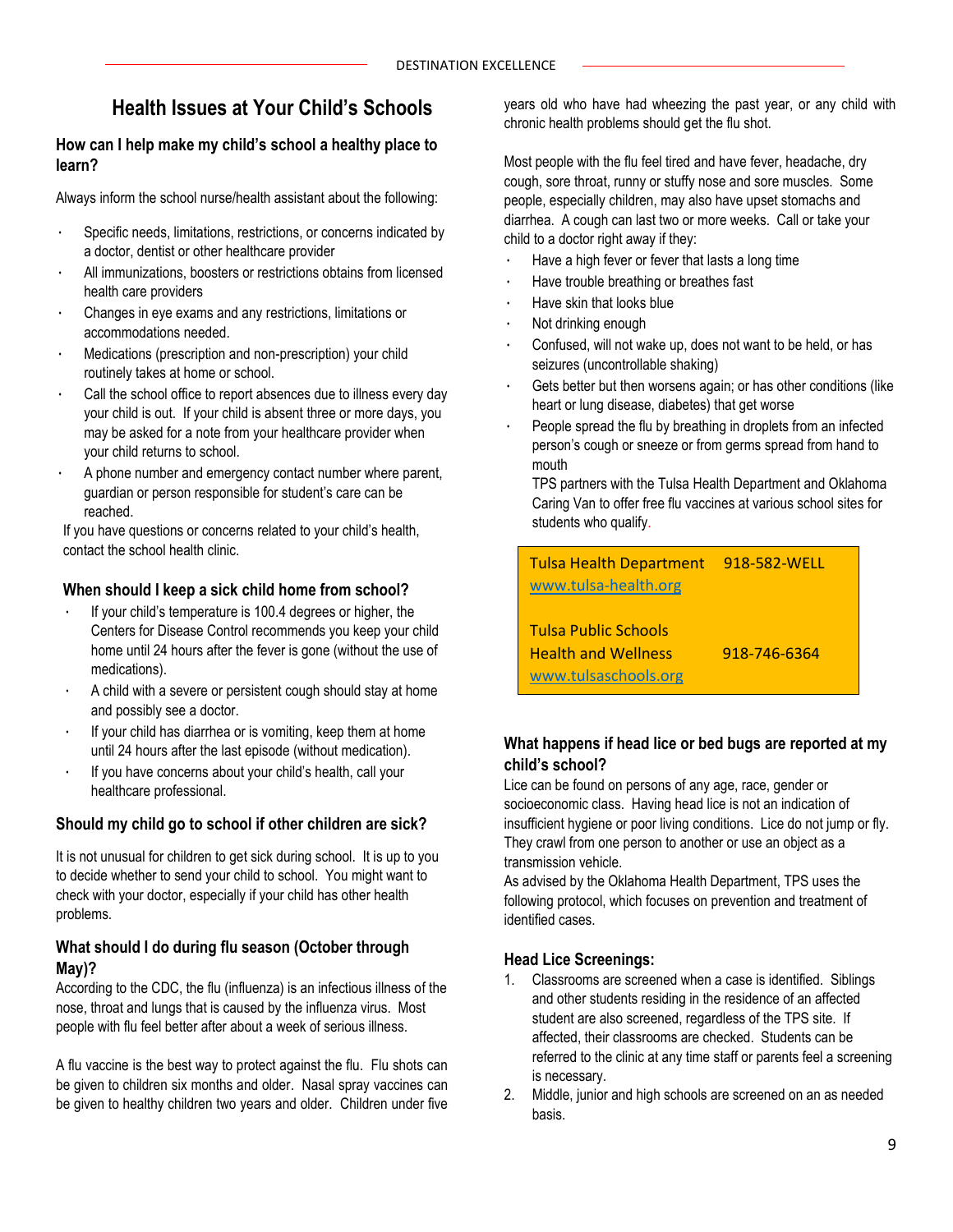#### **Bed Bugs:**

Bed bugs are usually active at night when people sleep. They are usually not seen during daylight hours. Although bed bugs are becoming a very common problem, they are not known to transmit diseases. The home of any person can be infested by bed bugs, regardless of gender, race or economic status. If a suspected bed bug is found on a student, the following protocol will be followed:

- 1. The student will not be sent home. The parent, legal guardian or person responsible for eth student's care will be notified.
- 2. The student will temporarily be removed from the classroom. An inspection of clothing, belongings, etc. will be done in a confidential and private area.
- 3. There will be positive identification of the bug by a pest management company. If positive identification, appropriate actions will be taken as outlined in the TPS Bed Bug Protocol.
- 4. The Bed Bug Protocol has helpful suggestions for the home when bed bugs are suspected or present.

The TPS protocol on head lice screenings and bed bugs can be found on the TPS website at [www.tulsaschools.org](http://www.tulsaschools.org/) under Parents: Health and Wellness. You can also contact your child's school health clinic or TPS Health and Wellness at 918-746-6364.

#### **Health Questions?**

Contact your child's school health clinic, TPS Health and Wellness Department at 918-746-6364 or Tulsa Health Department at 918- 582-WELL(9355).

#### **What immunizations does my child need for the 2020-2021 school year?**

Immunizations help to prevent or lessen the severity of certain diseases and many health experts believe they are the key to promoting a healthier community. The Tulsa Health Department provides childhood immunizations following the CDC's recommended childhood and adolescent immunization schedule.

If you have questions about immunizations, contact your child's school health clinic; TPS Health and Wellness at 918-746-6364 or Tulsa Health Department at 918-582-WELL(9355).

| <b>Vaccines</b>                           | Preschool/  | KG-6th      | 7th-12th                    |                                                                                                                                                                                                                                                                                                  |
|-------------------------------------------|-------------|-------------|-----------------------------|--------------------------------------------------------------------------------------------------------------------------------------------------------------------------------------------------------------------------------------------------------------------------------------------------|
| DTaP(diphtheria,<br>tetanus, pertussis)   | 4 DTaP      | 5 DTaP*     | 5 DTaP*<br>& 1 Tdap booster | *If the 4th dose of DTaP is administered on or after the child's 4 <sup>th</sup><br>birthday, then the 5th dose DTaP is not required.                                                                                                                                                            |
| IPV/OPV (inactivated<br>polio/oral polio) | 3 IPV/OPV   | 4 IPV/OPV   | 4 IPV/OPV*                  | *If the 3rd dose of IPV/OPV is administered on or after the child's<br>4th birthday, then the 4th dose of IPV/OPV is not required.                                                                                                                                                               |
| MMR (measles,<br>mumps, rubella)          | MMR         | 2 MMR       | 2 MMR                       |                                                                                                                                                                                                                                                                                                  |
| HepB (hepatitis B)                        | 3 HepB      | 3 HepB*     | 3 HepB*                     | *Students 11 through 15 years of age who have not received any<br>HepB vaccine previously may receive a 2 dose series of Merck®<br>Adult Hepatitis B vaccine to comply with this requirement. All other<br>children (younger or older) must receive 3 doses of pediatric<br>hepatitis B vaccine. |
| HepA (hepatitis A)                        | 2 HepA      | 2 HepA      | 2 HepA                      |                                                                                                                                                                                                                                                                                                  |
| Varicella (chickenpox)                    | 1 Varicella | I Varicella | 1 Varicella                 | 2nd dose is recommended at KG entry.                                                                                                                                                                                                                                                             |

#### **Required immunization doses for the 2021-2022 school year**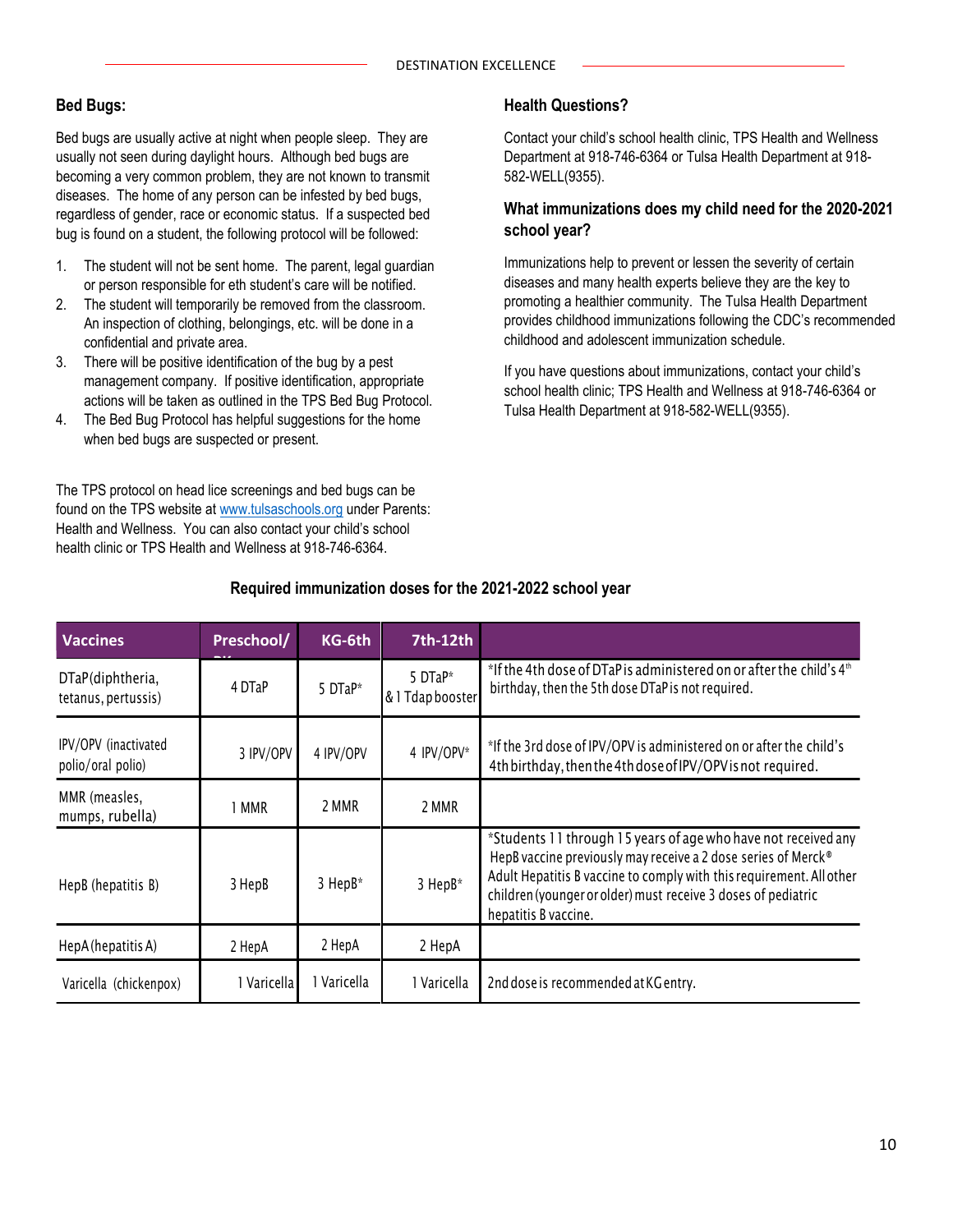#### Covid Safety Information

As we return to in-person teaching and learning five days a week, we will implement the following safety guidance and protocols related to Covid safety:

#### **Masking**

- Our expectation is that **every** adult and student regardless of vaccination status wears a mask at all times indoors and outdoors when in the presence of others.
- Consistent with federal orders for masking on public conveyances from the [Centers for Disease Control and](https://www.cdc.gov/quarantine/masks/mask-travel-guidance.html)  [Prevention,](https://www.cdc.gov/quarantine/masks/mask-travel-guidance.html) masks will be required on all Tulsa Public Schools buses.

#### **Vaccination**

• **The COVID-19 vaccine is available free of charge to anyone ages 12 and older.** We strongly encourage parents to take advantage of our city's [many resources for free vaccinations.](https://vaccinate.oklahoma.gov/en-US/)

#### **Additional Safety Measures**

- **Handwashing and cleaning:** Hand sanitizer and hand-washing stations will be available at all sites; disinfectant cleaner and wipes will be placed in classrooms; and custodians will continue the use of electrostatic sprayers in our buildings.
- **Contact tracing and quarantine:** We will continue the contact tracing and notification process and recommended [quarantine periods.](https://www.tulsaschools.org/student-and-family-support/school-safety#fs-panel-233100)
- **COVID-19 rapid testing:** We will offer COVID-19 rapid-testing for all students in grades pre-K-12 and all staff who have opted-in to the program. [Click here for more information about our rapid testing program.](https://www.tulsaschools.org/student-and-family-support/school-safety#fs-panel-186850)
- **Limited building access:** We will limit non-staff visitor access to our buildings.

Tulsa Virtual Academy will be our **only** full-time remote learning option for families. In the event of a classroom or school quarantine or closure, students will engage in temporary remote learning.

We are continuing to finalize the full scope of our 2021-2022 safety plans and will be continuing to share information and updates with you through email and text message.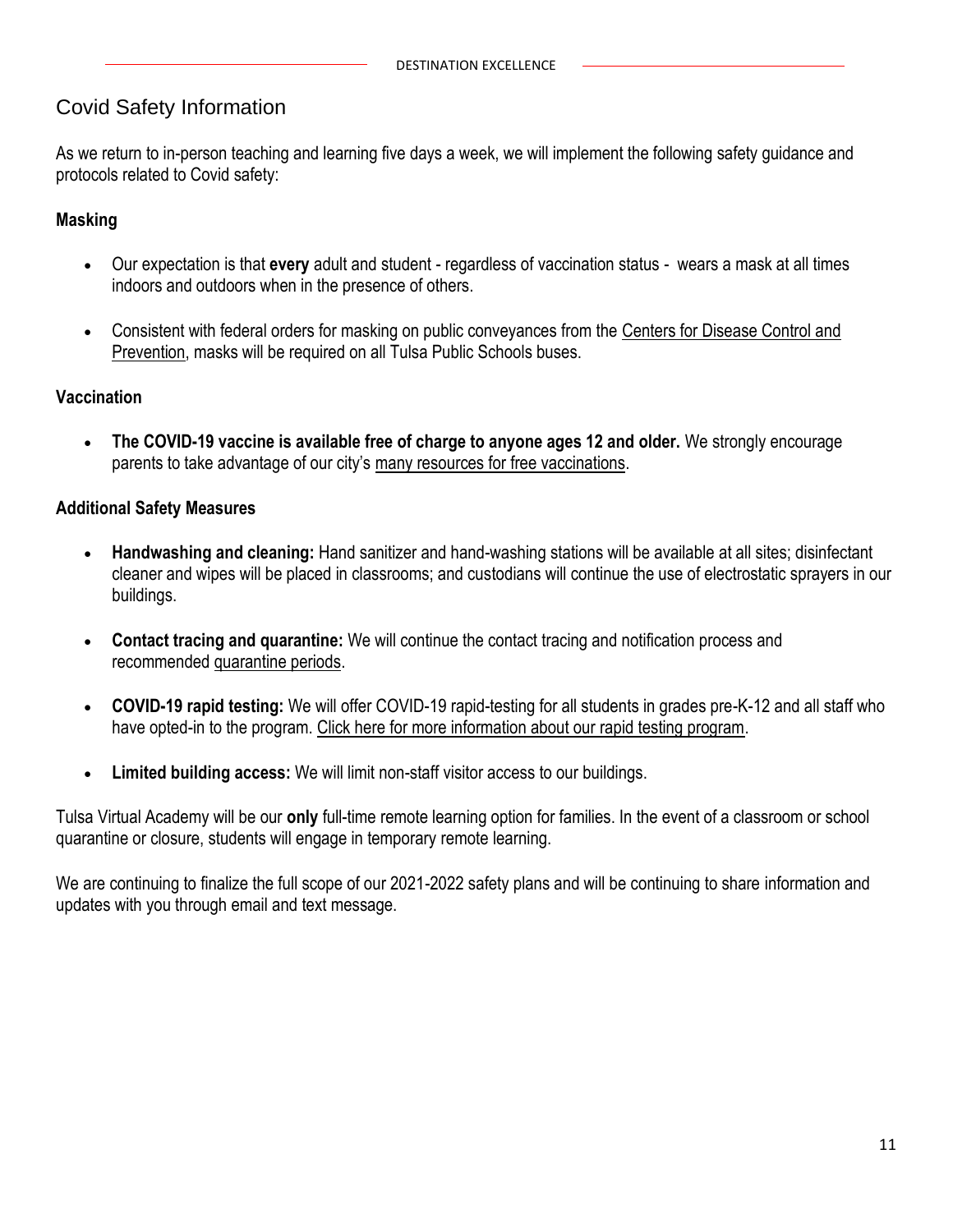## **Mental Health Assessment Providers**

In many cases, an initial assessment/screening is provided at no cost to the family. Criteria for the free assessment varies from agency to agency. Pleasecontact any agency for details andmore information. Please contact Student and Family Support Services for an updated list of approved agencies.

#### **A New Way**

918-599-7277 Anew Dawn Counseling Services 918-574-8442 Amayesing Skillz, LLC 918-932-8774

**ANCHORED Behavioral Health Counseling** 918-295-5055

**Betty Jackson Counseling Services** 918-794-6570

**Calm Center 24/7 Crisis Care** 918-394-2256

**Counseling and Recovery Services** 918-492-2554

**CREOKS** 918-592-1622

**Dayspring Community Services** 918-712-0859

 Domestic Violence Intervention Services (DIVS), Inc. 918-743-5763

**Essence of Life Counseling Services** 918-271-9624

**Family and Children's Services** 918-587-9471

Flow Counseling Services, LLC 918-872-7334

**Homebased Services & Resources** 918-283-4681

**Improving Lives Counseling Services** 918-960-7856

**Mental Health Association of OK** 918-585-1213

**Morton Comprehensive Health Services** 918-439-3252

North Tulsa Counseling Services, LLC 918-794-0197

Oklahoma Family Network, Inc. 918-587-6264

Operation Aware of Oklahoma, Inc. 918-582-7884

**Palmer Continuum of Care** 918-832-7763

**Parkside** 918-588-8888

Parent Child Center of Tulsa, Inc. 918-599-7999

Sassin & Associates, Inc. 918-949-4430

SKB Integrated Health Systems, LLC 918-764-8866

**Syd-Lyfe Counseling Services** 918-949-4299

Therapeutic Life Choices, LLC 918-406-3420

The Tristesse Grief Center, Inc. 918-587-1200

Tulsa Mental Health and Wellness Center, LLC 918-205-3013

**Youth Services of Tulsa** 918-582-0061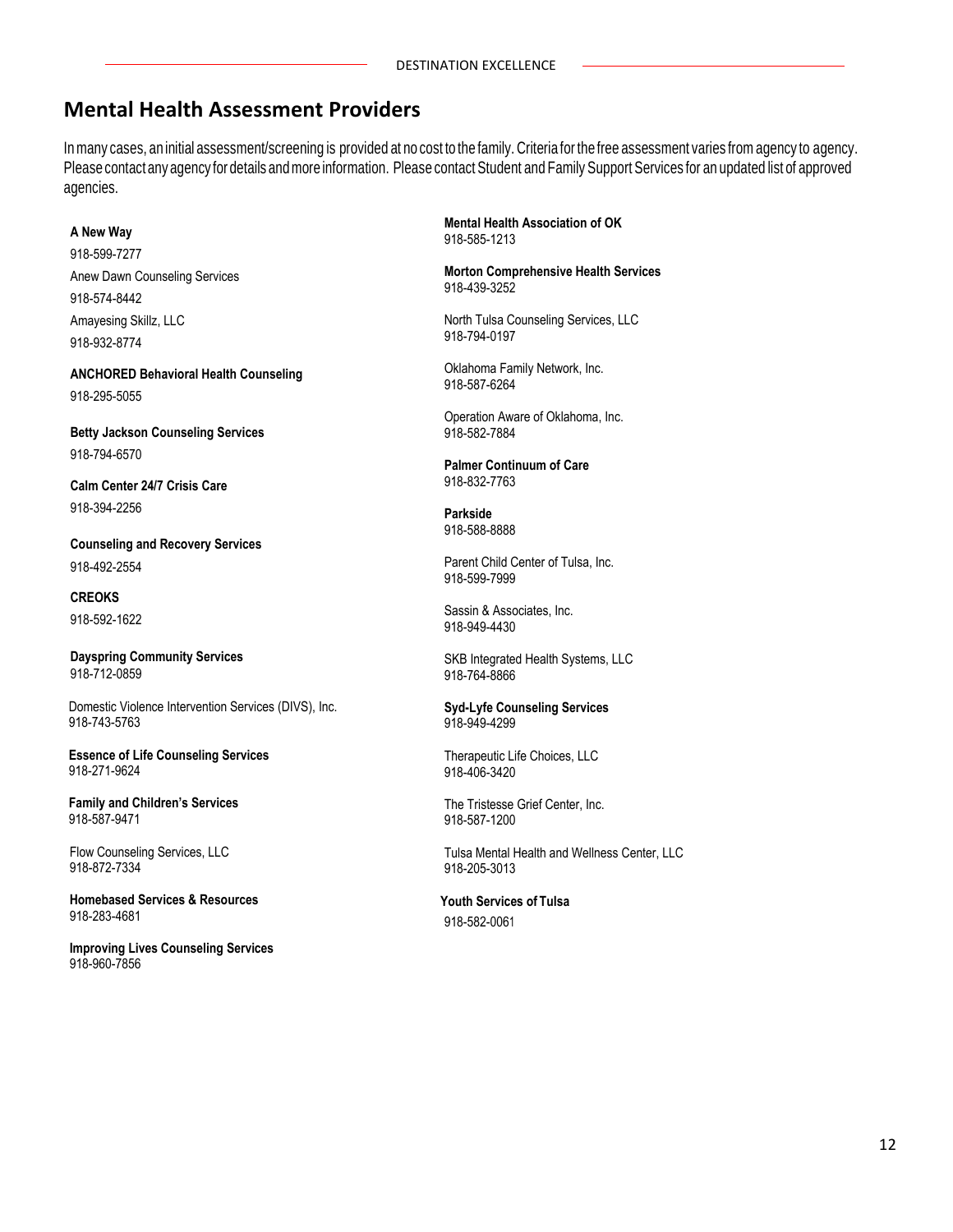#### **Office of Student and Family Support Services in collaboration with the Tulsa Classroom Teachers Association, Tulsa Association of Elementary School Principals, Tulsa Association of Secondary School Principals**

Students, teachers and leaders will work with families and community partners to foster safe, supportive and joyful learning environments that emphasize acceptance and inclusion for all. Students will positively contribute to their communities by respecting themselves and others, displaying empathy, acceptance and kindness, solving disagreements respectfully and peacefully. Educators and support staff will model the same care and respect.

#### **Applicability**

These policies, rules, regulations and procedures published in this booklet apply to the following:

- On school property immediately before and after school hours as well as during the school day without regard to whether adults are present.
- On athletic fields, on school buses, in areas immediately adjacent to the school and in all other places where school functions occur or where school activities take place.
- Throughout the course of any school field trip or other officially sponsored school activity.
- To off-campus conduct where the student's continued attendance at school is a threat or would have an adverse impact on order, discipline or the educational process.

See also TPS School Board Policy 1202, Authority in the Absence of Policy – [www.tulsaschools.org](http://www.tulsaschools.org/)

#### **Expectations for student behavior in Tulsa Public Schools**

The Tulsa Board of Education, by it's authority, established the following student behavioral expectations for in-school, remote and virtual class environments as a necessary part of the learning process. These behavioral expectations are critical to academic development.

#### **All students will:**

- **Show respect to others and for the rights of others**
- **Behave in a courteous manner**
- **Respect the authority of all school personnel**
- **Learn and demonstrate acceptable social behavior**
- **Bring necessary materials to all classes and actively participate in the learning process**
- **Contribute to a positive learning environment through appropriate personal hygiene habits and clothing consistent with the school dress code**
- **Adhere to all school rules and regulations**

The principal is authorized by law to recommend a change of student placement and suspend students for violation of public school regulations. The teacher has the authority to remove a student from the classroom to a designated authority when the student interferes with the teaching/learning environment of the class. At the time of removal, the teacher may request that the student not be returned to that classroom until a conference is held between the teacher and the designated authority

#### **Corporal punishment is prohibited. No student will be subject to corporal punishment by teachers, administrators, students or other school personnel. Physical restraint is permitted only if it is reasonable and necessary in order to protect people and property.**

#### **Discipline Reviews**

Discipline reviews of all long term suspensions (11 days or more) and requests for assignment to alternative programs will be conducted by the Director of Student Advocacy. The review is to ensure fairness and equity in accordance with the established policies and procedures outlined in this Behavior Response Plan (BRP) and Board Policy.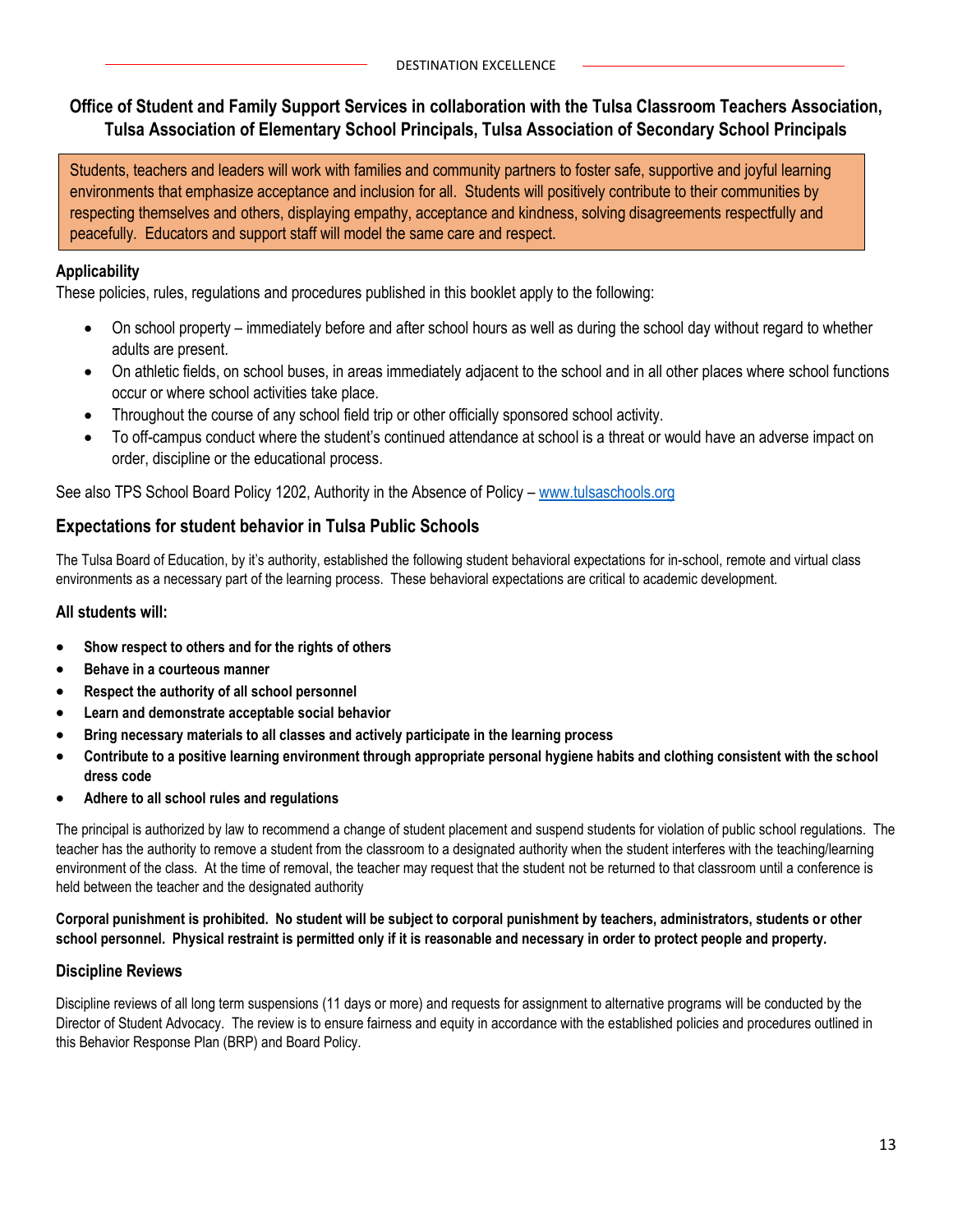## **V** TULSA PUBLIC SCHOOLS REMOTE BEHAVIOR GUIDE

We believe in building safe, equitable and engaging school communities in order for every student to have a positive learning experience that helps prepare them for success in higher education career, and life. In the event that remote learning is required or becomes necessary, this document will provide guidance and the implementation of guidance around digital citizenship responsibilities and the implementation of guidance around student behavior and the discipline process in the virtual classroom. We recognize effective teaching and learning take place in a safe, secure, and welcoming environment whether it is virtual or faceto-face. Safe learning environments contribute to improved engagement and increase student achievement.

Parents, teacher, and students themselves play a role in good digital citizenship. As we continue to use virtual classrooms, parents and teacher both need to support students in using our online learning platforms, (e.g. Zoom, Google Classroom, Canvas) and the internet in ways that are safe, responsible, and appropriate, and act in ways that lead to effective digital learning and engagement.

As an online resource to students, families, and staff, the Student and Family Guide to Success includes information to help navigate the school year. The online handbook includes links to policies and procedures, resources for families and important information on the rights of TPS students, families and staff to learn and work in safe and supportive environments.

The same expectations posted in the Student and Family Guide to Success will extend to our remote learning community. The guidance here provides information intended to be a support in the remote learning environment to include positive, proactive and restorative behavior strategies (see examples below).

**Prevention First.** Student discipline is accomplished by preventing misbehavior and using effective interventions if it occurs. Although our learning environments are virtual, the support from your allies in learning is still available to you, including school counselors, our Student and Family Support Services team members and other key faculty/staff members.

**Relationships are essential.** Building strong positive relationship between student and school faculty and staff members is essential even in the virtual classroom to support engagement in learning. Building positive relationships with parents can also help with managing student responsibilities in being a good digital citizen during virtual learning.

**Discipline as learning**. Equitable instruction and guidance by school faculty/staff when misbehavior occurs provides students with the opportunity to learn the interpersonal and problem-solving skills necessary to be successful, and avoid a disciplinary consequence. If a discipline consequence occurs, it must be timely, fair, age appropriate and match the severity of the misbehavior.

**Early Learning Experiences.** Positive school experiences for all students in the earliest grades create a positive perception of school and builds social and academic skills necessary for later school success.

In method B, teachers will set expectations for how much work a student needs to complete based on the course's pacing plan and the teacher-prepared learning plan. Attendance will be based on percentage of completion of the work.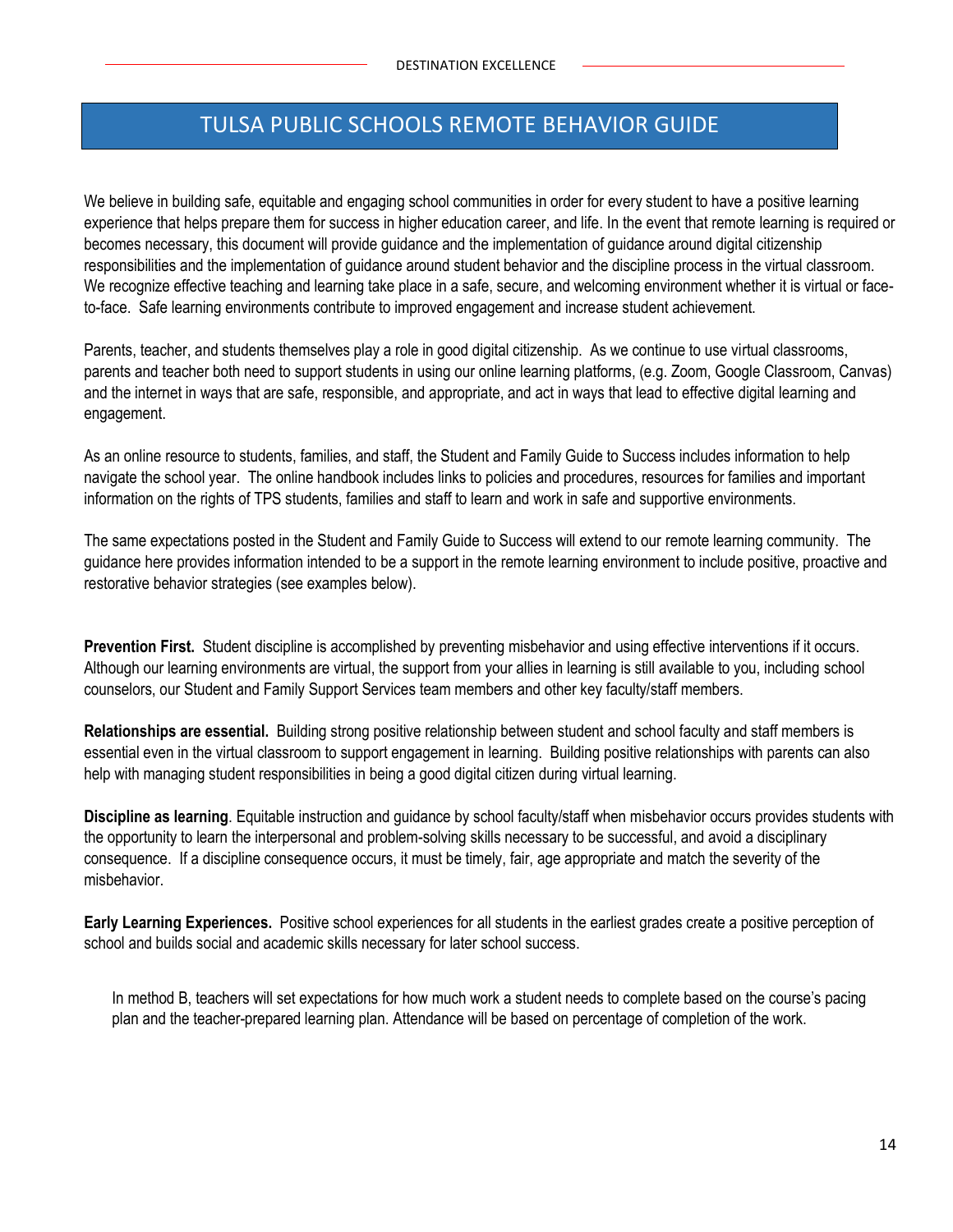#### **FREQUENTLY ASKED QUESTIONS:**

#### **What is digital citizenship?**

Digital citizenship is the responsible use of technology by anyone who uses computers, the internet and digital devices.

#### **Are there virtual dress code requirements?**

There is no standard school attire required for the remote setting. Students shall dress in an appropriate manner as not to distract or interfere with the operation of the school. (Example: Students will not wear any clothing that displays drugs/alcohol, paraphernalia, or is sexual in nature.) When we return to in-person teaching, the school dress code will be enforced.

When a student is dressed in a manner that is likely to cause disruption or interference with the operation of the school, the teacher should follow the remote response plan guidelines.

#### **What does discipline look like in a remote learning model?**

To maintain safe and supportive virtual learning environments, teachers will use these restorative steps should undesirable behaviors persist or become disruptive to teaching and learning:

- 1. Redirect undesired behavior
- 2. Issue verbal warning related to the behavior
- 3. Privately chats with student about behavior
- 4. Mute student displaying undesirable behavior (when necessary) but allow them to remain part of class
- 5. Notify parent/guardian at first chance
- 6. Initiate a wellness team response if needed
- 7. Generate referral learning to virtual counseling if needed
- 8. Schedule Restorative Conference meetings with parent/guardian, teacher and student
- 9. Students can be removed from the remote classroom setting due to behavior incidents. The length of time will be based on the level of infraction as outlined in the behavior response plan.

#### **Do Discipline Codes still apply to remote learning?**

Tulsa Public Schools believes in supporting the safe and responsible use of all online and digital technologies for teaching and learning. During this period of remote learning, all students are responsible for continuing to practice positive digital citizenship by protecting and respecting their peers and teachers. We all must understand, practice, and model positive and productive behaviors when we are online. Because a remote learning environment is still a classroom, school behavior norms are rules are to be followed just as expected in the regular educational setting/classroom.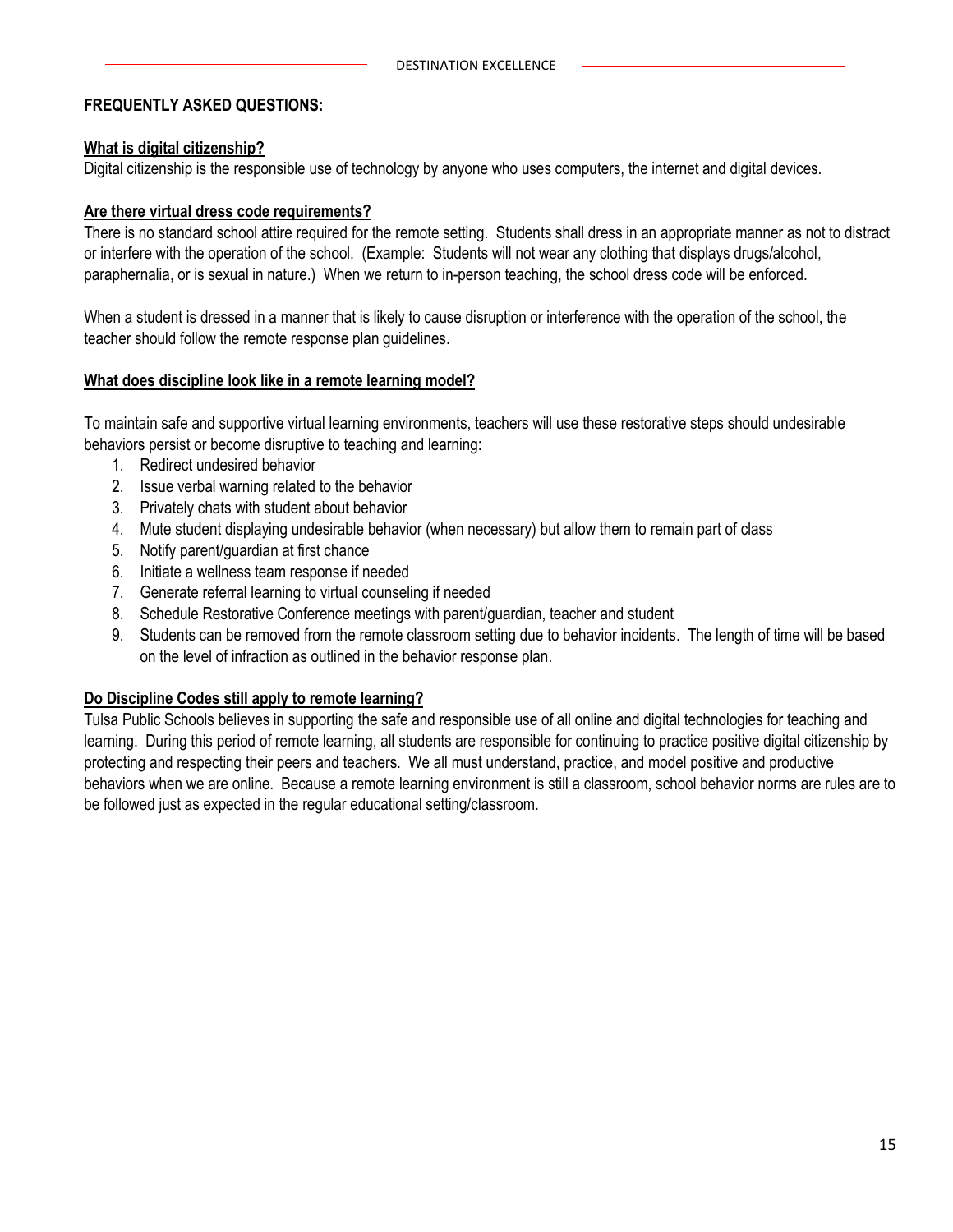## **Behavior Response Plan – Elementary**

This BRP cannot cover every set of circumstances in the diverse and complex social setting of public schools. The administrator may find it necessary to use intervention or discipline options and procedures not covered specifically in these regulations.

Implementation of appropriate interventions and disciplinary responses take into account a number of factors including the nature and severity of the misconduct. In many cases, the use of primary responses and/or the use of school-based interventions may be most suitable. In other cases, a student's misconduct may be appropriately addressed by a district disciplinary response along with interventions and student supports. Tulsa Public Schools will provide a comprehensive student support program including guidance services, opportunities for social emotional learning and student engagement opportunities. Each school has a system in place for early identification of students in need of intervention and/or support services.

- **Short term suspension is defined as 10 days or less**
- **Long term suspension is defined as 11 days or more**
- **Students in PK and K will not receive suspensions of more than 5 consecutive days at a time**

**Repeated or persistent violation of Level 100 infractions can result in Level 200 or Level 300 disciplinary responses when Level 100 interventions are not effective.**

| <b>Level 100 infractions</b>                                    | Range of disciplinary responses/interventions                                                      |
|-----------------------------------------------------------------|----------------------------------------------------------------------------------------------------|
| 101: Inappropriate dress                                        |                                                                                                    |
| 102: Inappropriate personal property (including cell<br>phones) | Student conference<br>Student-teacher conference<br>Parent/guardian conference                     |
| 103: Gang symbols                                               | Team conference<br>Restorative conference                                                          |
| 104: Tardiness                                                  | Detention (teacher or site-based)                                                                  |
| 105: Gambling                                                   | Community service (with parent/guardian<br>consent)                                                |
| 106: Insubordination                                            | In school disciplinary action (loss of privileges)<br>$\bullet$<br>Removal from class<br>$\bullet$ |
| 107: Verbal or non-verbal profanity                             | Review of schools rules and policies<br>Student Success Plan and/or Behavior                       |
| 108: Disrespect                                                 | Intervention Plan                                                                                  |
| 109: Failure to follow classroom rules                          |                                                                                                    |
| 110: Academic dishonesty/cheating                               |                                                                                                    |
| 111: Skipping or cutting class                                  |                                                                                                    |
| 112: Truancy                                                    |                                                                                                    |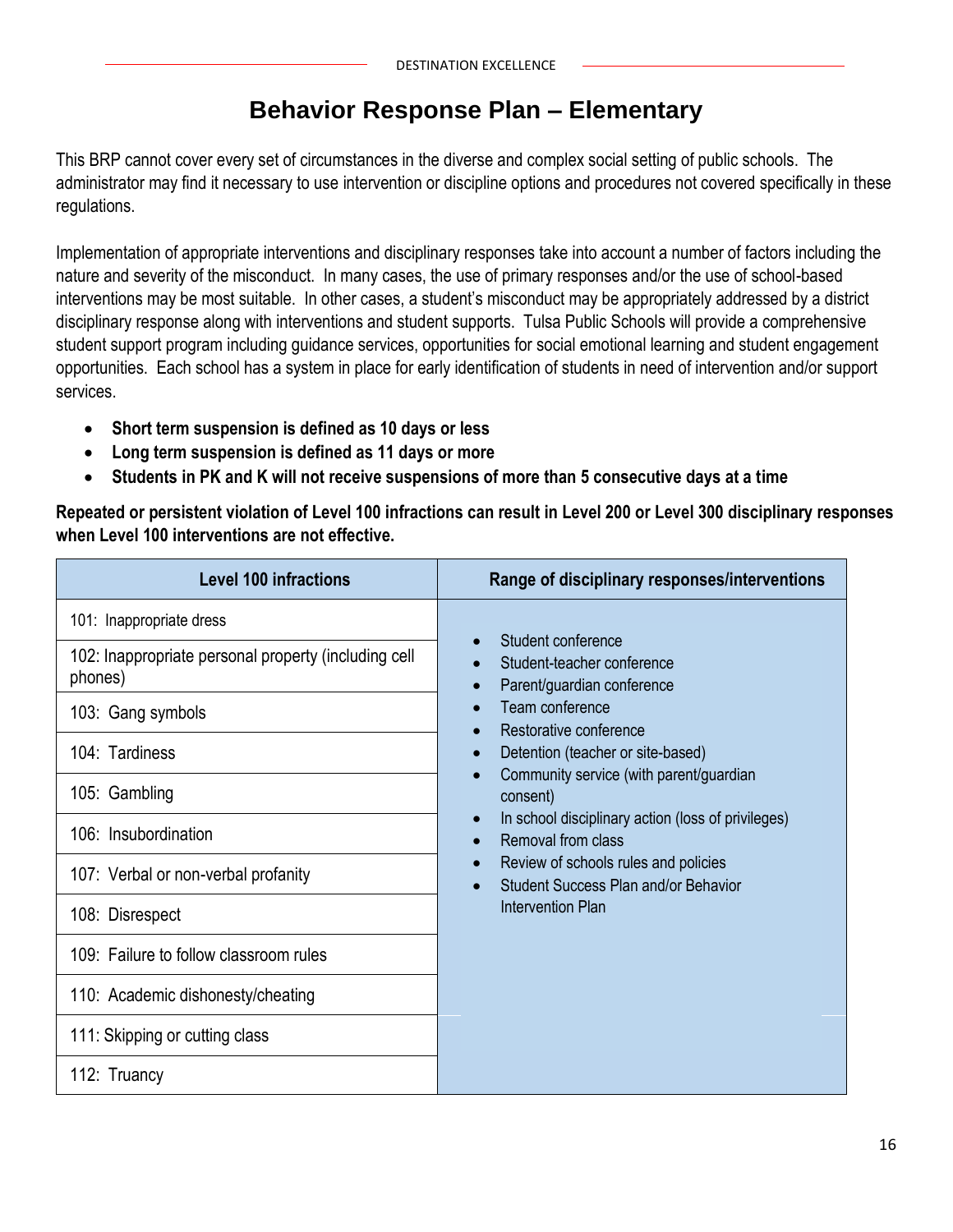For Level 200 infractions, a range of interventions must be applied before considering out of school suspension. The disciplinary responses may range from a warning to a short-term (10 days or less) suspension. The disciplinary response/interventions applied in any case will depend on specific circumstances. Students with chronic level 200 infractions may be subject to level 300 interventions.

| Level 200                                                                                                                                                                                                                                                                                                                                                                                                                                                                                                                                                                                                                                                                                                                                                                          | Range of disciplinary responses and interventions                                                                                                                                                                                                                                                                                                                        |
|------------------------------------------------------------------------------------------------------------------------------------------------------------------------------------------------------------------------------------------------------------------------------------------------------------------------------------------------------------------------------------------------------------------------------------------------------------------------------------------------------------------------------------------------------------------------------------------------------------------------------------------------------------------------------------------------------------------------------------------------------------------------------------|--------------------------------------------------------------------------------------------------------------------------------------------------------------------------------------------------------------------------------------------------------------------------------------------------------------------------------------------------------------------------|
| 201: Inappropriate use of technology/computers/cell phones<br>See page 36<br>NOTE: If the electronic device is used to disrupt the learning environment or<br>compromise the safety of the school, the student may be disciplined under other<br>categories in the Behavior Response Plan as appropriate.<br>202: Bullying/cyberbullying (documented investigation required)<br>See page 26. See Board Policy 2119 and 2119R. School official<br>must complete bullying investigation<br>203: Smoking, vaping, or use of smokeless tobacco or e-<br>cigarettes. ABLE Commission ticket (not for e-cigarette)<br>205: Participation in prohibited clubs, street gangs, fraternities,<br>sororities or similar organizations<br><b>Immediate Campus Police notification required</b> | Student conference<br>Student/teacher conference<br>$\bullet$<br>Parent/guardian conference<br>$\bullet$<br>Team conference<br>$\bullet$<br>Restorative conference<br>$\bullet$<br>Detention (teacher or site-based)<br>$\bullet$<br>Community service (with parent/guardian<br>$\bullet$<br>consent)<br>In school disciplinary action (loss of privileges)<br>$\bullet$ |
| 206: Conspiracy; Notify Campus Police<br>207: Possession of stolen property (minor); Notify Campus                                                                                                                                                                                                                                                                                                                                                                                                                                                                                                                                                                                                                                                                                 | Removal from class by teacher (student goes to<br>$\bullet$<br>buddy teacher) or AET if available<br>Short term out of school suspension<br>$\bullet$                                                                                                                                                                                                                    |
| <b>Police</b><br>208: Petit larceny (theft <\$500) Immediate Campus Police<br>notification required                                                                                                                                                                                                                                                                                                                                                                                                                                                                                                                                                                                                                                                                                | Repeated infraction may lead to initiation of<br>$\bullet$<br>Project ACCEPT referral<br>Student Success Plan and/or Behavior<br>$\bullet$                                                                                                                                                                                                                               |
| 209: Extortion; Immediate Campus Police notification<br>required                                                                                                                                                                                                                                                                                                                                                                                                                                                                                                                                                                                                                                                                                                                   | <b>Intervention Plan</b>                                                                                                                                                                                                                                                                                                                                                 |
| 210: Initiating or participating in an unacceptable minor physical<br>contact.                                                                                                                                                                                                                                                                                                                                                                                                                                                                                                                                                                                                                                                                                                     | Project ACCEPT (Alternative, Counseling, Coaching,<br>Educator and Parent Professional Training) students                                                                                                                                                                                                                                                                |
| 213: Failure to follow bus rules/regulations; revocation of bus<br>privileges may be made by the principal or Director of<br>Transportation. Decision is not appealable                                                                                                                                                                                                                                                                                                                                                                                                                                                                                                                                                                                                            | are placed based on recommendation from the school<br>site and review by Director of Student Advocacy.<br>Program components are positive behavior, academic                                                                                                                                                                                                             |
| 214: Disruptive conduct                                                                                                                                                                                                                                                                                                                                                                                                                                                                                                                                                                                                                                                                                                                                                            | instruction, parent participation and successful<br>transition.                                                                                                                                                                                                                                                                                                          |
| 216: Failure to identify                                                                                                                                                                                                                                                                                                                                                                                                                                                                                                                                                                                                                                                                                                                                                           |                                                                                                                                                                                                                                                                                                                                                                          |
| 218: Leaving campus without permission                                                                                                                                                                                                                                                                                                                                                                                                                                                                                                                                                                                                                                                                                                                                             |                                                                                                                                                                                                                                                                                                                                                                          |
| 219: Harassment, intimidation or threatening behavior (see level<br>300; code 315 for discriminatory harassment) single incident                                                                                                                                                                                                                                                                                                                                                                                                                                                                                                                                                                                                                                                   |                                                                                                                                                                                                                                                                                                                                                                          |
| 220: Refusal to serve minor sanctions                                                                                                                                                                                                                                                                                                                                                                                                                                                                                                                                                                                                                                                                                                                                              |                                                                                                                                                                                                                                                                                                                                                                          |
| 221: False reporting of bullying, intimidation or harassment                                                                                                                                                                                                                                                                                                                                                                                                                                                                                                                                                                                                                                                                                                                       |                                                                                                                                                                                                                                                                                                                                                                          |
| 222: Inappropriate public displays of affection                                                                                                                                                                                                                                                                                                                                                                                                                                                                                                                                                                                                                                                                                                                                    |                                                                                                                                                                                                                                                                                                                                                                          |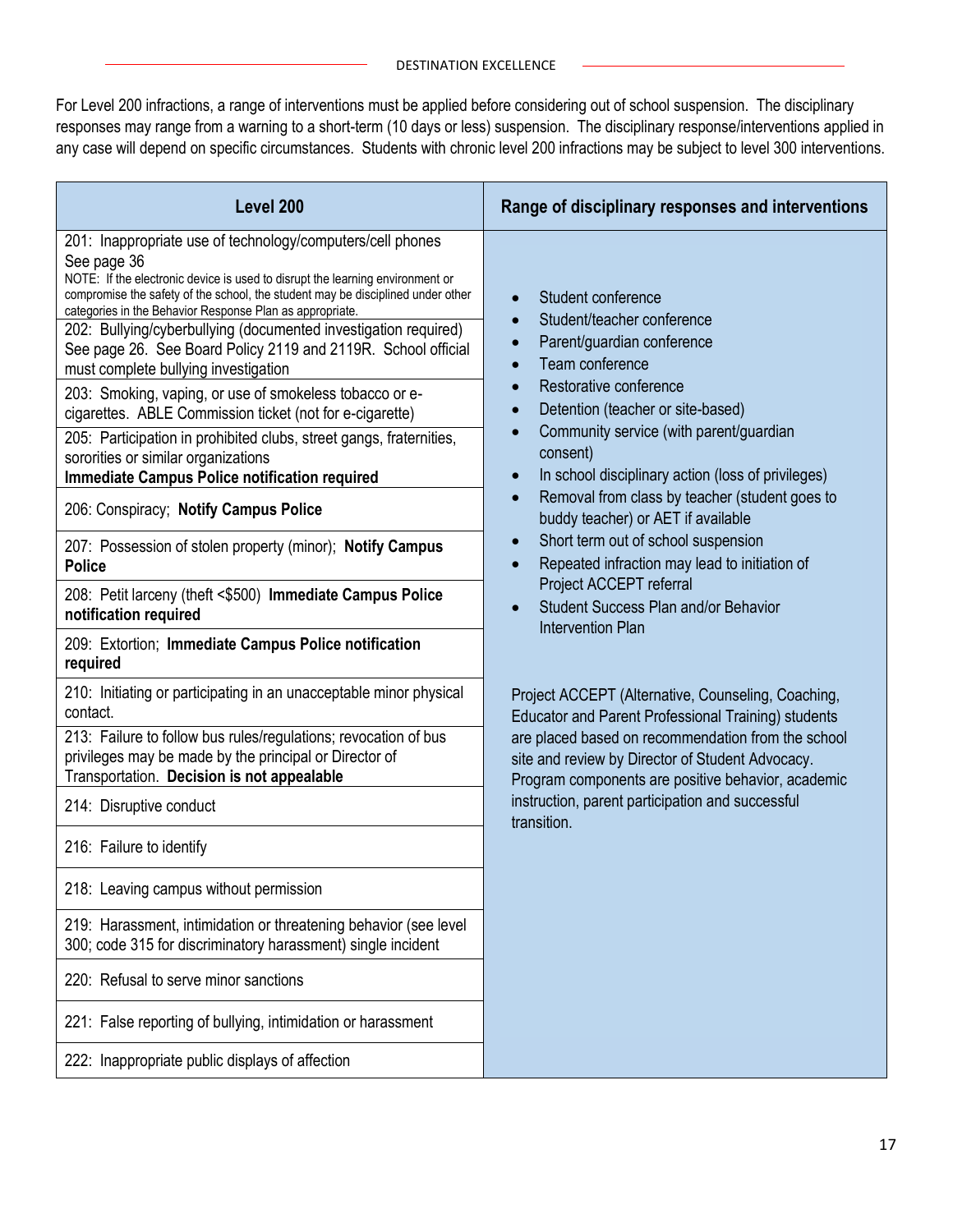For Level 300 infractions, interventions will be used along with disciplinary responses and can range from in-school discipline to longterm suspension. The disciplinary response to interventions applied in any case will depend on specific circumstances. Students with chronic level 300 infractions may be subject to level 400 interventions.

#### **PARENT/GUARDIAN CONFERENCE IS REQUIRED FOR ALL 300 LEVEL INFRACTIONS**

| Level 300                                                                                                                                                                                                                                                                                                                       | Range of disciplinary responses and interventions                                                                                                                                          |
|---------------------------------------------------------------------------------------------------------------------------------------------------------------------------------------------------------------------------------------------------------------------------------------------------------------------------------|--------------------------------------------------------------------------------------------------------------------------------------------------------------------------------------------|
| 300: Fighting                                                                                                                                                                                                                                                                                                                   | Student conference<br>$\bullet$                                                                                                                                                            |
| 301: Possession of mace, chemical agents or similar materials<br>or devices; Immediate Campus Police notification required                                                                                                                                                                                                      | Student/teacher conference<br>$\bullet$<br>Parent/guardian conference required<br>$\bullet$                                                                                                |
| 302: Disorderly conduct                                                                                                                                                                                                                                                                                                         | Team conference<br>$\bullet$<br>Restorative conference                                                                                                                                     |
| 303: Forgery or falsification of information                                                                                                                                                                                                                                                                                    | In school disciplinary action<br>$\bullet$                                                                                                                                                 |
| 304: Falsely reporting a crime; Immediate Campus Police<br>notification required                                                                                                                                                                                                                                                | Student required to complete Palmer Assessment (age<br>$\bullet$<br>12 and over)                                                                                                           |
| 305: Verbal abuse of staff                                                                                                                                                                                                                                                                                                      | Repeated infraction may lead to initiation of Project<br>$\bullet$<br><b>ACCEPT</b> referral                                                                                               |
| 306: Abusive behavior toward school personnel. Staff should<br>not block egress unless to protect the health and safety of others or to<br>protect property. Should evidence indicate staff inciting the response,<br>counseling will be the extent of the consequence.<br><b>Immediate Campus Police notification required</b> | Long term suspension (not to exceed 45 days) based<br>$\bullet$<br>on totality of the circumstances and repetition of the<br>behavior<br>Student Success Plan and/or Behavior Intervention |
| 307: Trespassing (including during suspension)<br><b>Immediate Campus Police notification required</b>                                                                                                                                                                                                                          | Plan<br>Short term suspension                                                                                                                                                              |
| 308: Failure to permit a lawful search or inspection by a school<br>official (SB Policy 2602 and 2602R)<br><b>Immediate Campus Police notification required</b>                                                                                                                                                                 | Supports for students transitioning from suspension:                                                                                                                                       |
| 310: Theft or receipt of stolen property<br><b>Immediate Campus Police notification required</b>                                                                                                                                                                                                                                | Schools are expected to provide support services to<br>student returning from suspension to maximize their<br>ability to meet social and academic standards within                         |
| 311: Breaking and entering/vandalism (\$500+)<br><b>Immediate Campus Police notification required</b>                                                                                                                                                                                                                           | the community<br>Support services may include any of the range of<br>$\bullet$                                                                                                             |
| 312: Grand larceny (Theft >\$550)<br><b>Immediate Campus Police notification required</b>                                                                                                                                                                                                                                       | interventions or a combination of services as best<br>meets the need of the individual student                                                                                             |
| 313: Use, possession of alcohol, drugs or drug paraphernalia;<br>or under the influence of alcohol and or drugs<br><b>Immediate Campus Police notification required</b><br>School will provide referral for screening and counseling                                                                                            | Upon re-entry from suspension, schools may<br>$\bullet$<br>implement Student Success Plans, Child Study Team<br>interventions and Parent Communication Plans.                              |
| 314: Assault                                                                                                                                                                                                                                                                                                                    | Project ACCEPT (Alternative, Counseling, Coaching,                                                                                                                                         |
| 315: Discriminatory harassment; contact Title IX<br>Coordinator; documented investigation required                                                                                                                                                                                                                              | Educator and Parent Professional Training) students are<br>placed based on recommendation from the school site and                                                                         |
| 316: Misconduct based on sex or gender; contact Title IX<br>Coordinator; documented investigation required                                                                                                                                                                                                                      | review by Director of Student Advocacy. Program<br>components are positive behavior, academic instruction,                                                                                 |
| 317: Consensual sexual misconduct                                                                                                                                                                                                                                                                                               |                                                                                                                                                                                            |
| 318: Title IX sexual harassment                                                                                                                                                                                                                                                                                                 |                                                                                                                                                                                            |

**Some level 400 behavior violations yield criminal consequences that are not at the discretion of the school. Parent/guardian conference and TPS campus police notification is required for all level 400 behaviors.**

×.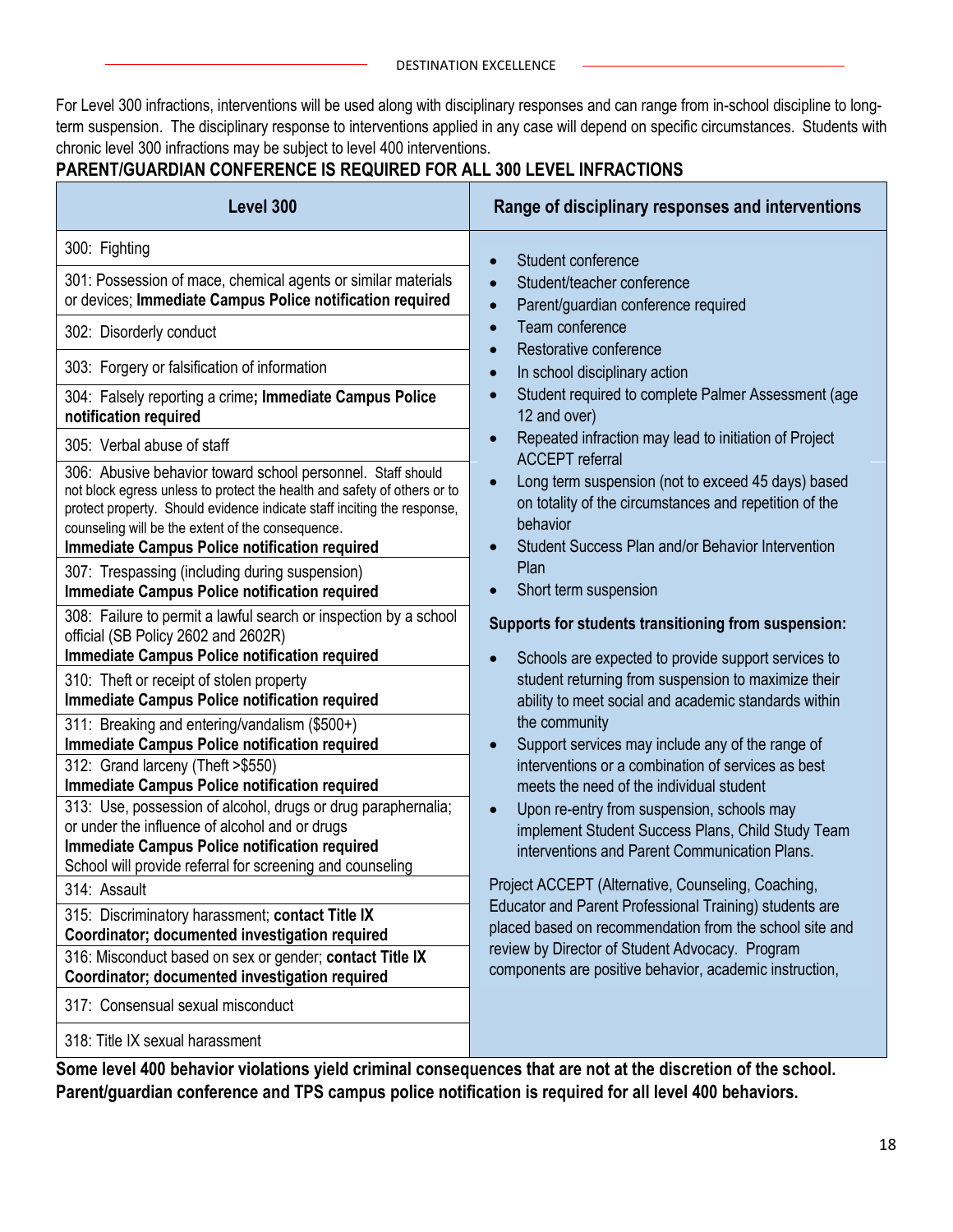For level 400 infractions, interventions will be used along with disciplinary responses and can range from short term to long term suspension. The disciplinary response/ intervention applied in any case will depend on specific circumstances of the case.

\*OSCN 2014 School Protection Act: No student enrolled in a school shall assault, attempt to cause physical bodily injury, or act in a manner that could reasonably cause bodily injury to an education employee or a person who is volunteering for the school. Any student grades six (6) through 12 who violates the provisions of this section shall be subject to out of school suspension as provided for in Section 24-101.3 of Title 70 of the Oklahoma Statutes. This section shall be in addition to and does not limit the criminal liability of a person who causes or commits an assault, battery, or assault and battery upon a school employee as provided for in Section 650.7 of Title 21 of the Oklahoma Statutes. 70 O.S. §6-149.7. School Protection Act.

The Director of Student Advocacy reserves the right to review and/or modify any long term suspensions mad make recommendations for alternative placement. **NOTE: The Superintendent reserves the right to review and/or modify any long term suspensions prior to an appeal to the Superintendent designee.**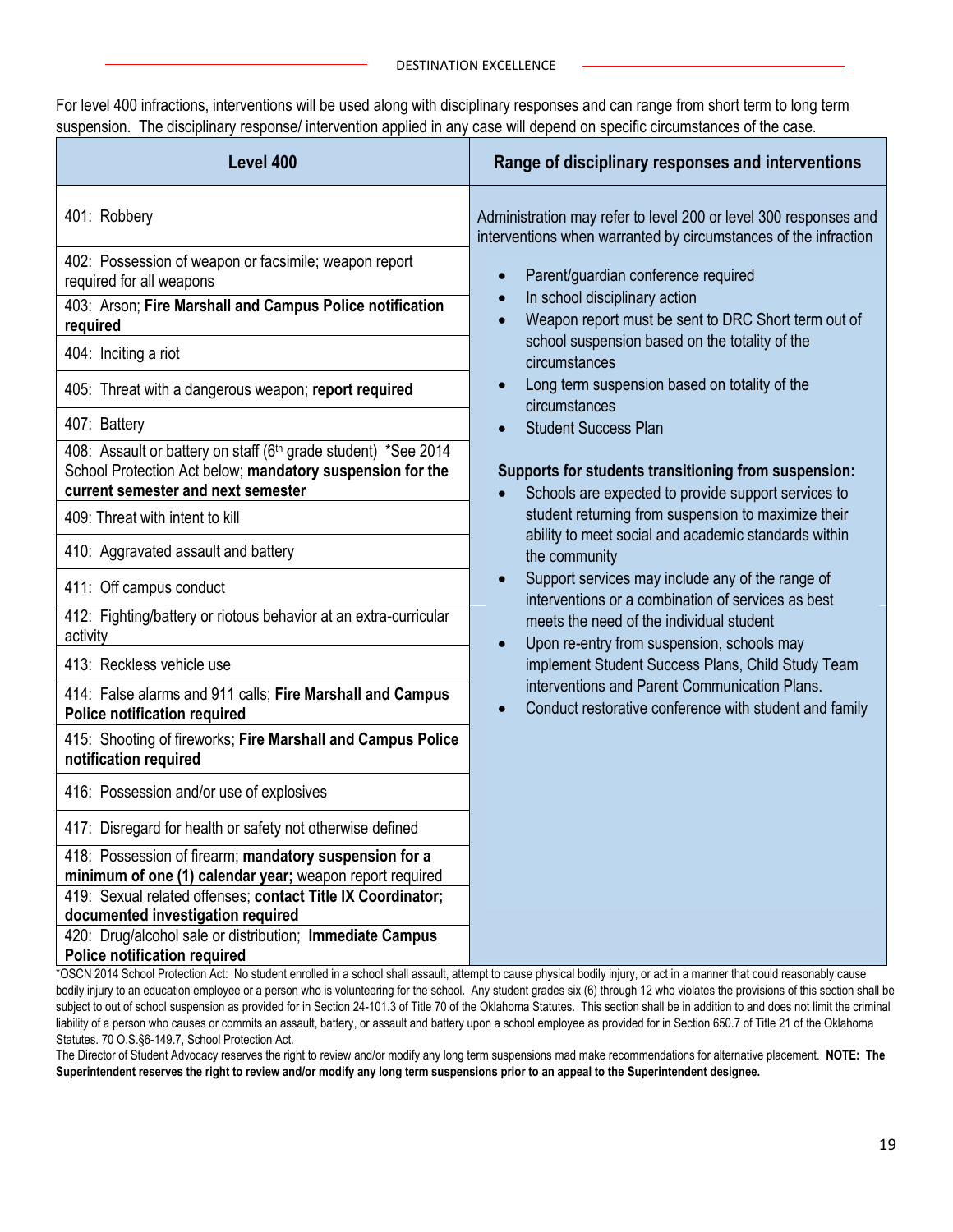## **Behavior Response Plan – Secondary**

This BRP cannot cover every set of circumstances in the diverse and complex social setting of public schools. The administrator may find it necessary to use intervention or discipline options and procedures not covered specifically in these regulations.

Implementation of appropriate interventions and disciplinary responses take into account a number of factors including the nature and severity of the misconduct. In many cases, the use of primary responses and/or the use of school-based interventions may be most suitable. In other cases, a student's misconduct may be appropriately addressed by a district disciplinary response along with interventions and student supports. Tulsa Public Schools will provide a comprehensive student support program including guidance services, opportunities for social emotional learning and student engagement opportunities. Each school has a system in place for early identification of students in need of intervention and/or support services.

- **Short term suspension is defined as 10 days or less**
- **Long term suspension is defined as 11 days or more**

**Repeated or persistent violation of Level 100 infractions can result in Level 200 or Level 300 disciplinary responses when Level 100 interventions are not effective.**

| <b>Level 100 infractions</b>                                    | Range of disciplinary responses/interventions                                               |
|-----------------------------------------------------------------|---------------------------------------------------------------------------------------------|
| 101: Inappropriate dress                                        |                                                                                             |
| 102: Inappropriate personal property (including cell<br>phones) | Student conference<br>Student/teacher conference<br>Parent/guardian conference<br>$\bullet$ |
| 103: Gang symbols                                               | Team conference                                                                             |
| 104: Tardiness                                                  | Restorative conference<br>Detention (teacher or site-based)<br>$\bullet$                    |
| 105: Gambling                                                   | Community service (with parent/guardian<br>$\bullet$<br>consent)                            |
| 106: Insubordination                                            | In school disciplinary action (loss of<br>$\bullet$<br>privileges)                          |
| 107: Verbal or non-verbal profanity                             | <b>Removal from class</b><br>$\bullet$                                                      |
| 108: Disrespect                                                 | Review of school rules and policies<br><b>Student Success Plan</b>                          |
| 109: Failure to follow classroom rules                          |                                                                                             |
| 110: Academic dishonesty/cheating                               |                                                                                             |
| 111: Skipping or cutting class                                  |                                                                                             |
| 112: Truancy                                                    |                                                                                             |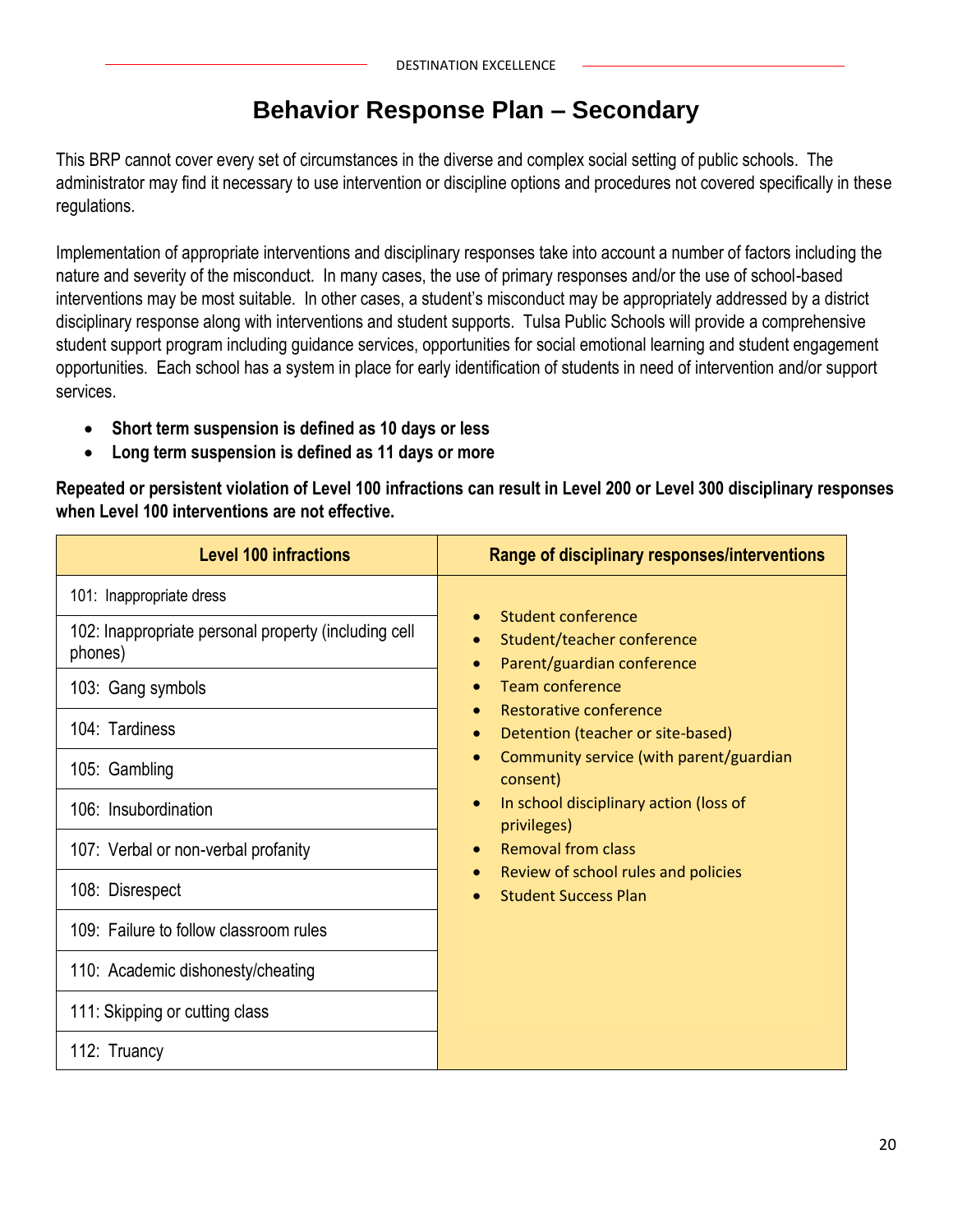For Level 200 infractions, a range of interventions must be applied before considering out of school suspension. The disciplinary responses may range from a warning to a short-term (10 days or less) suspension. The disciplinary response/interventions applied in any case will depend on specific circumstances. Students with chronic level 200 infractions may be subject to level 300 interventions.

| Level 200                                                                                                                                                                                                                                                                                                                                                                                                                                                                                                                                                                                                    | Range of disciplinary responses and interventions                                                                                                                                                                                                     |
|--------------------------------------------------------------------------------------------------------------------------------------------------------------------------------------------------------------------------------------------------------------------------------------------------------------------------------------------------------------------------------------------------------------------------------------------------------------------------------------------------------------------------------------------------------------------------------------------------------------|-------------------------------------------------------------------------------------------------------------------------------------------------------------------------------------------------------------------------------------------------------|
| 201: Inappropriate use of technology/computers/cell phones<br>See page 36<br>NOTE: If the electronic device is used to disrupt the learning environment or<br>compromise the safety of the school, the student may be disciplined under other<br>categories in the Behavior Response Plan as appropriate.<br>202: Bullying/cyberbullying (documented investigation required)<br>See page 26. See Board Policy 2119 and 2119R. School official<br>must complete bullying investigation<br>203: Smoking, vaping, or use of smokeless tobacco or e-<br>cigarettes. ABLE Commission ticket (not for e-cigarette) | Student conference<br>$\bullet$<br>Student/teacher conference<br>$\bullet$<br>Parent/guardian conference<br>$\bullet$<br><b>Team conference</b><br>$\bullet$<br>Restorative conference<br>$\bullet$<br>Detention (teacher or site-based)<br>$\bullet$ |
| 205: Participation in prohibited clubs, street gangs, fraternities,<br>sororities or similar organizations<br><b>Immediate Campus Police notification required</b>                                                                                                                                                                                                                                                                                                                                                                                                                                           | Community service (with parent/guardian<br>$\bullet$<br>consent)<br>In school disciplinary action (loss of privileges)<br>$\bullet$                                                                                                                   |
| 206: Conspiracy; Notify Campus Police                                                                                                                                                                                                                                                                                                                                                                                                                                                                                                                                                                        | Behavior support/modification plan with<br>$\bullet$<br>interventions and consequences                                                                                                                                                                |
| 207: Possession of stolen property (minor); Notify Campus<br><b>Police</b>                                                                                                                                                                                                                                                                                                                                                                                                                                                                                                                                   | <b>TRAICE</b> satellite<br>$\bullet$<br>Student conduct contract<br>$\bullet$                                                                                                                                                                         |
| 208: Petit larceny (theft <\$500) Immediate Campus Police<br>notification required                                                                                                                                                                                                                                                                                                                                                                                                                                                                                                                           | <b>Student Success Plan</b><br>$\bullet$<br>Bus suspension - denial of bus privileges may be<br>$\bullet$                                                                                                                                             |
| 209: Extortion; Immediate Campus Police notification<br>required                                                                                                                                                                                                                                                                                                                                                                                                                                                                                                                                             | made by the principal or Director of<br>Transportation. Decision is not appealable<br>Short term out of school suspension<br>$\bullet$                                                                                                                |
| 210: Initiating or participating in an unacceptable minor physical<br>contact.                                                                                                                                                                                                                                                                                                                                                                                                                                                                                                                               | Referral to TRAICE Academy alternative school<br>$\bullet$                                                                                                                                                                                            |
| 213: Failure to follow bus rules/regulations; revocation of bus<br>privileges may be made by the principal or Director of<br>Transportation. Decision is not appealable                                                                                                                                                                                                                                                                                                                                                                                                                                      | <b>TRAICE (Tulsa Resource and Adolescent Intervention</b><br>Centers of Excellence) students are enrolled based on<br>placement recommendations reviewed by the Director                                                                              |
| 214: Disruptive conduct                                                                                                                                                                                                                                                                                                                                                                                                                                                                                                                                                                                      | of Student Advocacy from the Discipline Review<br>Committee. The required TRAICE Academy                                                                                                                                                              |
| 216: Failure to identify                                                                                                                                                                                                                                                                                                                                                                                                                                                                                                                                                                                     | enrollment is for a minimum of nine weeks or a<br>maximum of 18 weeks. TRAICE Academy focuses on                                                                                                                                                      |
| 218: Leaving campus without permission                                                                                                                                                                                                                                                                                                                                                                                                                                                                                                                                                                       | building relationship, individualized/one-on-one<br>instruction and providing a structured and secure                                                                                                                                                 |
| 219: Harassment, intimidation or threatening behavior (see level<br>300; code 315 for discriminatory harassment) single incident                                                                                                                                                                                                                                                                                                                                                                                                                                                                             | environment.                                                                                                                                                                                                                                          |
| 220: Refusal to serve minor sanctions                                                                                                                                                                                                                                                                                                                                                                                                                                                                                                                                                                        |                                                                                                                                                                                                                                                       |
| 221: False reporting of bullying, intimidation or harassment                                                                                                                                                                                                                                                                                                                                                                                                                                                                                                                                                 |                                                                                                                                                                                                                                                       |
| 222: Inappropriate public displays of affection                                                                                                                                                                                                                                                                                                                                                                                                                                                                                                                                                              |                                                                                                                                                                                                                                                       |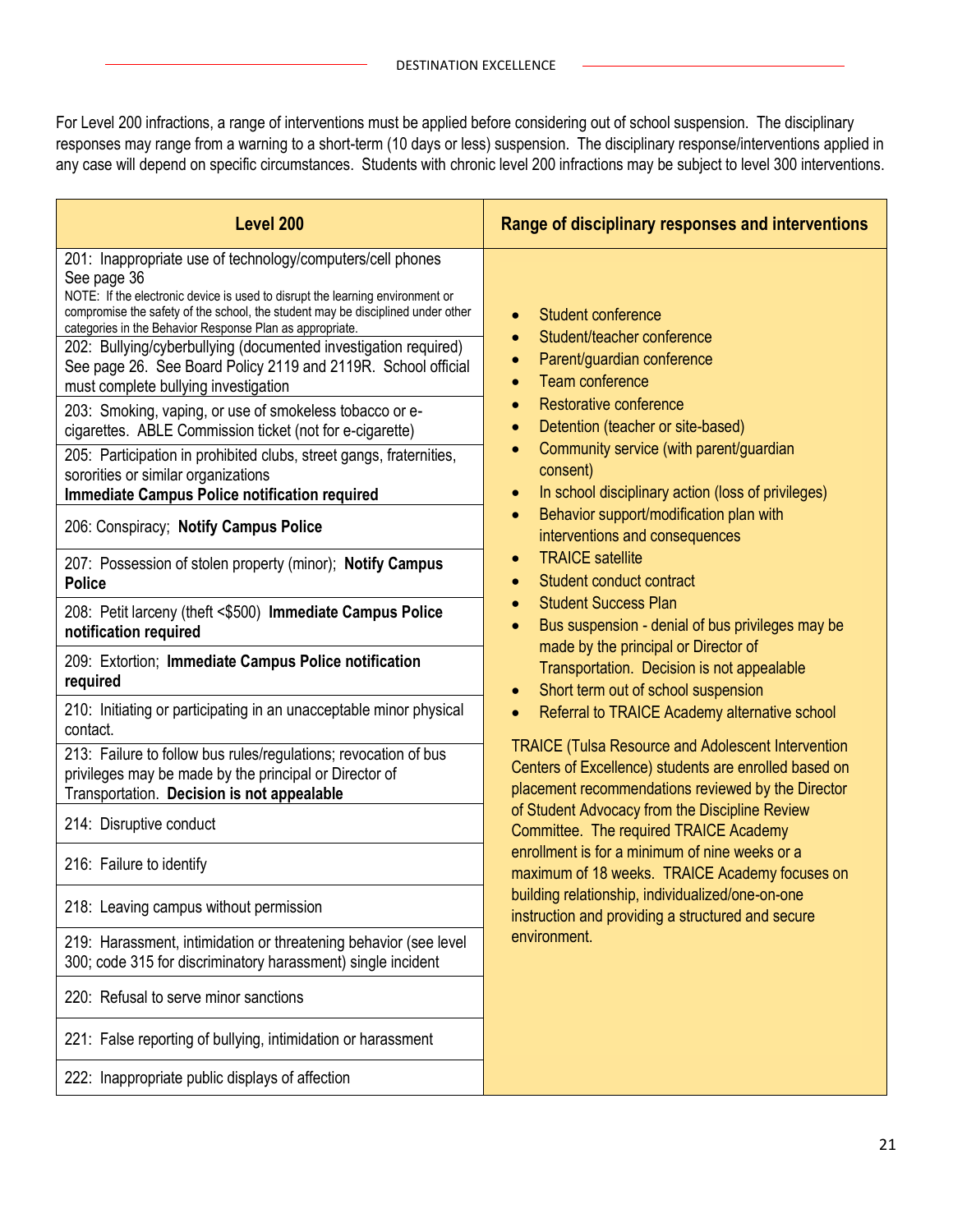For Level 300 infractions, interventions will be used along with disciplinary responses and can range from in-school discipline to longterm suspension. The disciplinary response to interventions applied in any case will depend on specific circumstances. Students with chronic level 300 infractions may be subject to level 400 interventions.

#### **PARENT/GUARDIAN CONFERENCE IS REQUIRED FOR ALL 300 LEVEL INFRACTIONS**

| Level 300                                                                                                                                                                                                                                                                                                                                                                                                                                                                                                                                             | Range of disciplinary responses and interventions                                                                                                                                                                                                                                                                                                                                                                                                                       |
|-------------------------------------------------------------------------------------------------------------------------------------------------------------------------------------------------------------------------------------------------------------------------------------------------------------------------------------------------------------------------------------------------------------------------------------------------------------------------------------------------------------------------------------------------------|-------------------------------------------------------------------------------------------------------------------------------------------------------------------------------------------------------------------------------------------------------------------------------------------------------------------------------------------------------------------------------------------------------------------------------------------------------------------------|
| 300: Fighting<br>301: Possession of mace, chemical agents or similar materials<br>or devices; Immediate Campus Police notification required<br>302: Disorderly conduct<br>303: Forgery or falsification of information<br>304: Falsely reporting a crime; Immediate Campus Police<br>notification required                                                                                                                                                                                                                                            | <b>Student conference</b><br>$\bullet$<br>Student/teacher conference<br>Parent/guardian conference required<br>$\bullet$<br>Team conference<br>$\bullet$<br>Restorative conference<br>$\bullet$<br>In school disciplinary action<br>$\bullet$<br>TRAICE Satellite - limited use based on totality of<br>$\bullet$<br>circumstances                                                                                                                                      |
| 305: Verbal abuse of staff<br>306: Abusive behavior toward school personnel. Staff should<br>not block egress unless to protect the health and safety of others or to<br>protect property. Should evidence indicate staff inciting the response,<br>counseling will be the extent of the consequence.<br><b>Immediate Campus Police notification required</b>                                                                                                                                                                                         | Student required to complete Palmer Assessment Short<br>$\bullet$<br>term out of school suspension (10 days or less)<br>Long term suspension (11 or more days not to exceed a<br>$\bullet$<br>semester plus one full semester) based on totality of the<br>circumstances<br><b>Referral to TRAICE Academy</b><br>$\bullet$                                                                                                                                              |
| 307: Trespassing (including during suspension)<br><b>Immediate Campus Police notification required</b><br>308: Failure to permit a lawful search or inspection by a school<br>official (SB Policy 2602 and 2602R)<br><b>Immediate Campus Police notification required</b>                                                                                                                                                                                                                                                                             | <b>Student Success Plan</b><br>$\bullet$<br><b>Palmer assessment</b><br>Supports for students transitioning from suspension:<br>Schools are expected to provide support services to                                                                                                                                                                                                                                                                                     |
| 310: Theft or receipt of stolen property<br><b>Immediate Campus Police notification required</b><br>311: Breaking and entering/vandalism (\$500+)<br><b>Immediate Campus Police notification required</b><br>312: Grand larceny (Theft > \$550)<br><b>Immediate Campus Police notification required</b><br>313: Use, possession of alcohol, drugs or drug paraphernalia;<br>or under the influence of alcohol and or drugs<br><b>Immediate Campus Police notification required</b><br>School will provide referral for drug screening and counseling; | student returning from suspension to maximize their<br>ability to meet social and academic standards within the<br>community<br>Support services may include any of the range of<br>$\bullet$<br>interventions or a combination of services as best meets<br>the need of the individual student<br>Upon re-entry from suspension, schools may implement<br>$\bullet$<br><b>Student Success Plans, Child Study Team interventions</b><br>and Parent Communication Plans. |
| Palmer assessment required before re-admission to school<br>314: Assault                                                                                                                                                                                                                                                                                                                                                                                                                                                                              | <b>TRAICE (Tulsa Resource and Adolescent Intervention</b><br>Centers of Excellence) students are enrolled based on                                                                                                                                                                                                                                                                                                                                                      |
| 315: Discriminatory harassment; contact IX Coordinator;<br>documented investigation required<br>316: Misconduct based on sex or gender; investigation<br>report required. School must contact Human Rights<br>Coordinator<br>317: Consensual sexual misconduct                                                                                                                                                                                                                                                                                        | placement recommendations reviewed by the Director of<br>Student Advocacy from the Discipline Review Committee.<br>The required TRAICE Academy enrollment is for a minimum<br>of nine weeks or a maximum of 18 weeks. TRAICE<br>Academy focuses on building relationship,<br>individualized/one-on-one instruction and providing a                                                                                                                                      |
| 318: Title IX sexual harassment                                                                                                                                                                                                                                                                                                                                                                                                                                                                                                                       | structured and secure environment.                                                                                                                                                                                                                                                                                                                                                                                                                                      |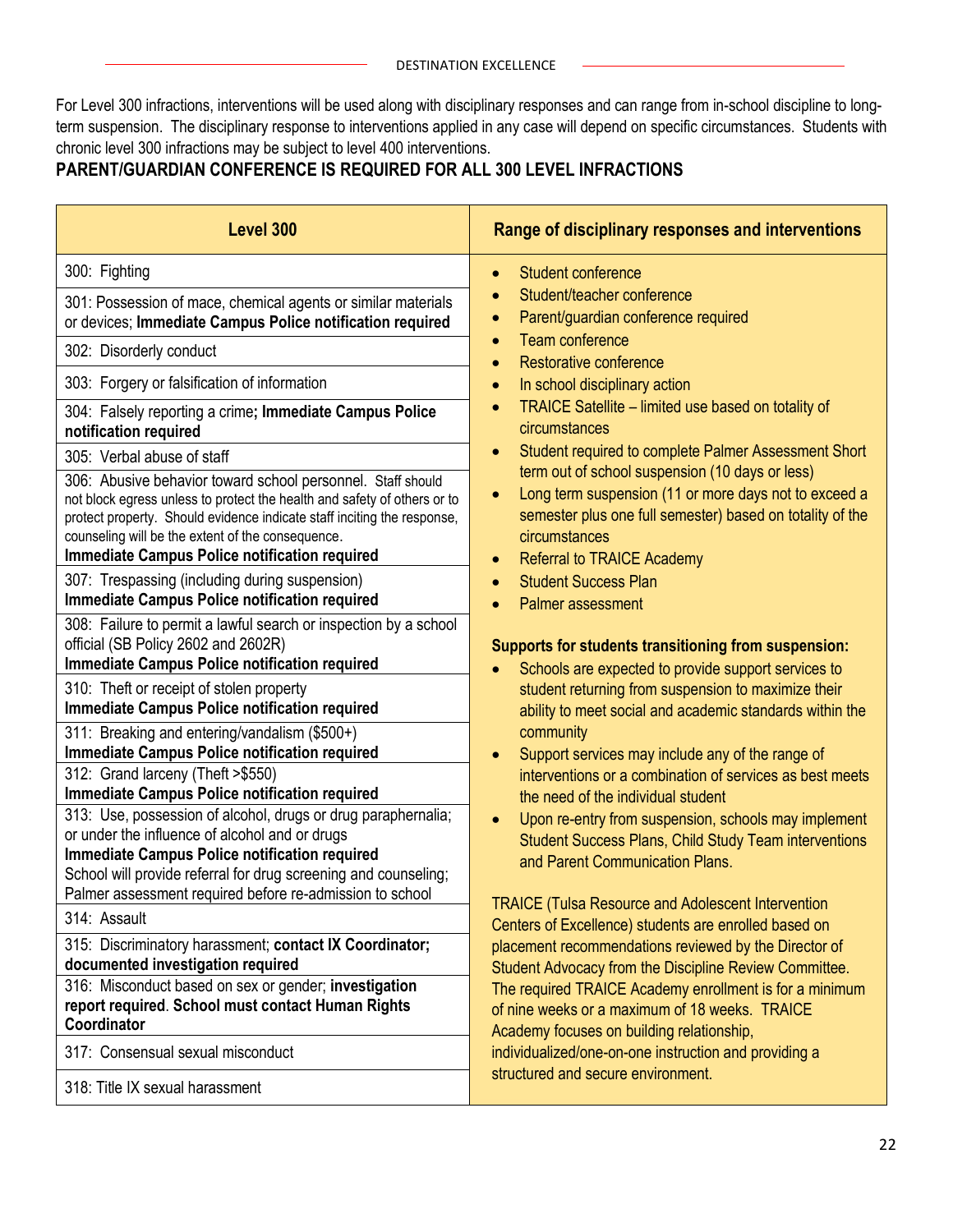#### **Some level 400 behavior violations yield criminal consequences that are not at the discretion of the school. Parent/guardian conference and TPS campus police notification is required for all level 400 behaviors.**

For level 400 infractions, interventions will be used along with disciplinary responses and can range from short term to long term suspension. The disciplinary response/ intervention applied in any case will depend on specific circumstances of the case.

| Level 400                                                                                                                                      | Range of disciplinary responses and interventions                                                                                                  |
|------------------------------------------------------------------------------------------------------------------------------------------------|----------------------------------------------------------------------------------------------------------------------------------------------------|
| 401: Robbery                                                                                                                                   | Administration may refer to level 200 or level 300                                                                                                 |
| 402: Possession of weapon or facsimile; weapon report<br>required for all weapons                                                              | responses and interventions when warranted by<br>circumstances of the infraction                                                                   |
| 403: Arson; Fire Marshall and Campus Police notification<br>required                                                                           | Parent/guardian conference required<br>$\bullet$<br>Short term out of school suspension based on the                                               |
| 404: Inciting a riot                                                                                                                           | totality of the circumstances                                                                                                                      |
| 405: Threat with a dangerous weapon; report required                                                                                           | Long term suspension based on totality of the<br>circumstances                                                                                     |
| 407: Battery                                                                                                                                   | <b>Referral to TRAICE Academy</b><br>$\bullet$                                                                                                     |
| 408: Assault or battery on staff; *See 2014 School Protection<br>Act below; mandatory suspension for the current semester<br>and next semester | <b>Contact Campus Police</b><br><b>Mandatory all level 400 behaviors</b>                                                                           |
| 409: Threat with intent to kill                                                                                                                | <b>Student Success Plan</b><br>Weapon report form must be sent to Renee Weygandt                                                                   |
| 410: Aggravated assault and battery                                                                                                            |                                                                                                                                                    |
| 411: Off campus conduct                                                                                                                        | Supports for students transitioning from suspension:<br>Schools are expected to provide support services to                                        |
| 412: Fighting/battery or riotous behavior at an extra-curricular<br>activity                                                                   | student returning from suspension to maximize their<br>ability to meet social and academic standards within                                        |
| 413: Reckless vehicle use                                                                                                                      | the community                                                                                                                                      |
| 414: False alarms and 911 calls; Fire Marshall and Campus<br><b>Police notification required</b>                                               | Support services may include any of the range of<br>interventions or a combination of services as best<br>meets the need of the individual student |
| 415: Shooting of fireworks; Fire Marshall and Campus Police<br>notification required                                                           | Upon re-entry from suspension, schools may<br>$\bullet$<br>implement Student Success Plans, Child Study Team                                       |
| 416: Possession and/or use of explosives                                                                                                       | interventions and Parent Communication Plans.                                                                                                      |
| 417: Disregard for health or safety not otherwise defined                                                                                      | Conduct restorative conference with student and family<br>$\bullet$<br>Students recommended for a suspension of a<br>$\bullet$                     |
| 418: Possession of firearm; mandatory suspension for a<br>minimum of one (1) calendar year; weapon report required                             | semester or more will be given the opportunity to<br>participate in Odyssey Ware or E2020 classes without                                          |
| 419: Sexual related offenses; contact Title IX Coordinator;<br>documented investigation required                                               | teacher assistance, except for suspensions involving<br>firearms. Consideration may be given for the student                                       |
| 420: Drug/alcohol sale or distribution; Immediate Campus<br><b>Police notification required</b>                                                | to meet the criteria and enroll in an alternative setting.                                                                                         |

\*OSCN 2014 School Protection Act: No student enrolled in a school shall assault, attempt to cause physical bodily injury, or act in a manner that could reasonably cause bodily injury to an education employee or a person who is volunteering for the school. Any student grades six (6) through 12 who violates the provisions of this section shall be subject to out of school suspension as provided for in Section 24-101.3 of Title 70 of the Oklahoma Statutes. This section shall be in addition to and does not limit the criminal liability of a person who causes or commits an assault, batter,, or assault and battery upon a school employee as provided for in Section 650.7 of Title 21 of the Oklahoma Statutes. 70 O.S.§6-149.7, School Protection Act.

The Director of Student Advocacy reserves the right to review and/or modify any long term suspensions mad make recommendations for alternative placement. **NOTE: The Superintendent reserves the right to review and/or modify any long term suspensions prior to an appeal to the Superintendent designee.**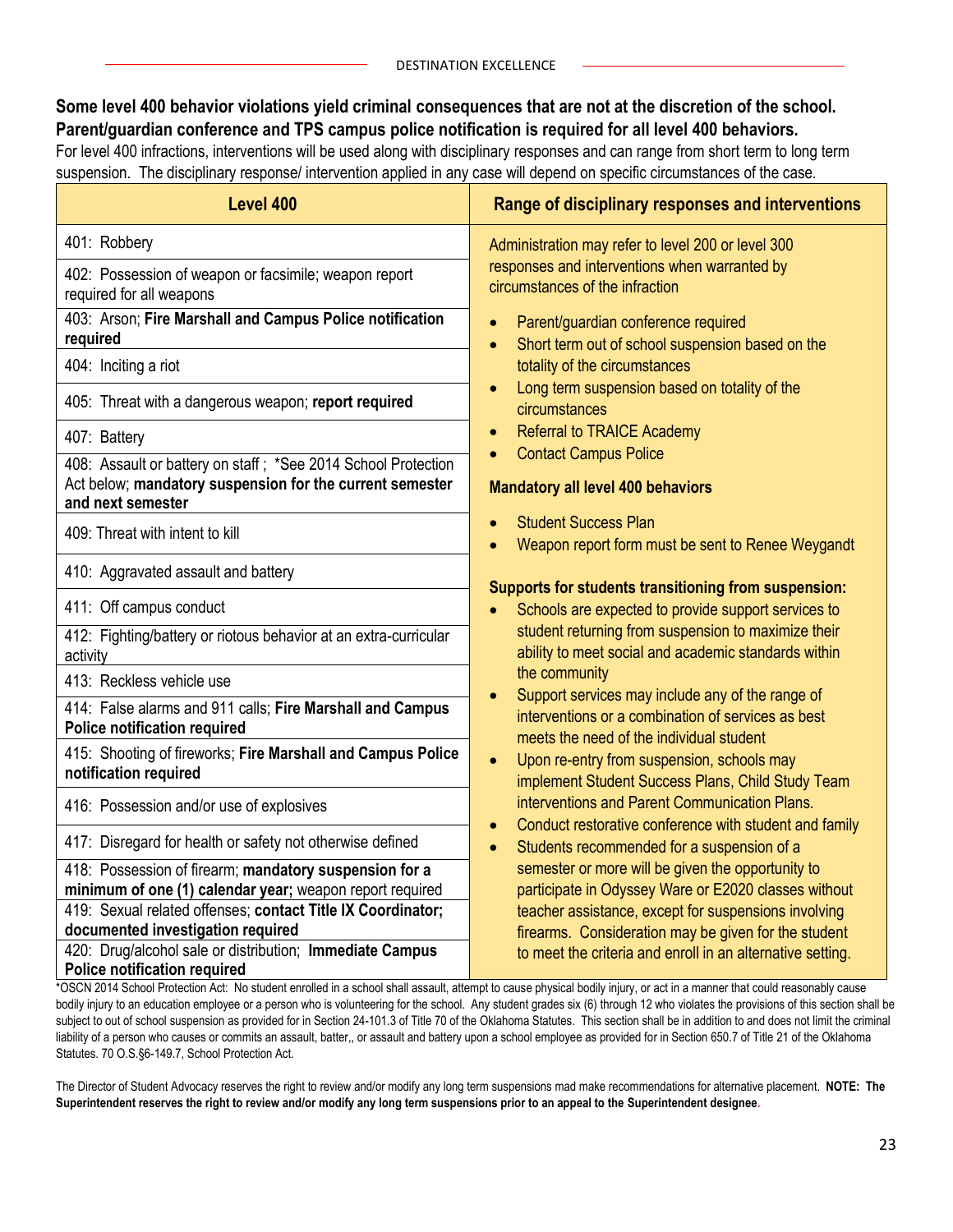#### **Level 100- Classroom intervention codes and definitions of inappropriate behaviors**

**101 – Inappropriate Dress:** Dressing or grooming in a manner that violates the dress code or disrupts the educational process. **102 – Inappropriate personal property**: Possession of personal property prohibited by school rules or board policy or is otherwise disruptive to the education process; including but not limited to food, beverages, lighters, electronic equipment, laser pointers, paging devices, cameras, cell phones, and/or other electronic devices. (see Wireless Telecommunications Devices, p. 36) TPS IS NOT RESPONSIBLE FOR LOST, STOLEN OR DAMAGED ITEMS.

**103 – Gang symbols:** Behavior such as the gesturing of gang signs, gang symbols, visible body markings/adornments or verbal or written language that connotes street gang affiliations or membership in other prohibited groups or organizations at school, on a school vehicle or at school related activities are prohibited and will be considered violations.

**104 – Tardiness:** Failure to be in the place of instruction at the assigned time without a valid excuse.

**105 – Gambling:** Playing a game of chance for something of tangible value. All property used in such activity will be confiscated, not returned and may be deposited in the School Activity Fund.

**106 – Insubordination:** Failure to obey rules and regulations and/or reasonable instructions from teachers, administrators, teacher assistants or other district staff.

**107 – Verbal or nonverbal profanity:** The use of profanity, verbally abusive, obscene or inflammatory language or racial epithets in the school environment.

**108 – Disrespect:** Behaving in a rude and/or impertinent manner toward school personnel.

**109 – Failure to follow classroom rules:** Not following oral or written classroom rules established by the teacher.

**110 – Academic dishonesty/cheating:** Any type of cheating that occurs in relation to a formal academic exercise.

**111 – Skipping or cutting class:** Leaving class without staff permission

**112 – Truancy:** Failure to report to school or class without prior permission, knowledge or excuse by the school or the parent/guardian.

#### **Level 200- Site based intervention codes and definitions of inappropriate behaviors**

**201 – Inappropriate use of technology/computers/cell phones:** Violation of the requirement regarding the use of computers, internet and wireless electronic telecommunication devices found on page 36. The use of technology, computer or cell phones to access, store or distribute obscene, pornographic, lewd, sexually explicit or otherwise similarly inappropriate material is prohibited. Any user who violates this code is subject to loss of network privileges as well as other district disciplinary actions. Any student who finds inappropriate material on a computer of internet site is to immediately inform the teacher.

**202 – Bullying/Cyberbullying:** Any pattern of harassment, intimidation, threatening behavior, physical acts, verbal or electronic communication directed toward a student or group of students that results in or is reasonably perceived as being done with intent to cause negative educational or physical results for the targeted individual or group and is communicated in such a way as to disrupt or interfere with the school's education mission or the education of any student.

**203 – Smoking, vaping, or use of smokeless tobacco (e-cigarettes):** Smoking or possession of matches, vape, lighters, lighter fluids or tobacco products of any kind on district property, at a school related activity or on the school bus is prohibited. ABLE tickets may be issued (not for e-cigarettes).

**205 – Participation in prohibited clubs, street gangs, fraternities, sororities or similar organizations:** Students will not participate in secret societies or organizations of any kind while on school property, at school sponsored activities or while on the way to or from school in school vehicles. Streets gangs, hate groups, cults or similar groups, whether organized in the community or in other setting are prohibited on school grounds, school vehicles or at any school sponsored activity. Campus police must be notified of gang activity.

**206 – Conspiracy:** Any two or more persons mutually agreeing to do a prohibited action on school property or at a school activity.

**207 – Possession of stolen property:** Having in one's possession property obtained without permission of the owner.

**208 – Petit larceny (theft):** Taking of personal property with the intent to deprive another thereof (larceny where value of the property is under \$500).

**209 – Extortion:** Obtaining or attempting to obtain money or property from an individual by threat, intimidation or false pretense.

**210 – Initiating or participating in any unacceptable minor physical contact:** Deliberate and unwanted touching of a non-sexual nature upon another person done to annoy or intimidate.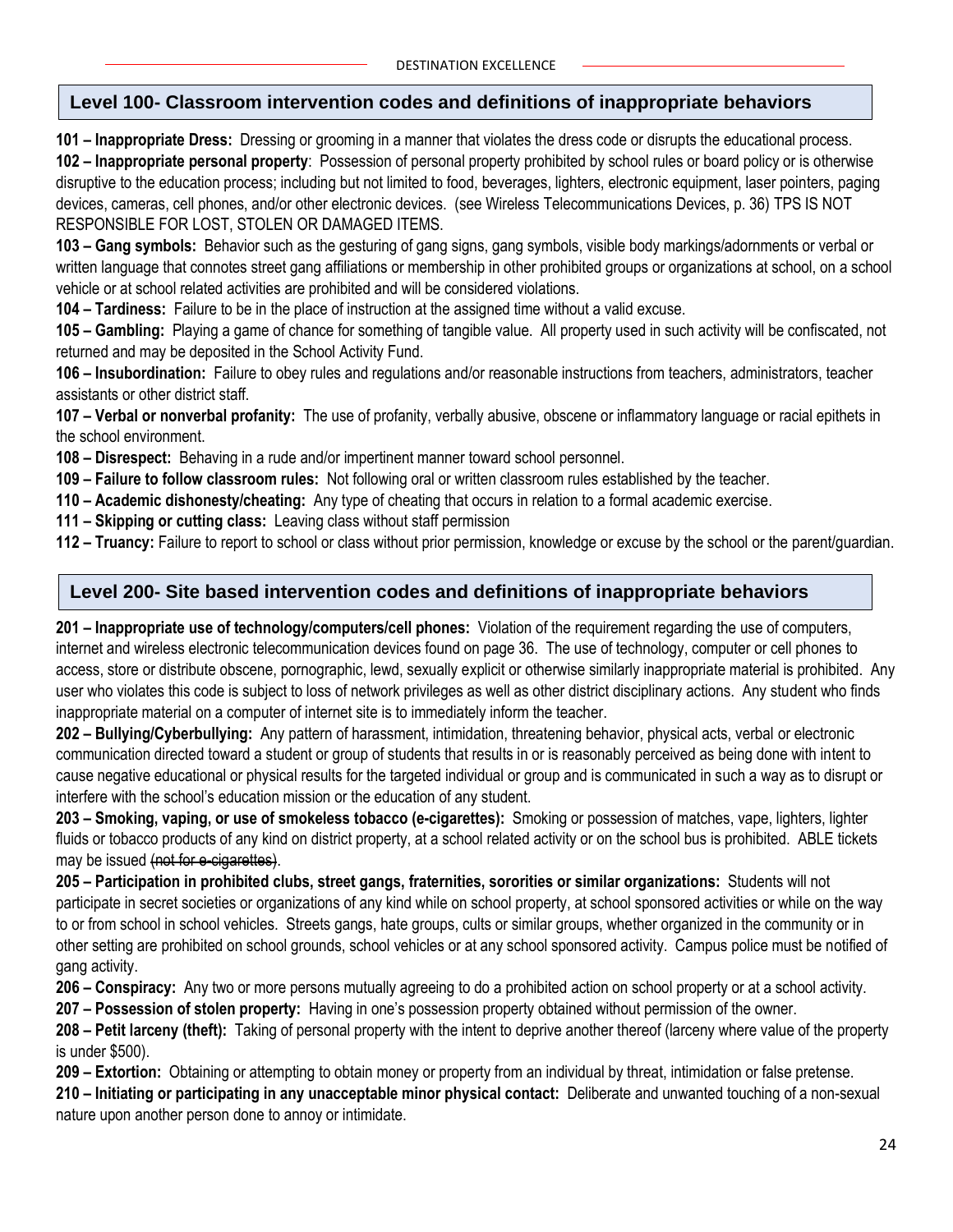**213 – Failure to follow bus rules and regulations:** All school rules and regulations and board policy governing student behavior apply to conduct on the school bus. Students who misbehave on a bus will receive a disciplinary sanction as outlined in the behavior response plan. All regulations and sanctions pertaining to student behavior and safety apply to students while they are riding until they would normally arrive at their bus stops.

**214 – Disruptive conduct:** Inappropriate and/or disrespectful behavior, including horseplay, offensive language and arguing that substantially disrupts, hinders or interferes with school activities.

**216 – Failure to identify:** Refusal to stop, provide name or other information when asked to do so by a staff member.

**218 – Leaving campus without permission:** Leaving campus without prior consent and authorization from school administration.

**219 – Harassment, intimidation or threatening behavior:** A single incident of harassment, intimidation or threatening behavior. Does not meet the definition of bullying. Document discriminatory harassment. See code 315 for discriminatory harassment. **220 – Refusal to serve minor sanctions:** A student who fails to serve level 1 or level 2 sanctions when directed to do so by a school administrator or other authorized school personnel.

**221 – False Reporting:** Any person who knowingly makes false accusations against another person will be appropriately disciplined pursuant to district policy.

**222 – Inappropriate public display of affection:** Socially unacceptable displays of affection in a school setting. Specific examples include but are not limited to kissing, fondling, cuddling, inappropriate touching, rubbing/massaging, caressing/stroking/petting, excessive hugging or other expressions of affection not in keeping with the social expectations of the school setting.

If the behavior constitutes a health or safety risk, then an out of school suspension may be imposed. This BRP cannot cover every set of circumstances that may be encountered in the diverse and complex social setting of public schools. Administrators may find it necessary to use intervention or discipline options and procedures at any level not specifically covered in these regulations.

#### **Level 300- District intervention codes and definitions of inappropriate behaviors**

**300 – Fighting:** Mutual combat in which participants intentionally inflict bodily injury to another person. This is prohibited. All participants in a fight will be discipline according to their degree of involvement.

**301 – Possession of mace, chemical agents or similar materials/devices:** Possession by students of mace, pepper spray or other chemical agents that may cause irritation or physical discomfort or bodily harm on school district property, at a school related activity or on the school bus. Possession of fireworks is also prohibited. All such items will be confiscated by school district personnel.

**302 – Disorderly conduct:** Behaving in a violent or seriously inappropriate manner that disrupts the educational process. NOTE: This category is usually used when the police are called to cite a student for extreme disruption. It is not to be used when recording classroom disorders that result in student referrals to the office.

**304 – Falsely reporting a crime:** Knowingly providing false information to law enforcement or school authorities as to criminal conduct by another.

**305 – Verbal abuse of staff:** The use of violent, abusive or obscene language or gestures addressed to a teacher or staff person (including school resource officers and security personnel) in a threatening manner. These actions do not pose an immediate threat to school personnel, but are considered unacceptable in the educational setting and which may be interpreted as a threat to the safety of the person it is directed toward. This includes but is not limited to hand gestures, written communication, electronic communications, verbal statements and threats.

**306 – Abusive behavior toward school personnel:** Inappropriate physical contact with any school employee or volunteer where such physical contact does not rise to the level of an assault but is physical contact that reasonable could be expected to be injurious. This includes physical contact committed recklessly and without specific intent. NOTE: Staff should not block a student's egress or ingress unless to protect the health and safety of others or to protect property.

**307 – Trespassing:** Entering any school property or in to any school facility without proper authority (include any entry during a period of suspension).

**308 – Failure to permit a lawful search or inspection by a school official:** The act of preventing or impeding a school official from conducting a search or inspection authorized by board policy or the behavior response plan is prohibited. The school principal or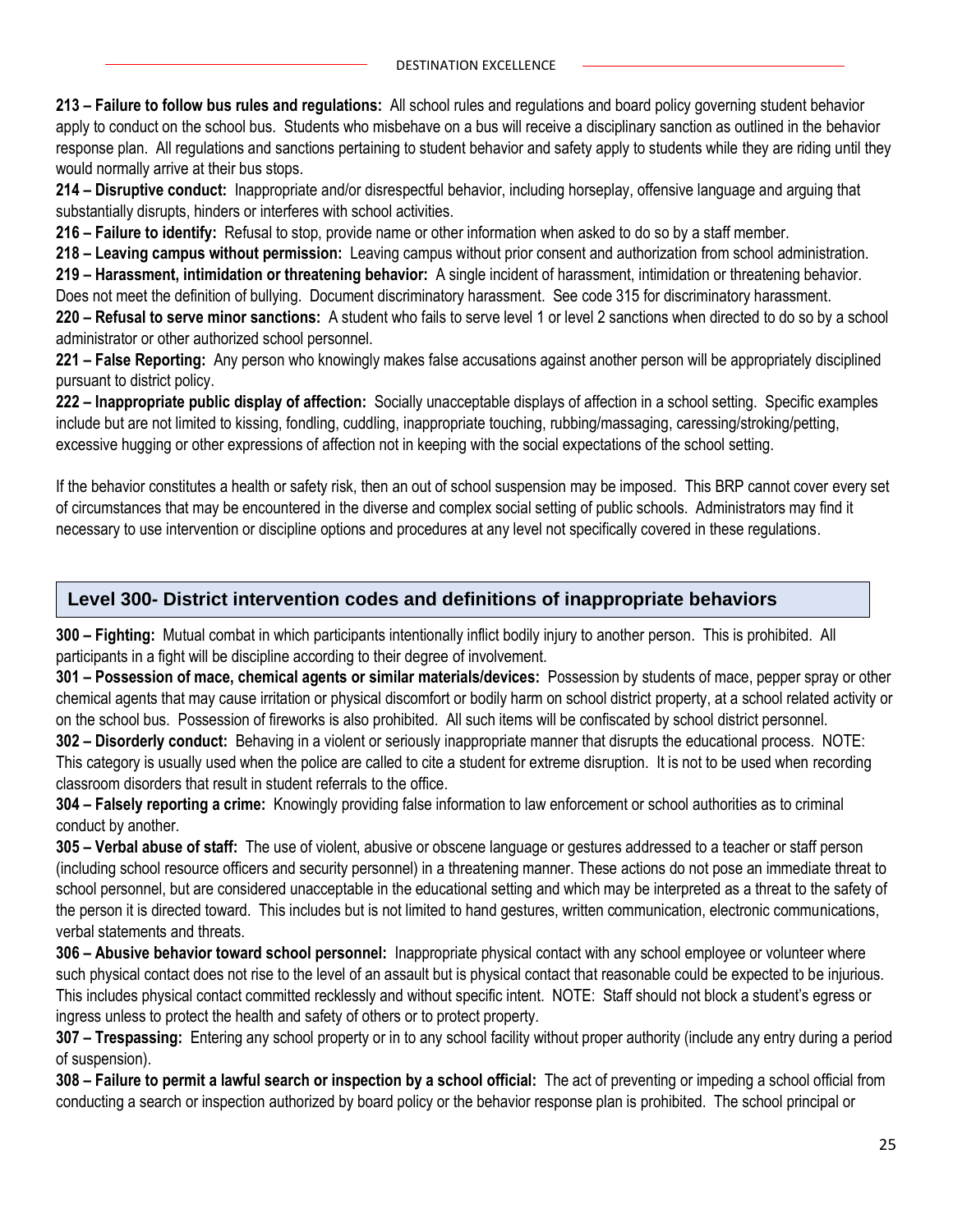designee may authorize the search of a student's person or personal property and the seizure of prohibited, illegal or harmful items in a student's possession. (see student searches TPS board policy 2602 and 2602R)

**310 – Theft or receipt of stolen property:** The act of larceny will not be tolerated. To steal school property or property belonging to another person or to knowingly receive stolen property. Student and parent/guardian is responsible for making full restitution for any property stolen and for all damages to property caused by the student's actions.

**311 – Breaking and entering/vandalism (including computer hacking):** The act of breaking into property belonging to another person or belonging to the school district; the act of intentionally destroying property, cutting defacing or otherwise damaging property belonging to another person, including class assignments, buses or property belonging to the district. Also, the act of physically damaging, modifying or abusing computer hardware, software or computer files or accessing or hacking into the computer files of others. The parent/guardian is responsible for all damages to property caused by his/her child. Law enforcement may be called if the circumstances warrant.

**312 – Grand larceny:** Grand larceny is defined as the taking of property of value exceeding \$500 or when such property, although not of value exceeding \$550, is taken from the physical possession of another person.

**313 – Use, Possession of alcohol, drugs or drug paraphernalia; or under the influence of alcohol and/or drugs:** The use or possession of drugs, drug paraphernalia, alcohol, hallucinogens, marijuana or any unauthorized drug or substance; or being at school or a school event while under the influence of alcohol, controlled/unauthorized substances. In addition to disciplinary action, students will be recommended to enroll in and complete an approved drug/alcohol counseling program prior to reinstatement to the home school. Police notification is required for possession of a controlled substance. Drug assessment is required by a district approved provider.

**314 – Assault:** An act initiated by one or more persons that purposely or recklessly creates apprehension of imminent physical injury to another person such as threatening or menacing gestures.

**315 – Discriminatory harassment:** Unwelcome remarks or behavior based on a student's race, religion, disability, gender, sexual orientation, gender expression gender identity or ethnic heritage that is severe, persistent or pervasive enough to create an intimidating or hostile learning environment.

**316 –Misconduct based on sex or gender:** Unwelcome or otherwise unlawful sexual or gender based remarks, displays, advances, requests for favors or sexual contact that is severe, persistent or pervasive enough to interfere with, deny or limit another individual's ability to participate in or benefit from the district' education programs and/or activities.

**317 – Consensual Sexual Misconduct:** Consensual participation in sexual intercourse or other intentional sexual touching of another person's genitals. NOTE: These activities are prohibited even though participants may perceive them as "consensual". The district will consider the age and capacity of the student, the nature of the conduct involved and other relevant factors in determining whether a student had the capacity to consent to the sexual conduct.

**318 – Title IX Sexual Harassment: Unwelcome conduct of a sexual nature or on the basis or sex that a reasonable person would determine is so severe and persistent and objectively offensive that it effectively denies a person equal access to the district's education programs and/or activities; or a single incident of "sexual assault", "dating violence", "domestic violence", or "stalking" as those terms are defined under the Clery Act or the Violence Against Women Act; or a single incident of an employee giving, offering, or conditioning a district benefit or service in exchange for sexual conduct.**

If the behavior constitutes a health or safety risk, then an out of school suspension may be imposed. This BRP cannot cover every set of circumstances that may be encountered in the diverse and complex social setting of public schools. Administrators may find it necessary to use intervention or discipline options and procedures at any level not specifically covered in these regulations.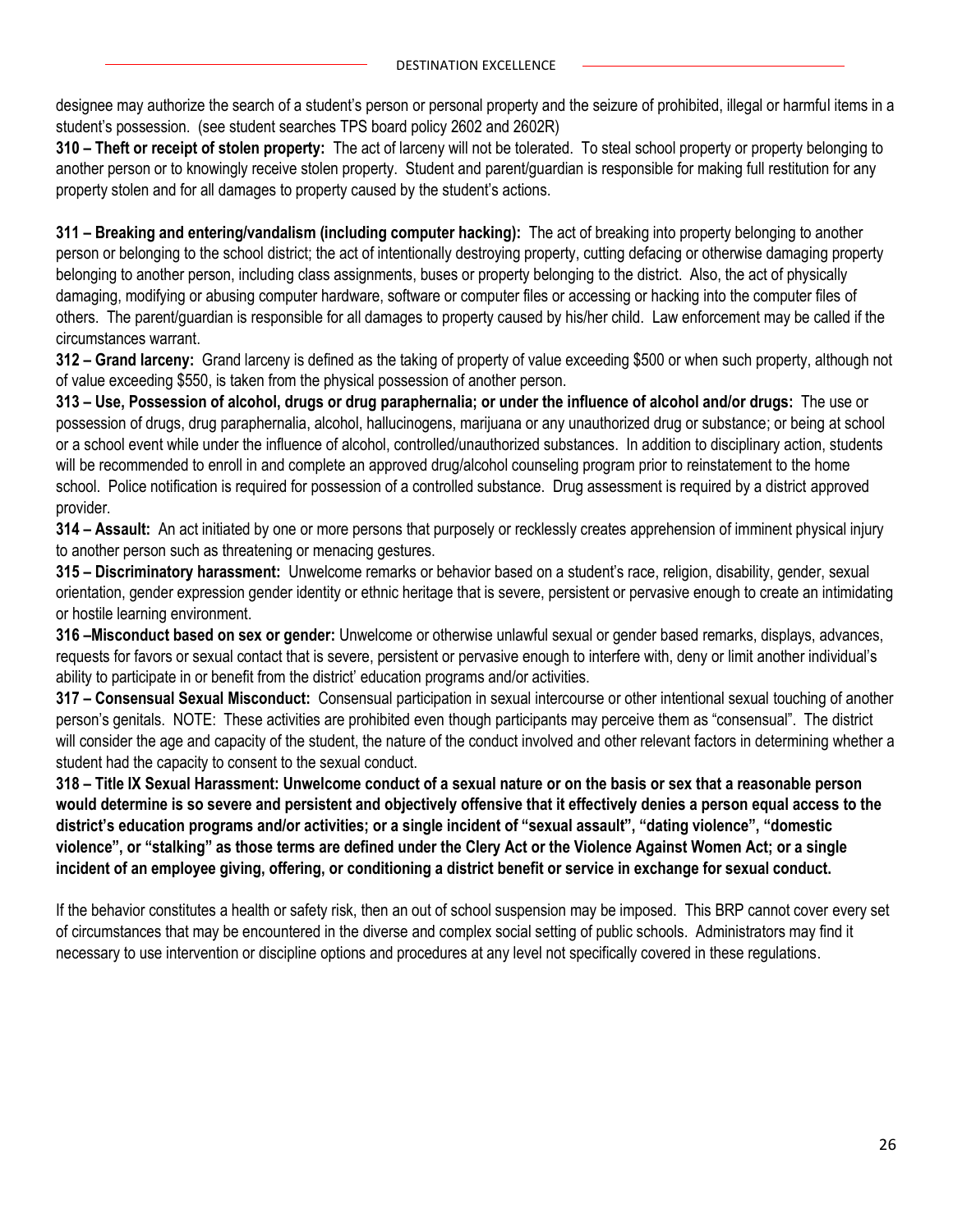#### **Level 400- Out of district intervention codes and definitions of inappropriate behaviors**

#### **TPS Campus Police notification is required for all Level 400 behaviors**

**401 – Robbery:** The taking of any good, money or other valuable items from another person by force, threats or with a weapon. **402 – Possession of weapon (non-firearm) or facsimile weapon:** The possession of a knife, box cutter, brass knuckle, martial arts implement, razor, ice pick, BB gun, pellet gun, pump gun, stun gun, blackjack, unauthorized tools, sword, spear in a cane, billy club, sap facsimile weapon or any other instrument that is specially designed, made or adapted, or is capable of inflicting physical injury to another person, including unused or unspent bullets or shells. (see also board policy 7312)

**403 – Arson:** The willful and deliberate burning of or attempting to burn school property.

**404 – Inciting to riot:** An act/conduct resulting in a riot or urging others to commit acts of force/violence or participation in a gang fight or disturbance at school, in school vehicles or at school activities.

**405 – Threat with a dangerous weapon:** Using a sharp or dangerous weapon to threaten another person with bodily injury.

**407 – Battery:** The act of purposely causing physical injury to another person by beating/striking.

**408 – Assault or battery on staff:** Assaulting or attempting to cause physical bodily injury or acts in a manner that could reasonable cause bodily injury to an employee or school volunteer. The length of elementary suspension will be determine based upon the totality of the situation.

**409 – Threat with intent to kill:** Any willful or unlawful offer to attempt with force or violence to kill another.

**410 – Aggravated assault and battery:** When bodily injury is inflicted to a person which normally requires the person's medical treatment, including but not limited to treatment for bone fractures, cuts requiring stitches, disfigurement, dislocations or any similar or greater injury or when a weapon is used or any instrument is used as a weapon directed toward another regardless of whether there is any injury or the degree of injury inflicted.

**411 – Off-campus conduct:** Any off-campus conduct by a student where the student's continued attendance at school would have an adverse impact on order, discipline or the education process, or could pose a threat of violence or disruption.

**412 – Fighting/battery or riotous behavior at an extra-curricular event:** Involves intentional physical contact (with or without injury) battery or inciting to riot, etc.

**413 – Reckless vehicle use:** Using any motorized or self-propelled vehicle on or near school grounds in a reckless manner or at a threat to health safety or as a disruption to the education process.

**414 – False alarms and 911 calls:** The act of pulling or attempting to pull or calling in an alarm of a fire, bomb threat or other emergency without a lawful purpose. The act of communicating a false alarm to or about a school, a school bus, a school sponsored or related activity or any public facility is a felony. Fire Marshall notification required.

**415- Shooting of fireworks:** The demonstration of fireworks is a misdemeanor offense. Shooting fireworks inside a building is also a fire hazard and violation of fire laws. A fine may be issued. Fire Marshall notification is required.

**416 – Possession or use of explosives:** The possession, use or threat to use any explosives or other suce devices capable of inflicting bodily harm, including fake devices or devices claimed to be explosive devices.

**417 – Disregard for health or safety not otherwise defined:** Engaging in conduct similar to the violent offenses mentioned in this document which are violent acts or acts showing deliberate disregard for health or safety and which are not specifically described in another item.

**418 – Possession of firearm:** The act of possessing a firearm, whether loaded or unloaded on school district property or at a school sponsored or school related event without written permission from a school authority. The term firearm is defined per board policy 2616, Gun-Free Schools.

**419 – Sexual related offenses:** An act or attempt of an act that is sexual battery, rape, lewd molestation of a child, indecent exposure, forced sexual contact or an act outraging public decency.

**420 – Drug/Alcohol sale or distribution:** The sale, giving away and/or distribution of alcohol, marijuana, prescription drugs, hallucinogens or similar substances including fake drugs/substances passed off as contraband. Student disciplined for this violation will be recommended to successfully complete an approved drug/alcohol counseling and/or treatment program to reinstatement to the home school.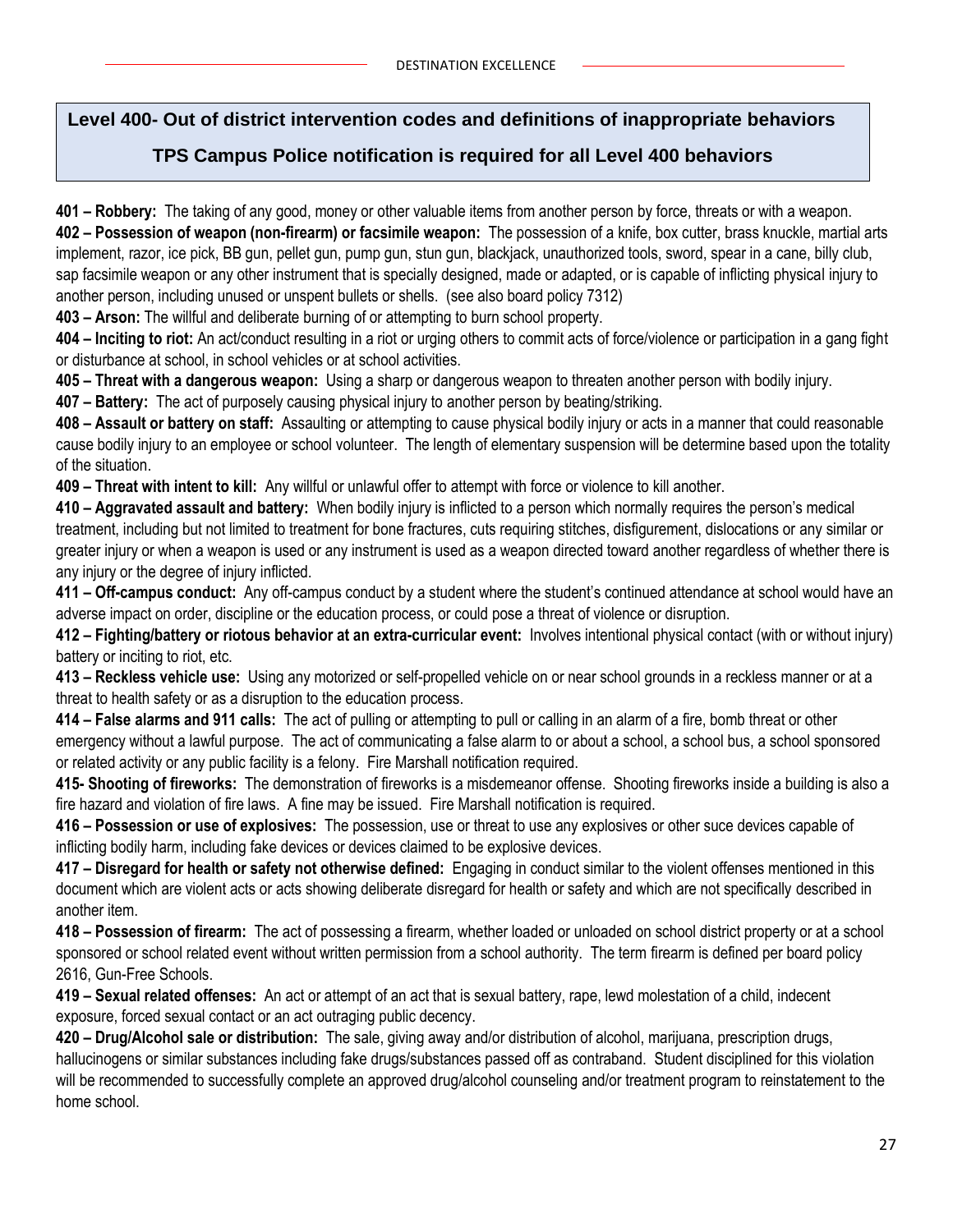## **Rules, Regulations, Procedures, Rights and Responsibilities**

**ADULT VISITORS –** All visitors must register immediately upon arrival at the school by reporting first to the school office to state the purpose of the visit. The principal or designee has the prerogative to approve or disapprove the visit. Authorized visitors will be required to wear identification while in a school. All school visitors must adhere to the district COVID-19 protocol for entrance into district buildings.

All persons on school property must identify themselves upon request by school personnel. This includes individuals who are present at school sponsored events and on or around school buses. If persons refuse to identify themselves and state an acceptable purpose for their presence, they may be guilty of trespassing and appropriate action will be taken.

**ADVERTISING –** Advertising may be permitted if it is for approved school related activities. Such activities may include school newspapers, yearbooks and other fund raising projects. Advertising material that promotes the use of alcohol, gaming or tobacco is strictly prohibited. No person may display, offer to sell or sell any item or service to student or school district personnel on school property, at school sponsored events or on school transportation unless they have the written permission of the school principal, the superintendent or authorized designee.

**AGGRAVATED ASSAULT/BATTERY –** Oklahoma state law provides that felony charges may be filed against any person(s) committing an aggravated assault or battery on any school employee.

**ALCOHOL/DRUG USE/ABUSE –** The Board of Education recognizes the complexity of problems associated with student alcohol/drug use or abuse. Concern for the well-being and best interest of the students requires teachers and administrators to report students who appear to be under the influence of a mood/behavior altering substance including, but not limited to, low point beer, alcoholic beverages, controlled dangerous substances, over the counter medications, inhalants, etc.

#### **Rules and regulations regarding drugs/alcohol; illegal and illicit drugs and alcohol:**

- Use of illicit drugs and unlawful possession and use of alcohol is wrong and harmful
- Students are prohibited from using, being under the influence of, possessing, furnishing, distributing, selling, conspiring to sell or possess or being in the chain of sale or distribution of alcoholic beverages, non-intoxicating alcoholic beverages (as defined by Oklahoma law, i.e. 3.2 beer), illegal or illicit drugs or other mood altering substances at school, while on a school vehicle, or at any school sponsored event.
- "Illicit drugs" includes steroids, prescriptions and over the counter medications being used for an abusive purpose, i.e. when they are not used in compliance with the prescription or directions for use and are not being used to treat a current health issue.
- "Mood altering substances" include, but are not limited to, paint, glue, aerosol sprays, salts, incense and similar substances which may be used as an intoxicating substance.
- Violation of this rule will result in imposition of disciplinary measures, which may include suspension for the remainder of the current semester and the following semester.
- Student violation of this rule, which also constitutes illegal conduct, will be reported to law enforcement authorities.

#### **Necessary medications:**

- Students may not retain possession of and self-administer any medication at school unless the legal guardian completes the form Contract for Exception to Self-Administer and Retain Medication on Person.
- Students who have a legitimate health need for over the counter prescription medication at school shall deliver such medications to the school nurse or principal with a parental authorization in compliance with Oklahoma law, and school policy and procedures regarding administering medicine to students.
- Violations of this rule will be reported to the student's parent or legal guardian by the principal ad my result in discipline which can include suspension.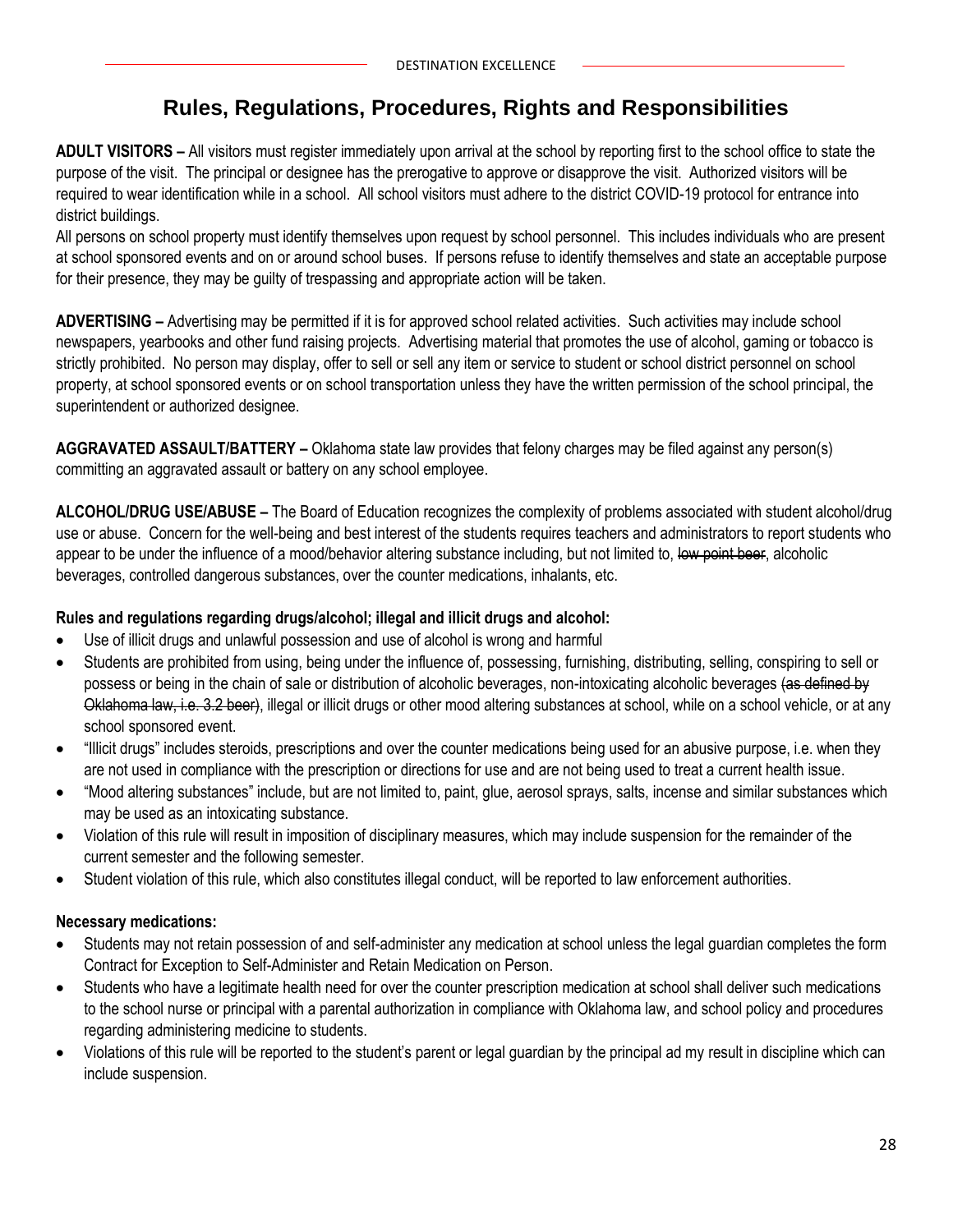#### **The following procedures will be used for this reporting requirement:**

- Whenever a teacher suspects a student is under the influence of mood/behavior altering substance in the classroom, the teacher will report the matter in writing to the school principal or designee. Whenever possible, the teacher should attempt to obtain a corroborative observation from another teacher.
- The teacher's report will state the date, time and place and will describe the actions of the student or other circumstances from which the teacher concluded that the student appeared to be under the influence of a mood/behavior altering substance.
- The principal or designee will immediately notify the appropriate district level administrator of the report.
- The principal or designee will immediately notify the student's parent or legal guardian of the report. The notification of the student's parent/guardian may be verbal, but will be promptly confirmed in writing.

**NOTE:** Oklahoma State Law (70-24-138) provides that no employee of the district or member of the Board of Education shall be subject to civil liability for any statement, report or action taken in assisting or referring for assistance to any medical treatment, social service agency, facility or any substance abuse prevention and treatment program, any student reasonable believed to be abusing or incapacitated by the use of alcoholic beverages or a controlled dangerous substance, unless such assistance or referral was made in bad faith or with malicious purpose.

No district employee or Board of Education member shall be responsible for any treatment costs incurred by a student because of any such assistance or referral to any medical treatment, social service agency or facility or substance abuse prevention and treatment program. Any district administrator, teacher or counselor having reasonable cause to suspect a student is under the influence of alcoholic beverages or controlled dangerous substances, or has any of the foregoing in the student's possession, and who report such information to the appropriate school official, court personnel, community substance abuse prevention and treatment personnel or any law enforcement agency, pursuant to this policy shall have immunity from any civil liability otherwise incurred or imposed as a result of the making of such a report.

**ALTERNATIVE EDUCATION PROGRAM -** TPS has created a comprehensive system of alternative education programs designed specifically for a wide range of high risk youth. A number of alternative education programs are designed to support and educate students who are currently experiencing academic or behavioral/social difficulties. Alternative programs include: TulsaMET, Tulsa Learning Academy, Phoenix Rising, Project ACCEPT, TRAICE Academy, Street School.

**ALTERNATIVE EDUCATION INSTRUCTION –** Students who are placed at an alternative school for disciplinary reasons in lieu of out of school suspension will be provided with core academic courses only. Accordingly, this does not include honors courses, advanced placement courses or international baccalaureate courses.

**ALTERNATIVE SCHOOL ACTIVITIES –** Students who have been placed at an alternative school or who have elected to attend an alternative school for non-discipline reasons may attend school sponsored extracurricular activities. Students who have been suspended out of school or placed in an alternative school setting for disciplinary reasons in lieu of suspension are not permitted to attend school sponsored extracurricular activities.

Extracurricular activities include, but are not limited to, all school sponsored team, clubs, organizations, ceremonies, student government, band, athletics and all other school sponsored activities and organizations.

#### **Parent/legal guardian procedural guidelines for suspension appeals**

**APPEALS OF SUSPENSIONS –** Students who have been suspended (meaning students suspended out of school as opposed to being placed in in-school suspension) have a right to appeal their suspension by requesting a hearing either before the site suspension review committee (SSRC), the superintendent or designee, or a Board of Education hearing officer as may be appropriate. While a hearing is pending, the suspension will be held in abeyance allowing the student to have the right to attend school under such inschool-intervention restrictions as the principal deems proper. However, participation in any extracurricular activity is prohibited. Please refer to Tulsa Public Schools policy 2619 and 2619R for additional details.

The exceptions, at the discretion of the principal, is that the student may be prohibited from attending school and participation in extracurricular activities pending the appeal hearing, if in the judgment of the principal, the conduct for which the student was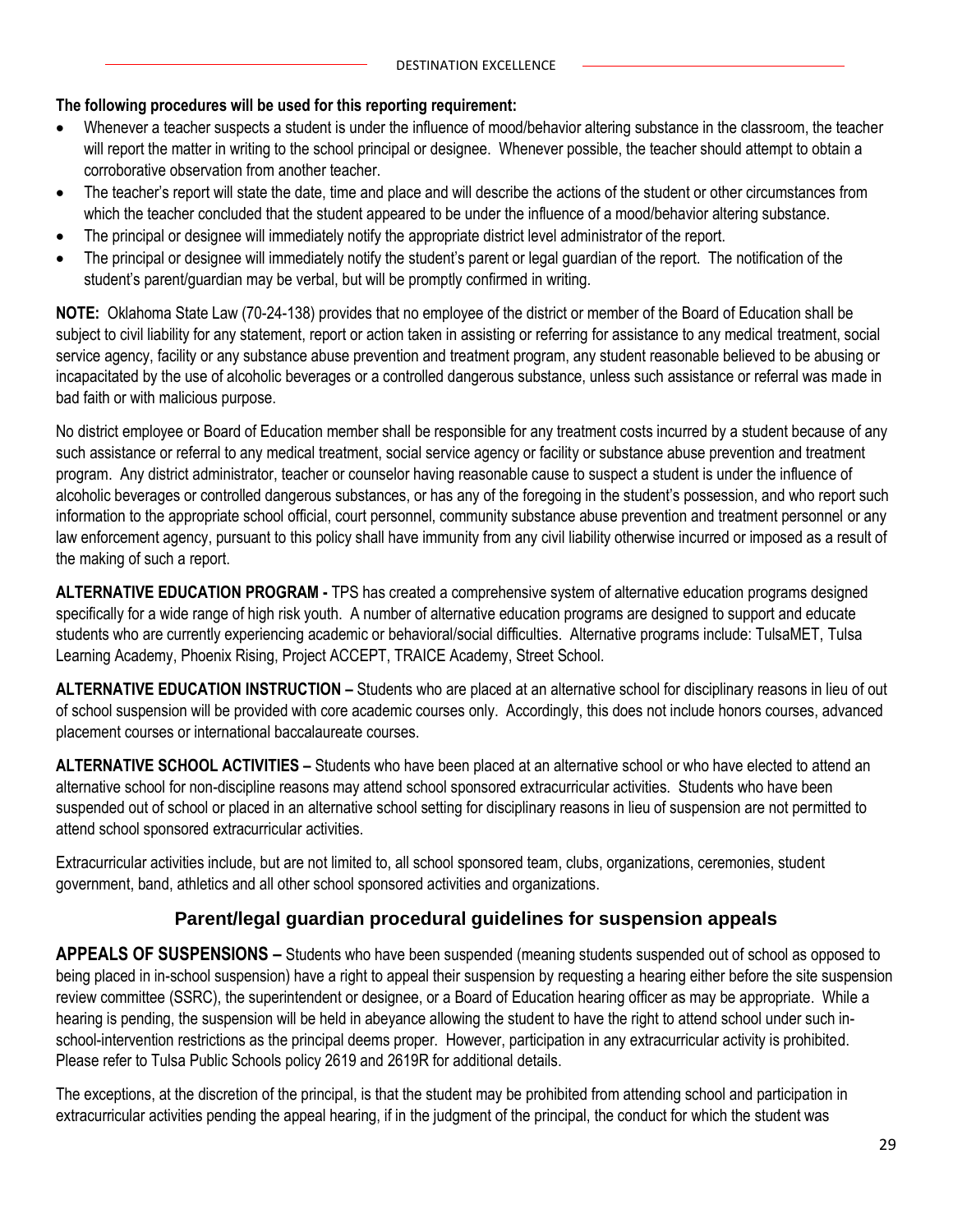suspended reasonable indicates that continued attendance by the student would be dangerous to other students, staff or school property and/or interfere with the educational process at school.

According to state law, such appeals are limited to one or both of the following:

- Is the student quilty of a violation of the school rules and regulations?
- Is the tem of the suspension reasonable and in compliance with the Behavior Response Plan?

NOTE: Requests for suspension appeals must be requested in writing within five (5) school days from the date of the suspension.

#### **Instructions**

- 1. Complete a letter requesting appeal of suspension. (Must be signed by parent/guardian)
- 2. Choose two (2) committee members to hear the suspension appeal. You may choose up to five (5) in order of preference, however, only two will sit on the committee at the hearing. The remaining members will be appointed by the principal.
- 3. Return the packet to the secretary in the main office at the school site so that the hearing can be scheduled on the next available date.
- 4. Please arrive early as the committee will only be held for 10 minutes. If a parent/guardian does not appear for the meeting, the committee will be released and it will be the responsibility of the parent/guardian to reschedule the hearing.

#### **Site Suspension Review Committee**

Site Suspension Review Committees (SSRC) are created at each school through the following process:

- A list is made of professional staff who volunteer at the beginning of the school year to serve on the SSRC.
- Administrators must attend a mandatory district training.
- Administrators must train their site based volunteers at the beginning of the school year.
- Volunteers must attend district training at the beginning of the year.

#### **If the out of school suspension is 10 days or less:**

Within five (5) school days from the date of suspension, the student's parent/quardian may request, in writing, a hearing by the building SSRC. THE DECISION OF THE SSRC WILL BE FINAL AND NON-APPEALABLE.

**If the out of school suspension is 11 days or more:** Within five (5) school days from the date of suspension or Director of Student Advocacy notification, the student's parent/guardian may request, in writing, a hearing of the building SSRC as described above:

- If the student's parent/guardian is not satisfied by the SSRC's decision, a request for a further hearing by the superintendent or designee may be made in writing to the office of Student and Family Support Services within five (5) school days after the parent/guardian receives notice of the SSRC's decision
- The principal may also appeal the SSRC's decision to the superintendent or designee within five (5) school days after the SSRC's decision
- The superintendent or designee will schedule a hearing as soon as possible, notify the parent/guardian of the time and place of the hearing at least 24 hours prior to the hearing, and notify the parent/guardian that they and the student have a right to be present at the hearing.
- The superintendent or designee will review the facts, determine the guilt or innocence of the student, the reasonableness of the term of the suspension, and decide to sustain, rescind or modify the out of school suspension (including change of category by the superintendent designee only) or change the out of school suspension to an alternative school placement. The superintendent's designee will notify the student's parent/guardian of the decision in writing.
- If the parents or students are not satisfied with the decision of the superintendent or designee, the parent/student may further appeal to a hearing officer. Decisions to change the out of school suspension to an alternative placement is not appealable. According to state law, such appeals are limited to one or both of the following: determination of guilt or innocence of the student and the reasonableness of the out of school suspension term.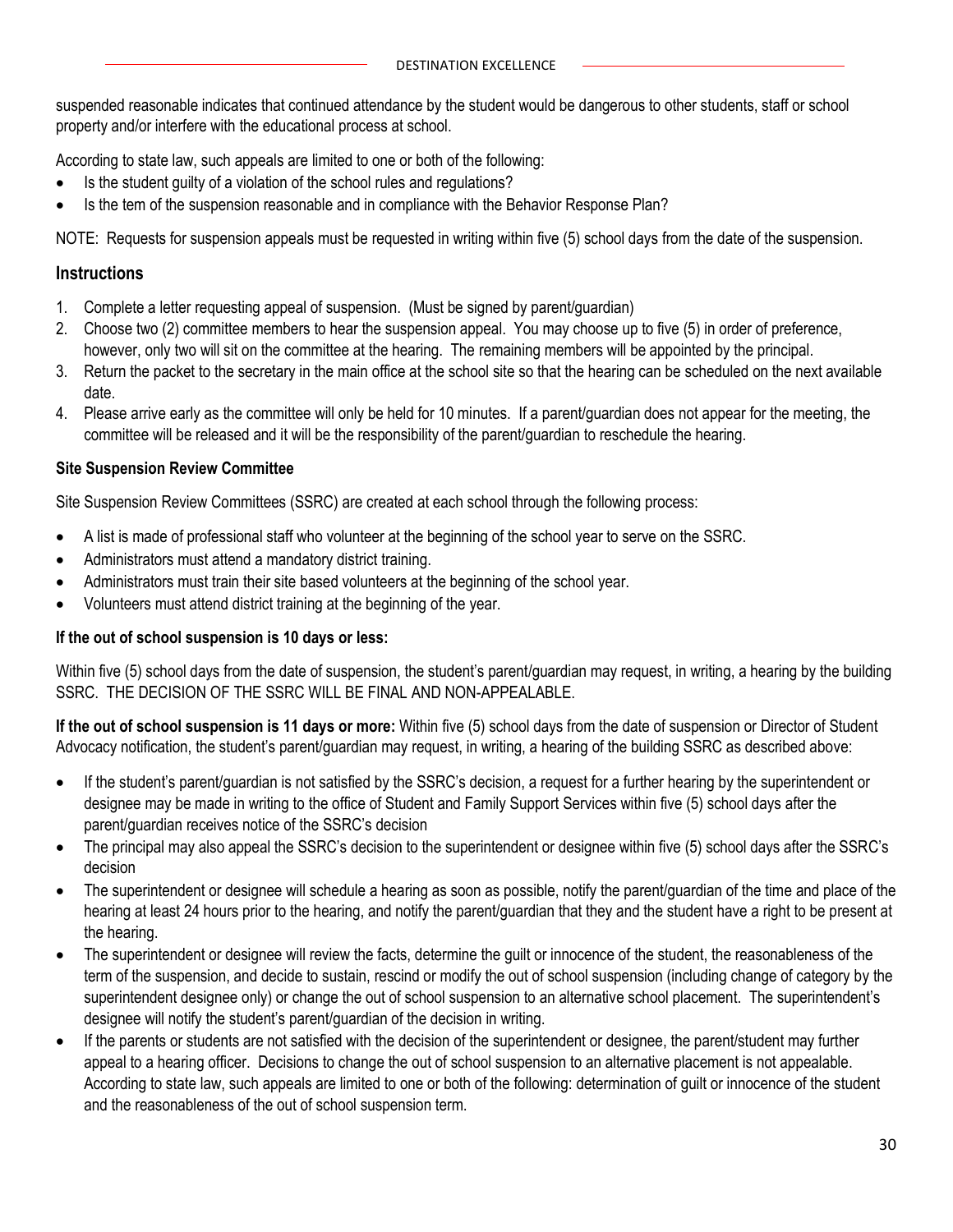**Superintendent Designee appeal process requirements:** A written request from the student's parent/guardian must be made to the office Student and Family Support Services within five (5) school days after the parent/guardian has been notified of the superintendent's decision.

- If no written request for appeal is received by the Office of Student and Family Support Services within the five (5) days, the decision of the superintendent or designee is final.
- The-Superintendent Designee will set the time and place of the hearing.

#### **THE DECISION OF THE SUPERINTENDENT DESIGNEE IS FINAL AND MAY NOT BE APPEALED.**

**NOTE:** For special education students see: suspension for students with disability. Please complete the required paperwork and return it to the principal's secretary in the main office so that an appeal hearing date can be scheduled for your student.

**NOTE:** The superintendent reserves the right to review and/or modify any decision concerning disciplinary actions prior to an appeal to the hearing officer.

#### **ATHLETIC/EXTRACURRICULAR ACTIVITY MISCONDUCT**

**Suspension from school –** Any contestant who violates the Behavior Response Plan in connection with an interschool contest or activity will be disciplined according to existing policies, rules and regulations of the district. Suspension from school will be in addition to suspension from participation in athletics/extracurricular activities.

**Disqualification; grievous misconduct –** Athletes are advised and informed in writing that participation in athletics with Tulsa Public Schools is a privilege and not a right. All athletes conduct is expected to bring both honor and respect to themselves and their teams and schools as well as to Tulsa Public Schools. Any behavior bringing dishonor to the student, the team, the school, or the district will not be tolerated. Grievous misconduct, as determined by the superintendent or designee, may therefore result in permanent disqualification from participation in any and all athletic activities for the remainder of a student's enrollment in Tulsa Public Schools. Grievous misconduct may include, but it not limited to, bullying, hazing, brutality in any form, physical attach upon an official, coach, other athlete or event attendee, violence of any nature and/or any criminal act.

Notice: Any student athlete whose privilege to participate in sports is revoked shall be provided with written notice of this circumstance simultaneous with notice to the student's parent/quardian by the principal of the school upon direction by the superintendent or designee. The appropriate district administrators, Director of Athletics and the Executive Director or the Oklahoma Secondary School Activities Association (OSSAA) shall be copies. See regulation 3316R.

**ATTENDANCE (GENERAL) –** Please take time to familiarize yourself with board policy 2204, Student Attendance, and discuss it with your family. If you have questions, please contact the school principal. PURPOSE: To specify the Board's intention regarding student attendance expectations and to clarify the impact absenteeism may have upon a student's potential for promotion or earning passes grades.

All absences must have a written or verbal explanation provided by the parent/guardian within 48 hours of the student's return to school. An absence with proper documentation will be excused. An absence for which no acceptable explanation is received shall be deemed unexcused. An absence without documentation but with notification from the parent/guardian will be entered as explained. All absences contribute to cumulative attendance totals.

#### **For the full board policy 2204 Student Attendance, go to** <http://www.tulsaschools.org/about/board-of-education/policies>

Oklahoma's Compulsory Education Law 70-10-105 requires the parent/guardian to notify the school regarding the reason for absence of a school age child. The law also requires the school to notify the parent/guardian of a child's absence.

Regardless of in-person, remote or virtual class instruction, students shall be in attendance a minimum of 90% of instructional time scheduled for a particular class/course in that school (or grade) and make satisfactory academic progress in order to be unconditionally recommended for a passing grade. All absences (excused and unexcused) shall be included I the calculation of the 90% attendance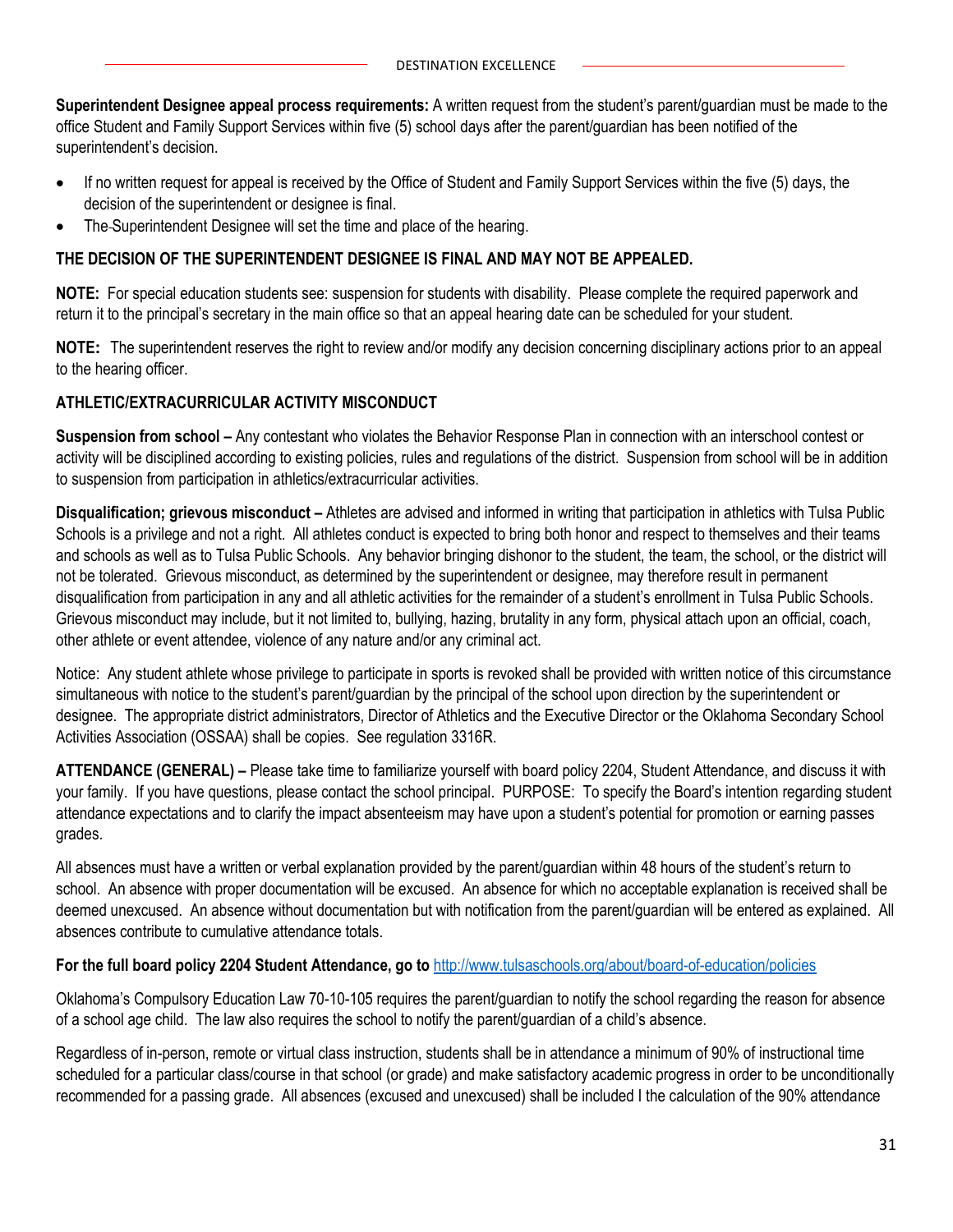minimum except that excused absences for religious holidays shall not be counted for the purpose of determining a student's eligibility for promotion or credit. Students attending schools on a transfer are subject to transfer revocation if their absenteeism exceeds 10%.

Attendance problems requiring action include the following:

- The student is officially enrolled but fails to report to school, fails to attend every class (cuts class) or fails to remain on campus until dismissed.
- A student is habitually tardy without a valid excuse
- A student has been absent without a valid excuse for four (4) or more days or parts of days within a four week period and the school has not been notified by the parent/guardian.
- Administrative procedures to be following regarding non-attendance include the following sequence:
	- 1. The school will notify the parent/guardian that they are in violation of state law
	- 2. The case will be turned over to an attendance officer
	- 3. The case will be filed with the district attorney for prosecution (may result in fines/court costs)

**Attendance – interscholastic activities –** All students who participate in interscholastic activities must adhere to the attendance rules established by the Oklahoma Secondary Schools Activities Association as well as all rules and regulations of the district related to participation in such activities. See current OSSAA Administrators handbook details. The handbook is available at all middle, junior and high schools.

**BANS (ADULT) –** Oklahoma state law 21-1376 provides that any person who interferes with the peaceful conduct of activities at any institution of learning, including but not limited to, actions that interfere with classes, study, student or faculty safety, housing or parking areas or extracurricular activities may be directed to leave the institution and not return, without specific written permission, for a period of six (6) months. See school board polity 7313R.

**BEHAVIOR ON SCHOOL BUSES –** All students are under the supervision of the bus driver while on the bus. Upon request, a student must surrender the bus pass to the driver if applicable. Riding the bus is a privilege, not a right, and a student's privilege to ride may be removed or the student may be suspended out of school by the principal/designee under appropriate categories with the Behavior Response Plan. Refer to board regulation 7102R, "Transportation Services Student Conduct on School Buses".

**BULLYING/CYBERBULLYING –** Any student who is or has been subjected to bullying (which includes cyberbullying) by another student, or knows of any student who is, or has been subjected to bullying should report all such incidents to the principal, teachers or other staff members and the TIPS online reporting system.

All harassment, intimidation, bullying and threatening behavior complaints will be investigated. See the related board policies at [http://www.tulsaschools.org/about/board-of-education/policies:](http://www.tulsaschools.org/about/board-of-education/policies)

- Board policy 2119 and 2119R: Student Bullying Prevention and Intervention
- Board policy 4901: Nondiscrimination (including harassment, retaliation and intimidation)
- Board regulation 4901-R: Discrimination, harassment and retaliation and related complaint procedures

#### **Tulsa Public Schools Policy 2199: Student bullying prevention and intervention**

**PURPOSE:** To address student bullying behavior effectively through a multifaceted approach that includes education and the promotion of a positive school atmosphere. The board expressly prohibits any form of bullying behavior by students at school as well as active or passive support for acts of bullying. In addition, the board prohibits bullying behavior by student outside of the regular school day if it causes a substantial and material disruption at school or an interference with rights of students and personnel to be secure. This includes, but is not limited to, bullying through electronic communication whether or not such communication originated at school or with school equipment, if the communication is specifically directed at students or school personnel and concerns bullying at school. The superintendent or his/her designee will develop a regulation to support and provide specific procedures for implementation of this policy. This superintendent or designee will also ensure that each site principal implements administrative regulations in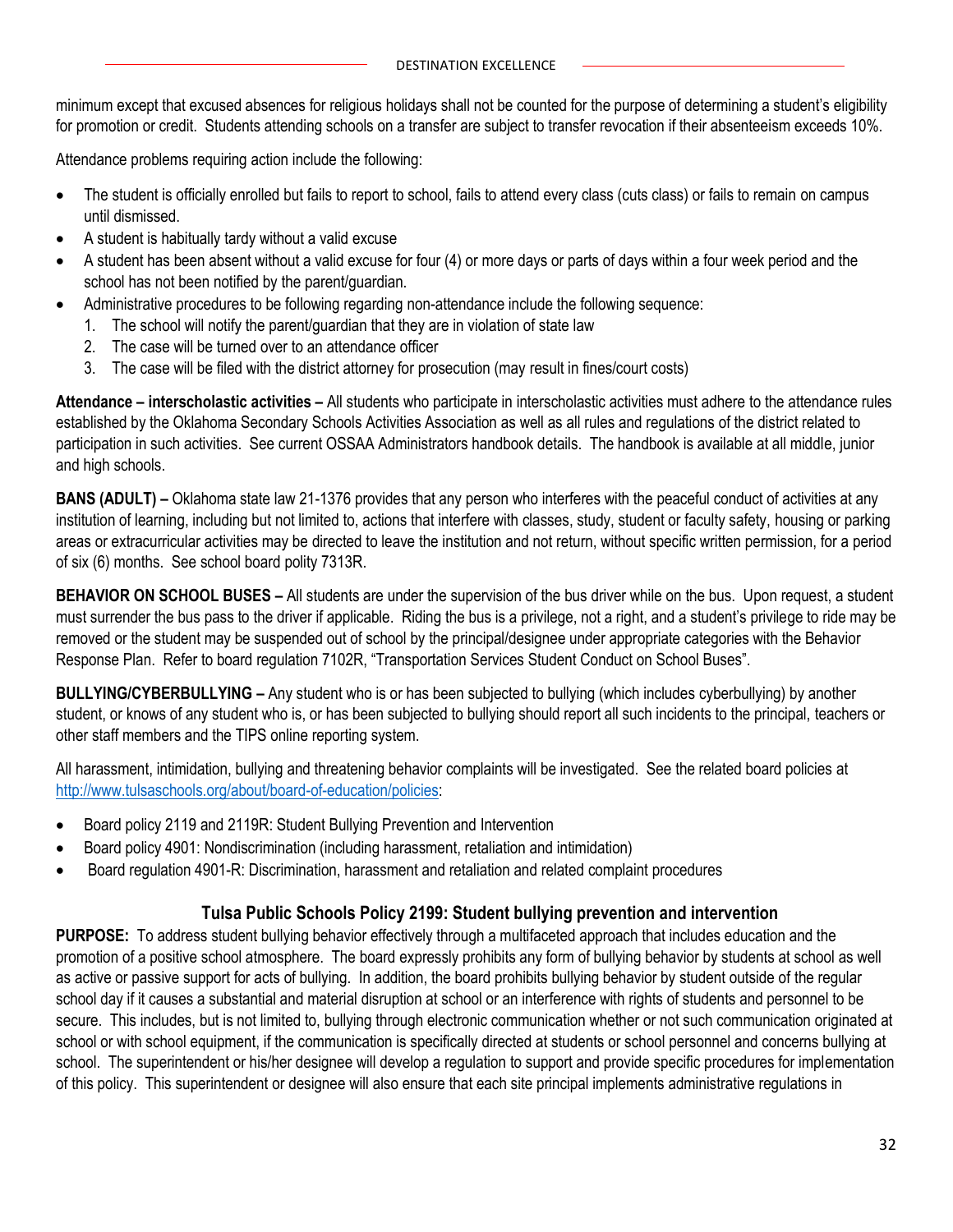furtherance of this policy. Students who engage in bullying behavior shall be subject to school discipline, up to and including suspension out of school in accordance with the policies, rules and regulations of the district's Board of Education.

**Student and staff education and training –** The district is committed to providing appropriate and relevant training annually to students and staff regarding preventing, identifying, responding to and reporting incidents of bullying. A full copy of this policy will be posted on the district's website and included in all district handbooks. Parents, guardian, community members and volunteers will be notified of the availability of this policy through the district's annual written notice of the availability of the district' anti-bullying policy. Written notice of the policy will also be posted at various places in all district school sites. Students and staff will be periodically reminded throughout the year of the availability of this policy, the district's commitment to preventing bullying and help available for those affected by bullying. Anti-bullying programs will be incorporated into the district's other violence prevention efforts. All staff will receive annual training regarding prevention, identifying, reporting and managing bullying. The district's bullying coordinator and individuals designated as school site investigators will receive additional training regarding appropriate consequences and remedial action for bullies, helping targets of bullies and the district's strategy for counseling and referral for those affected by bullying.

Student will receive annual education regarding behavioral expectations, understanding bullying and its negative effects, disciplinary consequences for infractions, reporting methods and consequences for those who knowingly make false reports. Any person who knowingly makes false accusations against another person will be appropriately disciplined pursuant to district policy. Any accusation confirmed to be false will be removed from the falsely accused student's file. Parents and guardians may participate in a parent education component.

**Student reporting –** Students are encouraged to inform school personnel if they are the target of or a witness to bullying. To make a report, students should notify a teacher, counselor or principal. The employee will give the student an official report form and will help the student complete the form, if needed. Reports can also be made by any student, parent or patron through the district's TIPS (Threat Assessment, Incident Management and Prevention Services) online reporting system found on the district's website or by telephone at 918-746-6868. Student may make an anonymous report of bullying and such report will be investigated as thoroughly as possible. However, it is often difficult to fully investigate claims which are made anonymously and disciplinary action cannot be taken against an alleged bully solely on the basis of an anonymous report.

**Staff reporting –** Staff members will encourage students to report bullying. All employees are required to report acts of bullying to the school principal or his/her designee on an official report form. Any staff member who witnesses, hears about or has reliable information that would lead a reasonable person to suspect that a student is a target of bullying is required to submit a report.

**Bullying investigators –** Each school site will have a designated individual and an alternate to investigate bullying reports. These individuals will be identified in the site's student and staff handbooks, on the district website and in the bullying prevention education provided annually to students and staff. The district's anti-bullying program is coordinated at the district level by the Director of Student and Family Advocacy.

**Investigating bullying reports –** For any alleged incidents of bullying reported to school official, the designated school official will investigate the alleged incident(s) and determine (i) whether the bullying occurred; (ii) the severity of the incident(s); and (iii) the potential for future violence. In conducting an investigation, the designated official shall interview relevant students and staff and review any documentation of the alleged incident(s). School officials may also work with outside professionals, such as local law enforcement, as deemed appropriate by the investigating official. In the event the investigator believes a criminal act may have been committed or there is a likelihood of violence, the investigator will immediately call local law enforcement and the superintendent or his/her designee. At the conclusion of the investigation, the designated employee will document the steps taken to review the matter, the conclusions reached and any additional action taken, if applicable. Further, the investigator will notify the district's bullying coordinators that an investigation has occurred and the results of the investigation.

Upon completion of an investigation, the school may recommend that available community mental health care or substance abuse options be provided to a student, if appropriate. The school may provide a student with information about the types of support services available to the student bully, target, and any other students affected by the prohibited behavior. These resources will be provided to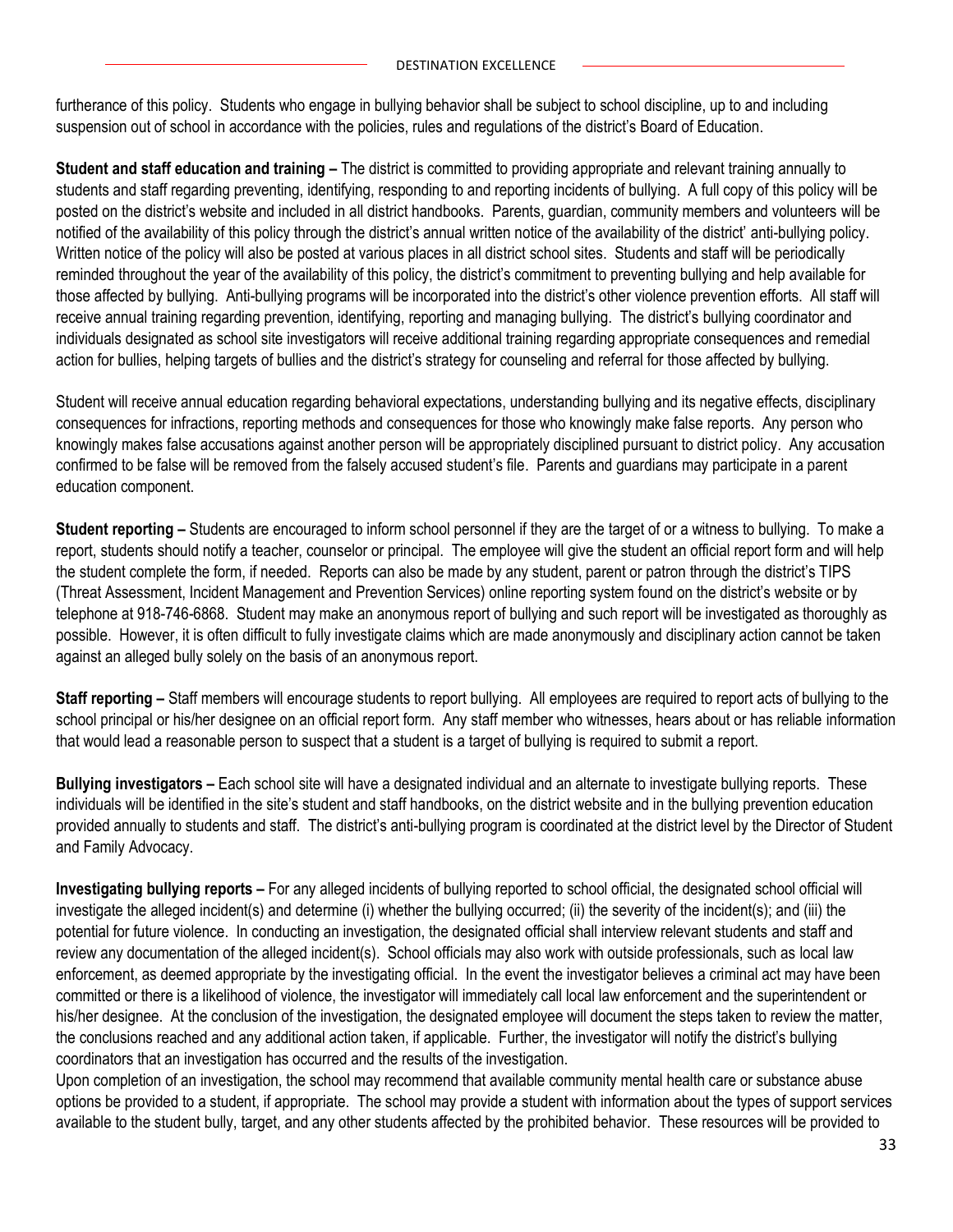any individual who requests such assistance or will be provided if a school official believes the resource might be of assistance to the student/family. No school employee is expected to evaluate the appropriateness of the quality of the resource provided, nor is any employee required to provide an exhaustive list of resources available. All school employees will act in good faith.

The school may request a disclosure of information concerning student who have received substance abuse or mental health care (pursuant to the previous paragraph) if that information indicates an explicit threat to the safety of student or school personnel, provided the disclosure of the information does not violate the requirements and provisions of the Family Education Rights and Privacy Act of 1974, the Health Insurance Portability and Accountability Act of 1996, OKLA STAT tit 12§1376 of the Oklahoma Statutes or any other state of federal laws regarding the disclosure of confidential information. The school may request the disclosure of information when it is believed that the student may have posed a danger to him/herself and having such information will allow school officials to determine if it is safe for the student to return to the regular classroom or if alternative education arrangements are needed.

**Parental notification –** The assigned investigator will notify the parents of a target within two (2) school days that a bullying report has been received. Within two (2) school days of the conclusion of the investigation, the investigator will provide the parent of a target with the results of the investigation and any community resources deemed appropriate to the situation. If the report of bullying is substantiated, within two (2) school days of the conclusion of the investigation, the investigator will contact the parents of the bully to discuss disciplinary action and any community resources deemed appropriate to the situation.

**Parental responsibilities –** All parents/guardians will be informed in writing of the district's program to stop bullying and will be given a copy of this policy upon request. An administrative response to a reported act of bullying may involve certain actions to be taken by parents. Parents will be informed of the program and the means for students to report bullying acts toward them or other students. They will also be told that to help present bullying at school they should encourage their children to:

- Report bullying when it occurs
- Take advantage of opportunity to talk to their children about bullying
- Inform the school immediately if they think their child is being bullied or is bullying other students
- Watch for symptoms that their child may be a target of bullying and report those symptoms
- Cooperate fully with school personnel in identifying and resolving incidents

**Monitoring and compliance –** In order to assist the State Department of Education with compliance efforts pursuant to the School Safety and Bullying Prevention Act 70 OKLA STAT §24-100.2 et.seq., the district will identify a bullying coordinator who will serve as the district contact responsible for providing information to the State Board of Education. The bullying coordinator shall maintain updated contact information on file with the State Department of Education and the school district will notify the State Department of Education within fifteen (15) days of the appointment of a new bullying coordinator. A copy of this policy will be submitted to the State Department of Education by December 10<sup>th</sup> of each school year as part of the district's annual performance report.

The administration recognizes that there are many motivations behind the act of bullying, one of which may be for a discriminatory purpose. If the bullying behavior constitutes discriminatory harassment, intimidation or bullying, it is targeted toward an individual because of race, color, religion, sex, sexual orientation, age, national origin, marital status, veteran status, disability or genetic information, the misconduct is prohibited pursuant to District Policy 4901 regarding non-discrimination and is subject to the procedure and protections specified in 4901 in addition to policy 2119. Retaliation is expressly prohibited against any person who participates in reporting, investigating or addressing any incident of bullying behavior. Legal reference: "School Safety and Bullying Prevention Act, 70 O.S. §24-100.2 et. seq"; cross reference: 4901, Non-Discrimination, adopted September 1982, revised February 2018.

**BUS PRIVILEGE REVOCATION APPEAL –** A principal's decision to limit or revoke bus riding privileges is final and may not be appealed.

**CHILD ABUSE REPORT (SEE TPS BOARD POLICY 2110 AND 2110-R) –** The purpose for TPS' board policy on child abuse is to comply with Oklahoma law requiring school personnel to report suspected cases of child abuse or neglect.

*Oklahoma law requires every person, including, but not limited to, teachers, nurses and all other school personnel having reason to believe that a child under the age of eighteen (18) years is a victim of abuse or neglect to immediately report to the Department of Human Services. Reports may be made in writing, personally or any other method prescribed by the*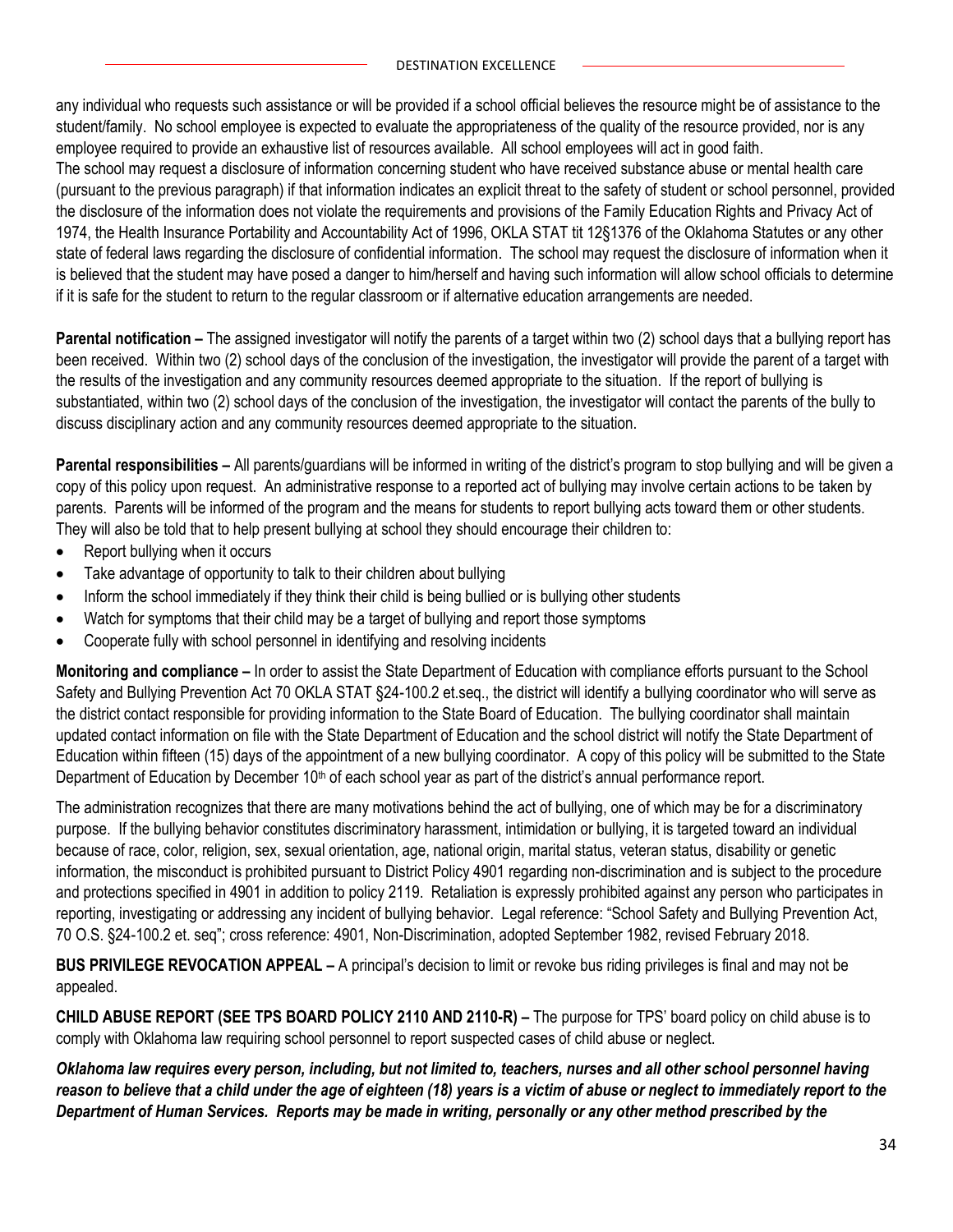*department. School nurses, health assistants or any other health care professional examining, attending or treating the victim of what appears to be criminally injurious conduct, including, but not limited to, child physical or sexual abuse as defined by the Oklahoma Crime Victims Compensation Act, must report orally or by telephone the matter promptly to the nearest law enforcement agency in the county where in the criminally injurious conduct occurred, or if the location where the conduct occurred is unknown, the report shall be made to the law enforcement agency nearest to the location where the injury is treated. Failure to report such information promptly, making false reports, or reporting with lack of factual foundation, shall be a misdemeanor.*

The law also grants immunity from any civil or criminal liability to a person who in good faith makes such a report. It is not the responsibility of school personnel to prove the child has been abused or neglected. Evidence of child abuse may consist of physical marks on the body, sexual abuse, exploitation or neglect.

#### **The following state definitions give guidance on what constitutes child abuse or neglect:**

**Abuse –** harm or threatened harm to child's health, safety or welfare by a person responsible for the child's health, safety or welfare including sexual abuse and sexual exploitation. Harm or threatened harm to a child's health or safety includes, but is not limited to:

- Non-accidental physical or mental injury
- Sexual abuse
- Sexual exploitation
- Neglect
- Failure or omission to provide protection from harm or threatened harm or abandonment

**Neglect** means failure or omission to provide:

- Adequate food, clothing, shelter, medical care and supervision
- Special care made necessary by the physical or mental condition of the child
- Abandonment

Sexual abuse includes, but is not limited to, rape, incest and law or indecent acts or proposals made to a child, as defined by law, by a person responsible for the child's health, safety or welfare.

Sexual exploitation includes, but is not limited to, allowing, permitting or encouraging a child to engage in prostitution, as defined by law, by a person responsible for the child's health, safety or welfare or allowing, permitting, encouraging or engaging in the lewd, obscene or pornographic photographing, filming or depicting of a child I those acts as defined by the state law, by a person responsible for the child's health, safety or welfare. The reporting obligations are individual and no employer, supervisor or administrator shall impede or inhibit the reporting obligations of any employee or other person. No employer, supervisor or administrator of any employee or other person required to provide information can discharge this responsibility, discriminate or retaliate against, the employee or other person who in good faith provides such child abuse reports or information, testifies or is about to testify in any proceeding involving child abuse or neglect, provided that the person did not perpetrate or inflict such abuse or neglect. Any employer, supervisor or administrator who discharges, discriminates or retaliates against the employee or other person shall be liable for damages, costs and attorney fees. Every employee who reports child abuse/neglect to DHS shall immediately thereafter advise the principal, the principal's supervisor or the Director of Health Services.

Appropriately identified investigators of the Department of Human Services or the District Attorney's office will be permitted access to a student involved in suspected child abuse or neglect.

To facilitate the reporting process, upon receiving notification by the district employee who made the original report to DHS of any suspected case of child abuse or neglect, regardless of the identity of the alleged abuser, the principal will immediately call the nurse to assess the child. If the nurse is not on site, the nurse should be paged. If the evidence appears to confirm the suspicion, the principal or designee will immediately phone the child abuse office of the Oklahoma Department of Human Services and also the dispatcher at the Tulsa Police Department. The principal or designee will complete the district's child abuse report, giving all pertinent details regarding the case. The report will be signed by the principal, the nurse and any other employee involved.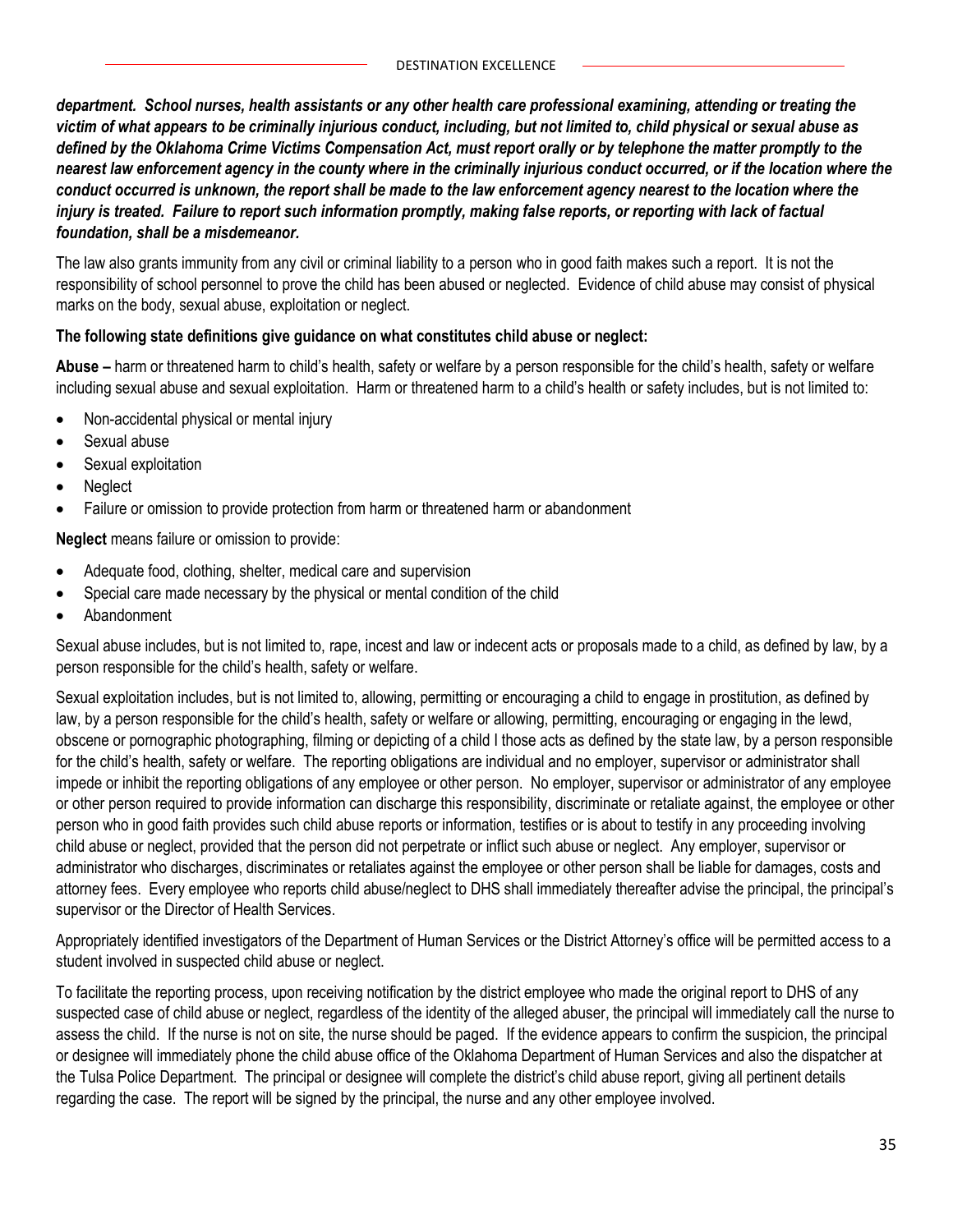If the employee making the initial report to DHS does not have a principal or principal's designee to whom to report, the employee will make the report to the employee's immediate supervisor. The employee's immediate supervisor will promptly forward the report to the child's principal or designee.

The principal or designee will arrange the interview in a manner that minimizes embarrassment to the child. The principal will not contact the parent/guardian or other person responsible for the child's health or welfare before the interview District employees will not be present during the interview, except that a campus police officer (and, if appropriate and authorized by law enforcement, an administrative investigator) may be present as an observer or participant in the interview if requested or otherwise allowed by a representative of the Tulsa Police Department.

The principal will retain the original completed district child abuse report form and send the remaining copies to TPS Health Services for distribution to the Child Abuse Registry of the Oklahoma Department of Human Services. Upon request, TPS Health Services will also send a copy of the child abuse report form to the Tulsa Police Department's child crisis unit for ages 0-10 and the exploitation unit for ages 11-15. The TPS director of Health Services at the Education Service Center will maintain a copy of each completed child abuse report form.

District personnel will maintain the district child abuse form and any summaries of confirmed reports of sexual abuse or severe physical abuse received from the Department of Human Services in a confidential manner. Any violation of the confidentiality requirement can be punished by law. Any summaries of confirmed reports of sexual abuse or severe physical abuse received by district personnel shall be destroyed when the student involved reaches the age of 18. School employees are required to report child abuse concerns to the Department of Human Services while in a virtual or remote learning setting.

#### **CHROMEBOOK USAGE & REPAIRS**

The policies, procedures, and information contained in this document apply to Chromebooks and all other technologydevices used by users within Tulsa Public Schools. Administrators and teachers may enact additional requirements for computer use on their campus or in their classroom. **The Chromebook and other district issued devices, email/Google accounts are the property of the Tulsa Public School District, as a result, may be subject to inspection at any time. The user has no explicit or implicit expectation of privacy of materials found on a Chromebook, their Google account, or school network account. Supplied devices are an educational tool and are not intended for gaming, social networking, or high-end computing.**

#### GENERAL INFORMATION/GETTING STARTED

Installed Software – Google Workspace for Education/Google Apps for Education (GAFE)

- All Chromebooks are supplied with the latest version of the Google Chrome Operating System (Chrome OS), and many other applications useful in an educational environment. The Chrome OS will automaticallyinstall updates when the computer is restarted. There is no need for virus protection with the Chrome OS. Google provides multiple layers of protection against viruses, malware, and ransomware, including data encryption and verified/secure boot.
- Chromebooks seamlessly integrate with the Google Workspace productivity and collaboration tools. This workspace includes Google Docs (word processing), Spreadsheets, Presentations, Drawings, Sites, and Forms. The District will provide GAFE accounts for all teachers, support and administrative staff, and students. Grade level apps are installed remotely onto Chromebooks and managed by Tulsa Public Schools Information Technology (IT) Department.
- Students will create and save their school-related files on Google Drive, which is stored in the cloud. Students can access their Google drive not only from their Chromebook, but from any web-enabled device.Students will understand their GAFE account is monitored and should only contain school appropriate items.
- Secondary students are assigned a district email as part of GAFE. Students will be able to communicate with other students and staff within Tulsa Public Schools using the district issued email address. All email is monitored and subject to filtering for inappropriate content. Students are expected to adhere to the rules andregulations as outlined in the signed Tulsa Public Schools Internet and Other Computer Networks Acceptable Use and Internet Safety Policy ("AUP") and BRP.

#### Additional Apps and Extensions

• Chrome Web Apps are advanced websites that are similar to other types of programs that are installed on a computer. The main difference from other types of programs is that apps can be used within the web browser rather than being installed on the device. Some Web Apps (for example, Google Docs) are available for use when the Chromebook is not connected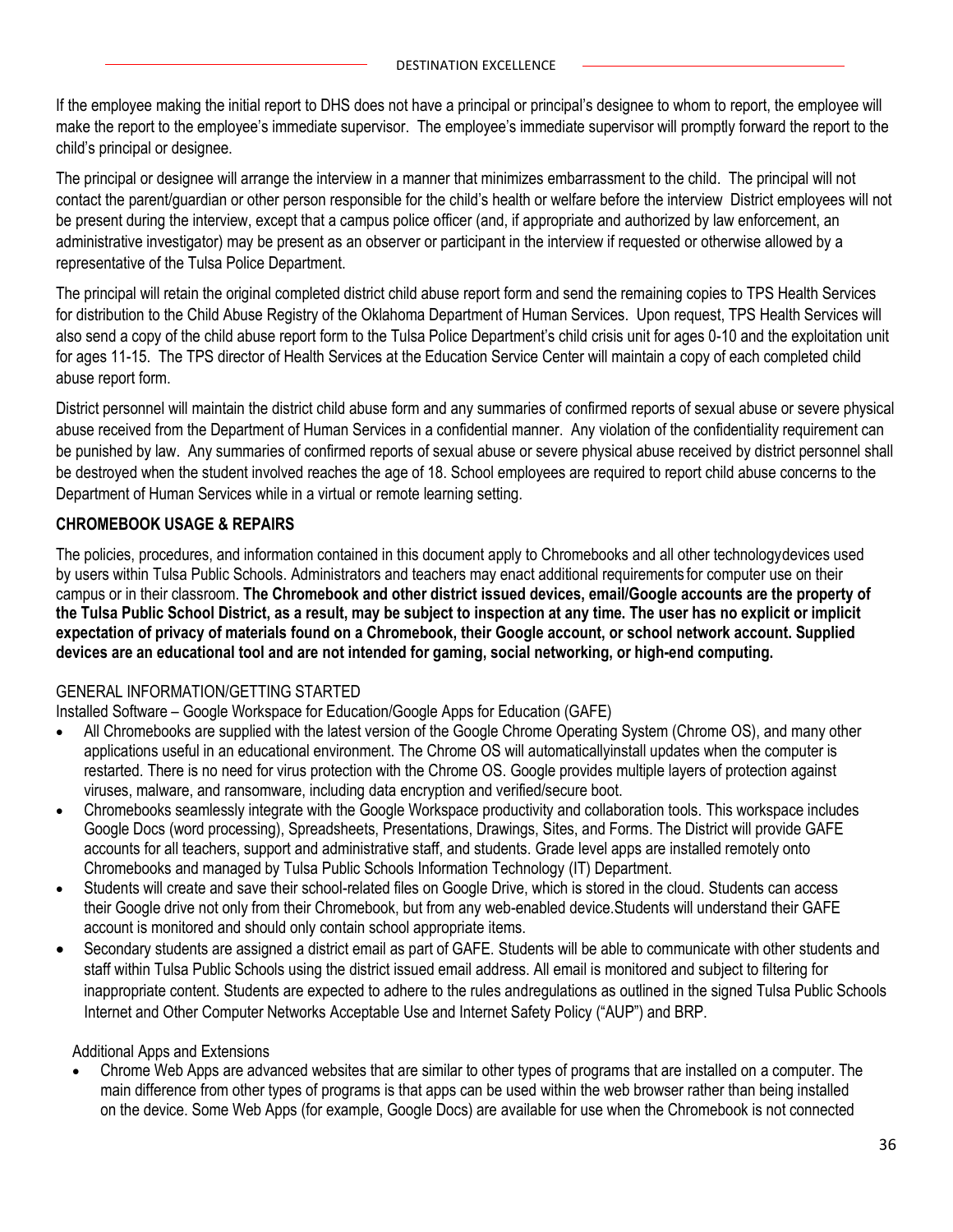to the internet.

• Extensions and Add-Ons are custom features that you can add to Google Chrome to enhance the functionality of apps. The district will install additional apps, extensions, and add-ons as they arerecommended and approved by teachers and administrators for a particular course.

#### CHROMEBOOK CARE: PROTECTING & STORING YOUR CHROMEBOOK

Chromebooks for elementary school sites should be stored in carts in the teachers classroom.

Students are responsible for the general care of the district-owned Chromebook. Chromebooks that are broken, or fail to work properly must be immediately reported to a classroom teacher or the school office as soon as possible. If a spare Chromebook is necessary, one may be issued to the student until their Chromebook can be repaired (subject to availability). Students may be selected at random by teachers or administrators to provide their Chromebook for inspection for damage or misuse.

General Care and Precautions

- Chromebook battery must be fully charged before the start of each school day.
- Vents are not to be obscured.
- Cords, cables, and removable devices must be carefully inserted into the Chromebook.
- Chromebooks should be kept away from food and drinks.
- Do not bump the Chromebook into or against lockers, walls, floors, etc.
- Chromebooks must never be left in an unsupervised area. Unsupervised areas include, but are not limited to school grounds, cafeteria, bathrooms, computer labs, library, unlocked classrooms, and hallways. If a Chromebook is found in an unsupervised area, it should immediately be returned to the school office.

#### Chromebook Screen Care

The Chromebook screen is particularly sensitive and can be easily damaged if subjected to rough treatment and/or excessive pressure. Protect the Chromebook screen by following these rules.

- Do not lift Chromebooks by the screen. When moving a Chromebook support it from the bottom with the lid closed.
- Clean the screen only with a soft, dry anti-static or micro-fiber cloth. Do not use any type of liquid to clean the screen.
- Do not leave or place anything on top of the Chromebook. This includes placing the Chromebook under items in lockers.
- Do not place anything on the keyboard before closing the lid (e.g., pens, pencils, notebooks, hands).
- Do not place anything near the Chromebook that could put pressure on the screen.
- Do not place anything in the carrying case that will press against the cover.
- Do not poke the screen.
- For screen adjustments, do not grasp the screen by wrapping your hand around the screen; your thumbs can crack the screen.

#### Carrying Chromebooks

- Students may carry Chromebooks in carrying cases designed for the protection and use of Chromebooks. Backpacks, bags, purses, notebooks, etc. not specifically designed for protection and use with Chromebooks are not allowed.
- Never carry the Chromebook while the screen is open.
- Do not transport a Chromebook with the power cord attached.
- Chromebook sleeve is recommended but not mandatory.

#### Storing Your Chromebook

- Chromebooks should never be shoved into a locker, placed on the bottom of a pile or wedged into a bookbag as this may damage the screen.
- Elementary School sites:
	- $\circ$  Chromebooks should be returned to the appropriate cart during assigned times and at the end of the school day.
	- $\circ$  Students who leave school early are to return their Chromebook before leaving the building.
	- o Students are responsible for carefully putting their Chromebook into their assigned position in the appropriate cart and properly inserting the power adapter to allow for overnight charging.
- Secondary School sites:
	- $\circ$  Chromebooks should be stored temporarily (when instructed to not bring one by teacher) in locked locker assigned to student using care not to damage the machine.
	- $\circ$  Students are to not leave Chromebooks in unsecured locations around campus for ease of access.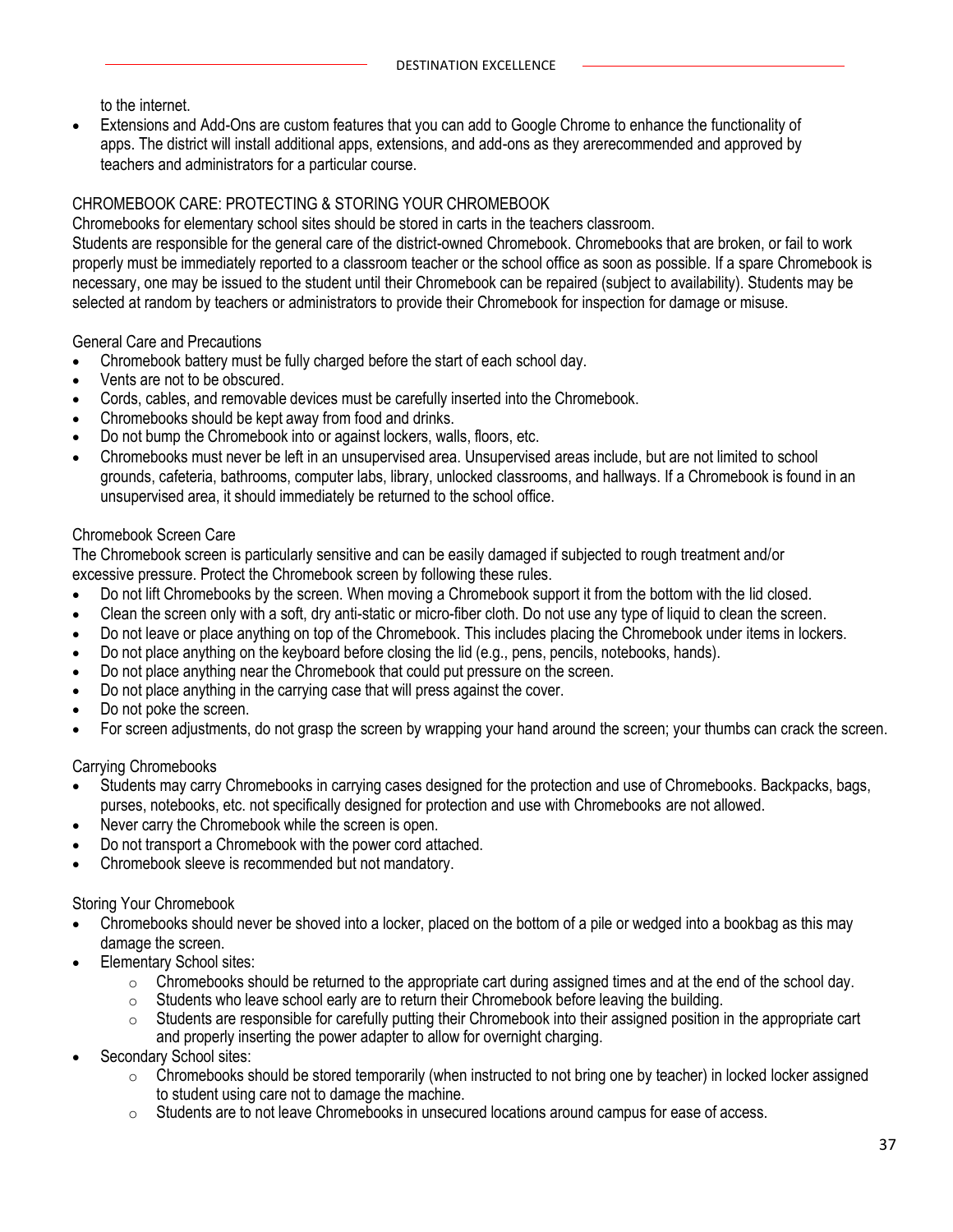$\circ$  Students are to not leave Chromebooks in vehicles due to extreme temperature variations, whichcan cause permanent damage to the machine.

#### USING YOUR CHROMEBOOK

Student Responsibilities and Legal Propriety Secondary students

- Bring your Chromebook to school fully charged each day.
- Bring your Chromebook to all classes unless specifically instructed not to do so by your teachers.
- Follow each teacher's rules and expectations regarding Chromebook use in the classroom.
- Do not loan your Chromebook to anyone or leave it unattended.
- Do not modify District settings; remove any District identification tags or barcodes from any District issued devices.
- Follow all internet safety guidelines in accordance with the AUP, Responsible Use Agreement, and any other school or district policy.
- Keep all personal information and identity secure and private. Never reveal your full name, phone number,home address, Social Security Number, credit card or bank account numbers, or usernames and passwords of yourself or others.
- Obey general school rules concerning behavior and communication that apply to technology use. Do not send anonymous or misleading communications for any purpose.
- Comply with trademark and copyright laws and all license agreements. Ignorance of the law is not immunity. If you are unsure, ask a teacher, parent, or other school official.
- Plagiarism is a violation of the student policy. Give credit to all sources used, whether quoted or summarized. This includes all forms of media on the internet such as graphics, movies, and text.
- Use the District's network, services, devices, or equipment in a manner that is not disruptive to others, such as disseminating inappropriate content, span/viruses, transferring large amounts of data across the network,or attempting to hack into other networks or online systems. Do not attempt to bypass District network security measures, attempt to gain access, or use/change another person's accounts, files, or data.
- Use or possession of hacking software is strictly prohibited, and violators will be subject to disciplinary action. Violation of any applicable local, state, or federal law will result in criminal prosecution or disciplinary action by the District.
- Students must not use the school's internet/email accounts for financial or commercial gain, or for any illegal activity including bullying, harassment, credit card fraud, electronic forgery, or other forms of illegal behavior.

Take Home Program Responsibilities

- Students attending High School are participants in the District's Chromebook 1:1 Take home Initiative. These students are to take home their Chromebook daily and return the following day with their device fully charged.
	- $\circ$  If a student forgets their Chromebook at home the student will have an opportunity to use a "loaner Chromebook" if one is available.
		- **•** Loaner Chromebooks may only be taken home site administrator authorize the device to be taken home.
	- $\circ$  Repeat violations of this policy may result in parental contact and possible alternate assignments when Chromebook usage is required.
- Use of Chromebooks at home is highly encouraged; all internet use will continue to be filtered even when Chromebook is not at school.
- Students are expected to care for their Chromebook at home as they are in school.
- Students are to under no circumstances print to school printers while away from school.

Managing Your Files and Saving Your Work

- Students will be logged into the TPS GAFE domain and will save documents to Google Drive via theChromebook or any device that has internet access.
- Any documents, images, or other files, which are critically important, should be backed up on another location in the event of data irreversible data loss on the GAFE account.
	- o Tulsa Public Schools and Google are not responsible for any type of data loss for any reason including, but not limited to Ransomware attacks, accidental or intentional file deletion by users, or loss due to device destruction.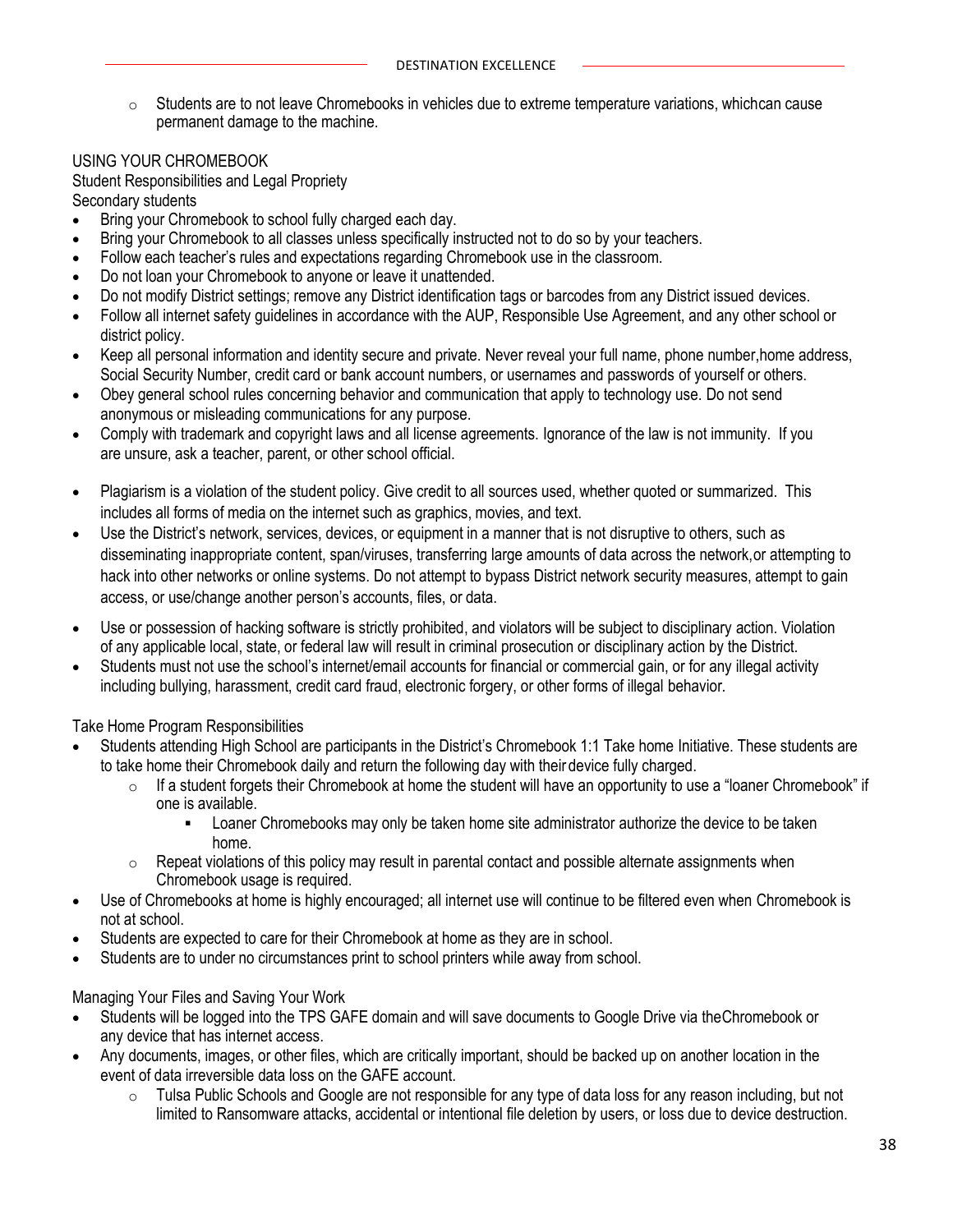- Storage space will be available on the Chromebook, but since the device has storage, limitations it is vital the storage space be used for educational use only.
- Chromebooks are not and will not be backed up by the District. It is the student's responsibility to ensure their work is backed up and therefore not lost due to mechanical failure, accidental deletion, or deletion by District staff for purposes of reimaging or resetting the device.
- If technical difficulties occur and cannot be repaired, the Chromebook may need to be restored to factory defaults. All student created files stored on an external media or Google Drive will remain intact after the Chrome OS is restored. However, *all other data stored on local internal memory of the Chromebook willnot be restored or recovered.* Chromebook malfunctions are not an acceptable excuse for failure to submitassignments.

#### Photos, Screensavers, and Backgrounds

- Inappropriate media may not be used as a screensaver or background.
- Presence of guns, weapons, pornographic materials, inappropriate language, alcohol, drugs, and gang related symbol or pictures will result in disciplinary actions.
- Photos and videos require a large amount of storage space on the device. Only photos that will be used for educational purposes should be saves to the device. All other photos or videos should not be taken or stored.

#### Sound, Music, Games, and Programs

- Sound must be muted at all times unless permission is obtained from the teacher for instructional purposes.
- Students should have their own personal set of headphones or earbuds, which may be used in the classroom at the discretion of teachers.
- Data storage on the Chromebooks is limited and should be managed by the students so that the full educational potential of the Chromebook is available. Any instance of downloading apps that are not approved by the District is carefully monitored. Students may be directed by school personnel to remove apps, music, or videos if the storage of instructional materials becomes compromised.

#### Network Security

- Tulsa Public Schools will be responsible for providing network access and content filtering at school.
- Tulsa Public Schools makes no guarantee their network will be available 100% of the time. In the rare instances the network is unavailable; Tulsa Public Schools will not be responsible for any lost or missing data.
- The District utilizes a cloud based internet content filter that is hard coded into the Chromebook configuration. Additionally, it is required for the school and district's participation in the E-Rate program and is federally mandated by the Children's Internet Protection Act (CIPA). All Chromebooks will have all internet activity logged, filtered, and monitored by the District. If any educationally valuable site is blocked,students should contact their teachers to request the site be unblocked.

#### Privacy

• All files stored on a Tulsa Public Schools GAFE account or the network are property of the District and are subject to regular review and monitoring for responsible use. Internet history and email checks may occur at the discretion of District Administration. *Users have no expectation of confidentiality or privacy,neither implicit nor explicit, with respect to the usage of a District issued Chromebook or computer, regardless of whether that use be for district related or personal purposes, other than explicitly specified by law.*

#### **IMPORTANT REMINDER:**

All students should recognize and guard their personal and private information. While on the internet, students shall not reveal personal information, including a home address or phone number, or the address or phone numbers of other students. (Internet & Other Computer Network Acceptable Use & Internet Safety Policy)

#### DAMAGE, REPAIRS, AND FEES

#### Chromebook Repairs

• Any Chromebook that is damaged or fails to work properly must be taken immediately to a classroom teacher or the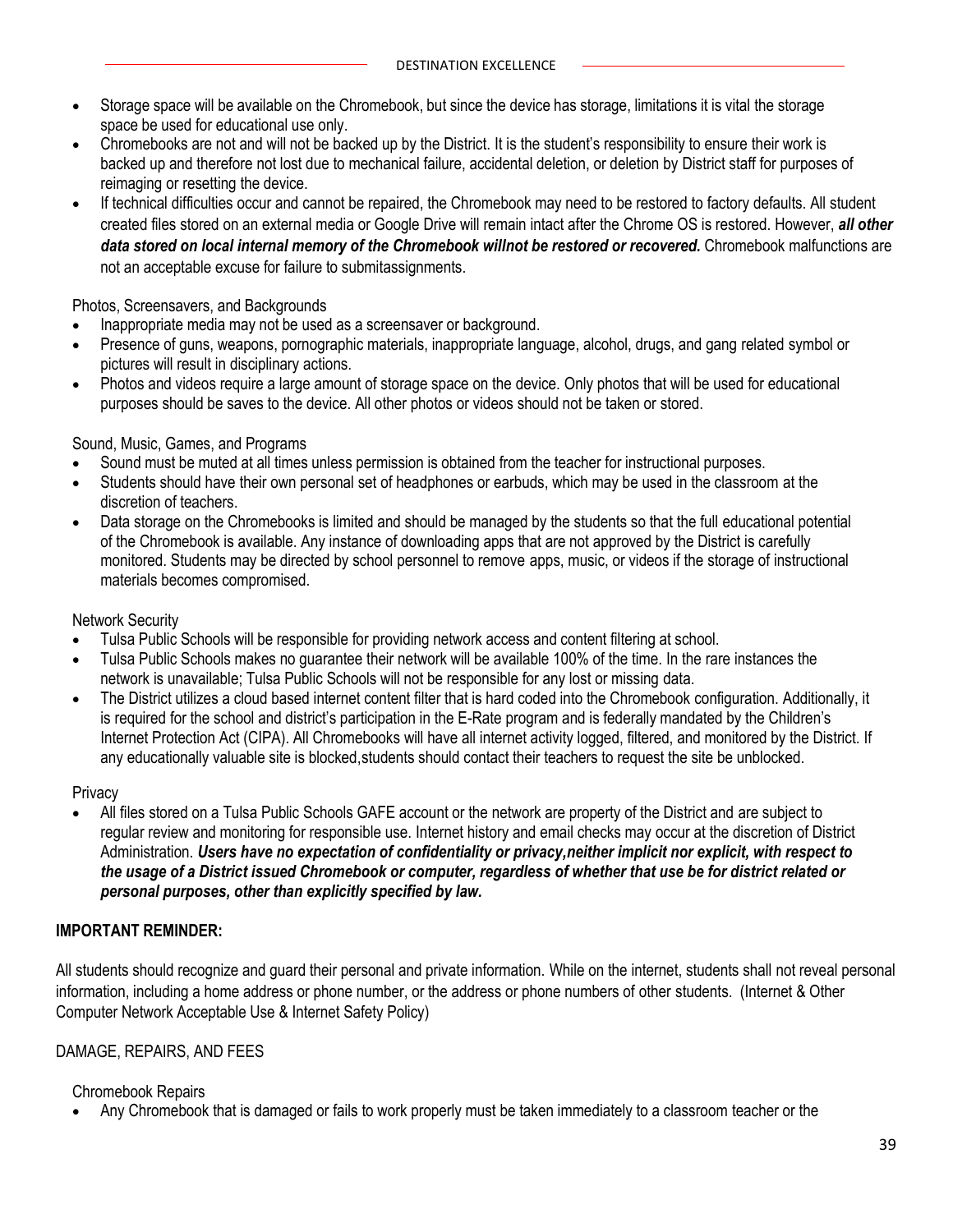school office. This includes, but is not limited to Chrome OS, battery issues, loss of internet connectivity, failure of apps to launch, etc.

- If deemed necessary, a replacement will be issued if one is available.
- The technology department will document the issue and collect the device for repair.
- If a repair is required as a result of abuse or neglect, there may be a required fee for any necessary repairs,not to exceed the cost of the Chromebook per incident. The school may also refuse to provide a loaner or reissue a Chromebook in certain circumstances.

Fees/Fines

- Any hardware/software repairs not due to misuse or intentional damage will be covered by the original manufacturer warranty (4 year from District purchase date). However, any intentional damage to the device may incur a fee.
- Fines may be imposed as the circumstances may warrant at the discretion of the District.
- Multiple incidents of accidental or intentional damage may cause the students to lose the privilege of using a device and may result in disciplinary action.
- Intentional or malicious damage to any Chromebook will result in the student losing the privilege of being issued a machine in addition to disciplinary action as determined by building or District administration. Intentional or malicious damage may also result in the student being held responsible for the cost of the repair not to exceed the replacement cost of the Chromebook per incident. All damage to screens and detached keys will be considered intentional damage due to failure to follow proper care guidelines as addressed above.
- Chromebook inspections will be performed randomly during the school year in various forms as deemed necessary by the Technology Department.
- All Chromebooks are inspected for damage after the school year has ended. Inspections are completed within four weeks following the last day of school. As a result of this inspection, fees may be assessed for any damage found. All invoices and notices of damage will be sent via postal mail.
- The repair cost for malicious and willful damage are as follows:

Water damage - \$125.00 Keyboard damage - \$55 Cracked housing - \$100 Cracked screen - \$125 Lost power supply \$34 Full system replacement - \$400

Student Electronic Mail Accounts

Please carefully read the following:

- All student electronic mail (email) accounts are property of Tulsa Public Schools. Email activities must comply with all Tulsa Public Schools policies. The user accepts all responsibility to understand the policy. Each user is responsible for his or her own communication and the consequences thereof.
- Students at the secondary level may be provided with a student.k12.tulsaschools.org e-mail address.
- Teachers may require students at the secondary level to use email for schoolwork.
- The student's account will be removed from the system after graduation, leaving the school district, or any infraction of this or other Tulsa Public Schools' policy.
- The primary purpose of the student email system is for students to communicate with school staff and fellow students to collaborate on school activities. Email accounts cannot be used for commercial purposes.
- Use of the district's email system is a privilege. If necessary, Tulsa Public Schools may close accounts at any time.
- Intentional distribution of viruses, worms, defects, Trojan horses, corrupted files, hoaxes, or any other items of a destructive or deceptive nature is strictly prohibited.
- Use of the district's email system will align with the school's code of conduct and the code will be used for disciplinary purposes. Communication through the district's email system will exhibit common sense and civility. It will abide by the district's acceptable use policy. Students are responsible for messages sent from their accounts. Students should never share their passwords.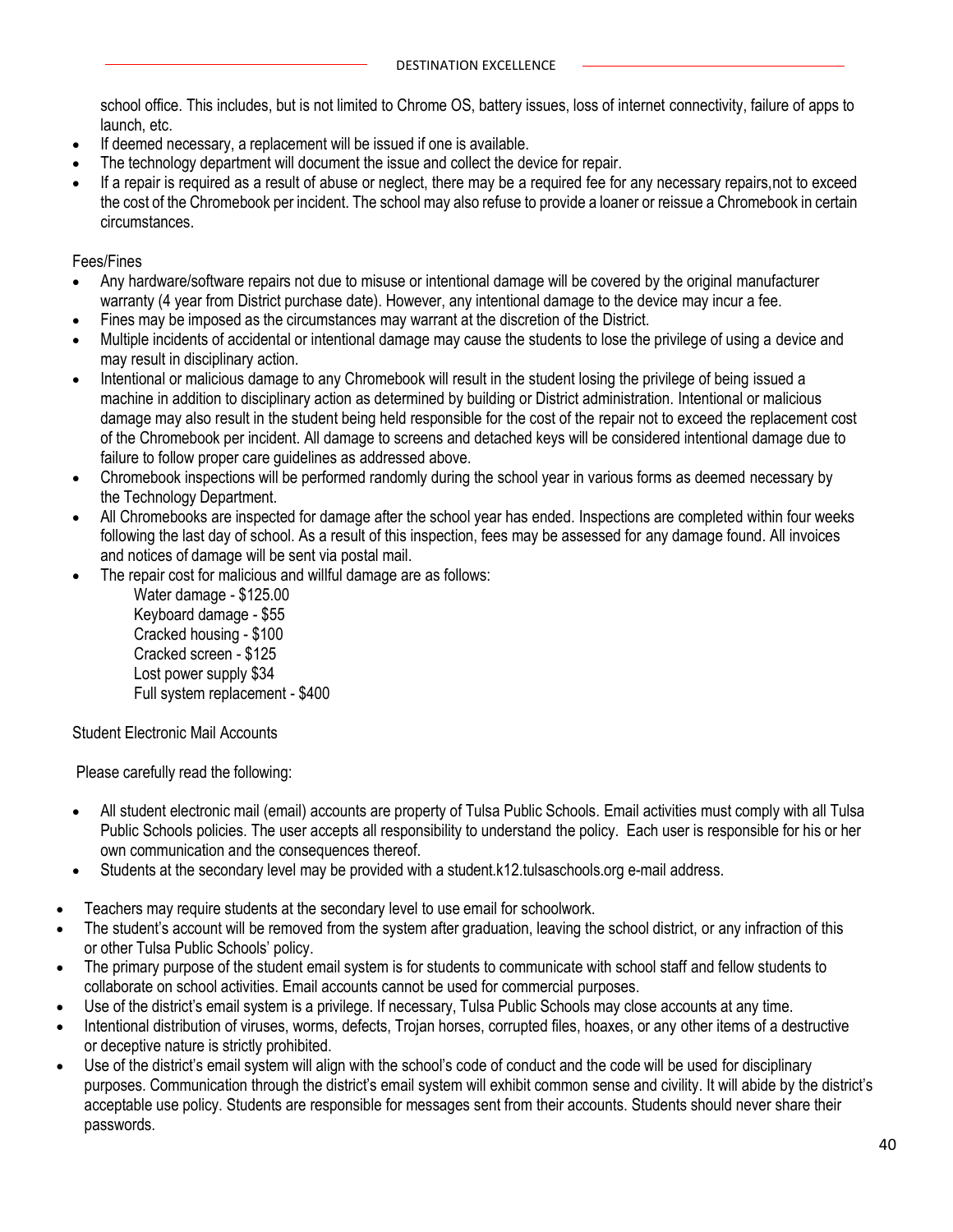- Messages posted on the district's email system cannot cause disruption to the school environment or normal and acceptable school operations.
- Students will report any unusual activities such as "spam" communications, obscene email, attempts by adults to lure them into dangerous behaviors, or any other inappropriate communications. Students should not forward chain letters, jokes, or any other non-educational materials.
- Email sent or received by the district system is not confidential. Although Tulsa Public Schools does not make a practice of monitoring electronic mail, the administration reserves the right to retrieve the content of user mailboxes for legitimate reasons such as to find lost messages, to conduct internal investigations, to comply with investigations of wrongful acts or to recover from system failure.
- Email will be stored and archived in compliance with all federal and state laws.
- Any data transmitted over the Tulsa Public Schools computer network will be subject to interception and inspection by district Technology personnel at any time. As with any other district owned device (including the computer network infrastructure) any user utilizing district resources (tangible or intangible i.e. Wi-Fi) has no explicit or implicit right to privacy. This includes any and all data transferred via district computer networks including, but not limited to email messages. Additionally, the district assumes no responsibility for loss associated with the utilization of its resources.
- When issues arise, the department will deal directly with the student, school administration, and/or parents and guardians. Improper use of the system may result in discipline and possible revocation of thestudent email account. Illegal activities on the system will be referred to law enforcement authorities for appropriate legal action.
- The interpretation of appropriate use and future revisions of this guideline are the responsibility of the Director of Technology and Tulsa Public Schools administration.

As mentioned throughout this document, misuse of Chromebooks has the potential to earn disciplinary consequences.

Examples of conduct warranting disciplinary action may include, but are not limited to the following:

- Leaving Chromebook unattended or in an unsupervised area
- Inadequate care for Chromebook, case, charger, and other peripherals
- Multiple damage instances caused by abuse or neglect of Chromebooks and peripherals
- Resetting Chromebook to factory defaults
- Placing the Chromebook in developer mode
- Removal of District Asset Tags
- Downloading inappropriate apps and media
- Adjusting settings on someone else's Chromebook
- Deleting school-installed settings from a Chromebook
- Adding a credit card to a Google Account (Google Wallet) to purchase music/unapproved apps
- Failure to properly plug in Chromebook for charging; lack of preparation for classes
- Bringing Chromebook to Physical Education (P.E.) class, unless directed to by P.E. teacher
- Loaning of student device to other students
- Logging in under personal Google account to download purchased apps for yourself or anotherstudent(s)
- Attempting to bypass TPS Network Security, including, but not limited to web and content filtering
- Attempting to gain access to other student's accounts
- Illegal installation or transmission of copyrighted materials
- Transmission or accessing materials that are obscene, offensive, threatening or otherwise intended to harass or demean recipients
- Non-compliance to Tulsa Public School's Authorized or Responsible Use policies and/or any other applicable Tulsa Public Schools or school policy.

Failure to comply with the guidelines listed in this handbook, or repeated occurrences of Chromebook damages caused by neglect or abuse, may result in the further disciplinary action, fees, and the loss of use privileges.

**CLUBS (NON-CURRICULAR) –** A non-curricular student club is any club not related directly to a subject taught or soon to be taught at the school. Student religious clubs are permitted to meet, to have equal access to campus media to announce their meetings and to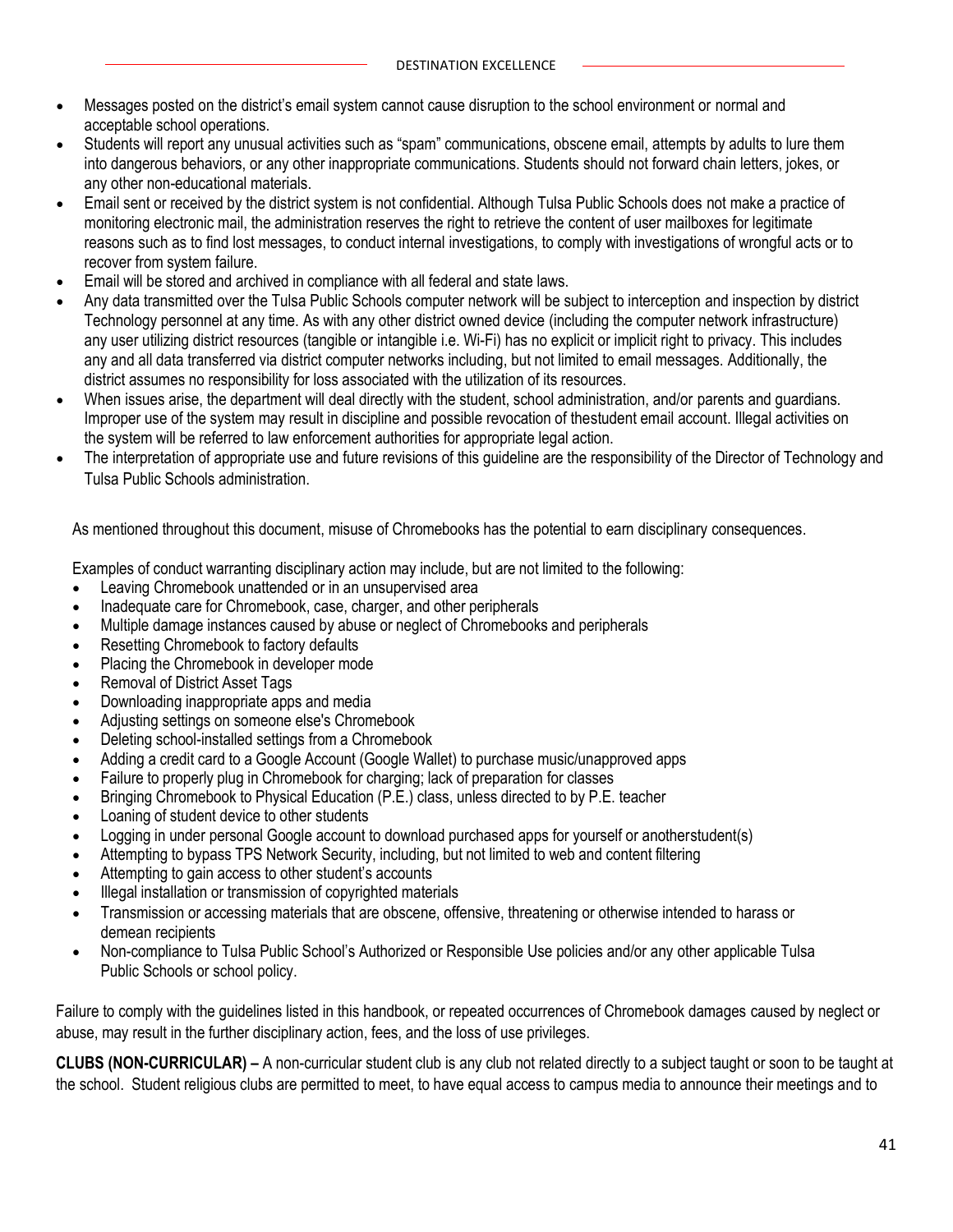have equal access to campus facilities and meeting times equivalent to the permission granted by the school to any other noncurricular student clubs.

**COMPUTER RESOURCES –** All students must adhere to district policies and regulations dealing with use and misuse of computer resources. See board policies 6201 "Computing Resources"; 6501 "Internet Protections"; and Requlation 6201-R "Computing Resources". <http://www.tulsaschools.org/about/board-of-education/policies>

**COLLECTION OF FUNDS –** No person may solicit contributions or collect funds for any purpose from students or school personnel on school property, at school sponsored events or on school transportation unless in receipt of written permission of the school principal, the superintendent or respective designee(s).

**CONCERNS/COMPLAINTS –** Individuals or groups may register a complaint or share a concern regarding the district's policies, procedures or operations (see board policy 1302 and 1302-R) by following the procedures listed below:

- If the issue is not satisfactorily resolved and it involves a student, contact the appropriate grade level counselor and share (in writing) the complaint and/or concern.
- If the issue involves an employee, contact an immediate supervisor and share (in writing) the complaint or concern
- If the issue is unresolved or not addressed satisfactorily, contact the principal or the administrator responsible for the program/service involved and share (in writing) the complaint or concern
- If the issue remains unresolved, contact the superintendent or designee and share (in writing) the complaint or concern.

Issues not resolved within the chain of command for the district may be referred, in writing, to the members of the board of education. The board will, at its discretion, determine the disposition of all complaints and/or investigate concern consistent with its policies and procedures.

**DEMONSTRATIONS/MEETINGS –** Any student who wishes to promote, organize or participate in a demonstration or meeting on school premises other than those sponsored by the school must obtain prior written approval from the principal at least five (5) school days prior to the requested activity. The five day period does not include the day of the request or the day of the activity. Before considering the approval of the request, the principal will determine if the activity will be orderly and peaceful and will not interfere with the rights of others or disrupt the education process.

**DIRECTORY INFORMATION –** Tulsa Public Schools directory information may include: student names, class designation, school of enrollment, addresses and phone numbers. It is the practice of the district to provide student names and addresses to institutions of post secondary education who desire to notify students of educational and scholarship opportunities and the armed services for recruitment purposes. Additionally, the district allows schools to publish directories which include student names, addresses and telephone numbers. Directory information may also be provided to other entities pursuant to a request under the Oklahoma Open Records Act, except that parents must notify the District in writing if they wish for directory information to be shared with another school district, charter school, private school or any third party who is working on behalf of such an organization or otherwise providing directory information to such an organization.

The district may release this information unless parents or eligible students object to the use of the student information in this manner. After the parents or eligible students have been notified, they will have two weeks to advise the district in writing if they do not wish the district to provide directory information as described above, or if they wish for directory information to be shared with another school district, charter school, private school or third party working on behalf of such an organization or otherwise providing directory information to such an organization. At the end of the two week period, each student's records will be appropriately marked by the records custodian. This designation will remain in effect until it is modified by the written direction of the student's parent or the eligible student.

Written requests should be submitted to the office of accountability at the Education Service Center, 3027 S. New Haven Ave., Tulsa, OK 74114.

#### **THIS PROVISION CONSTITUTES NOTICE OF RIGHTS TO PARENTS AND STUDENTS WITH REGARD TO THE RELEASE OF DIRECTORY INFORMATION AS REQUIRED UNDER STATE AND FEDERAL LAW.**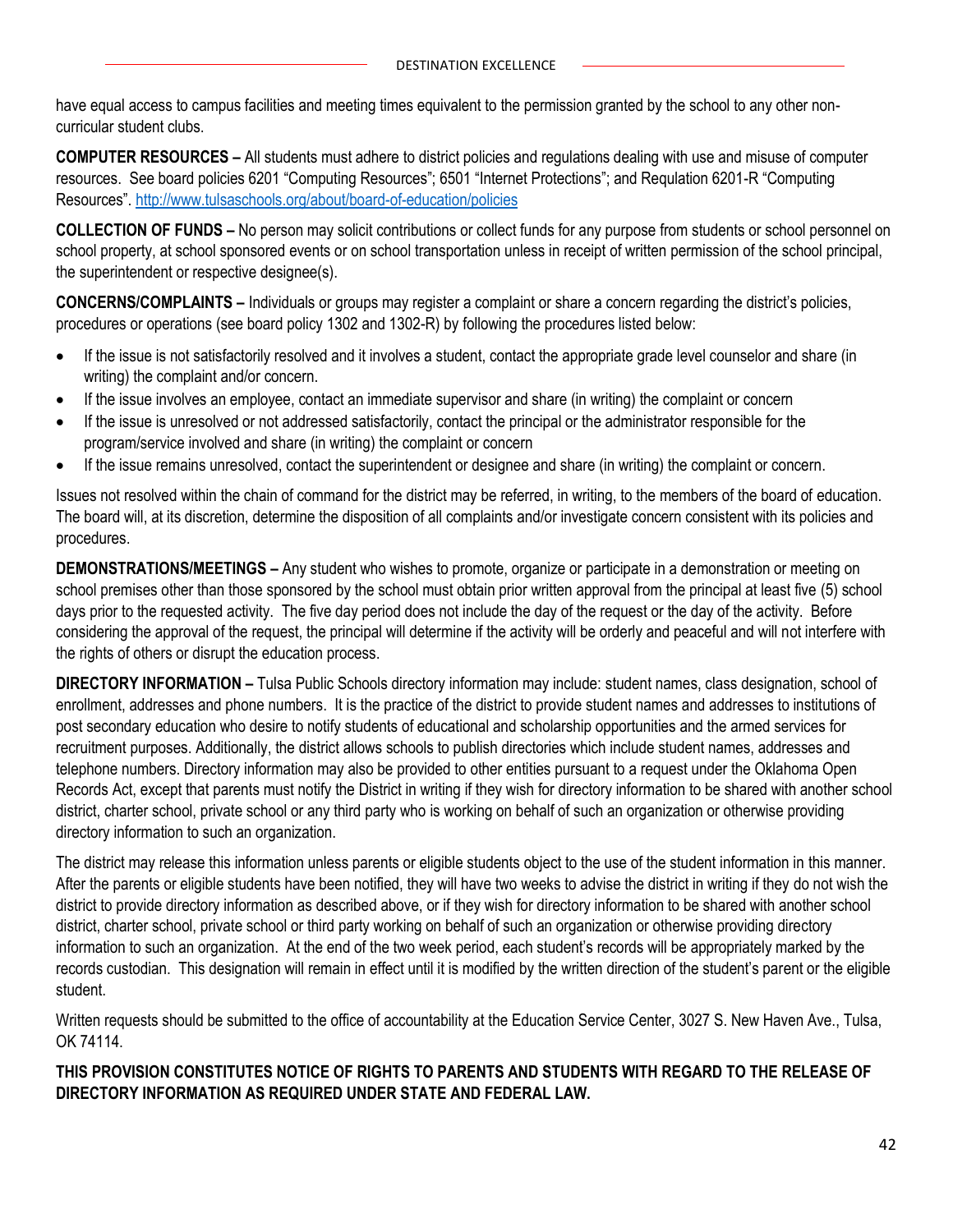**DISCRIMINATION COMPLAINTS (INCLUDING HARASSMENT, RETALIATION AND INTIMIDATION) –** see the related board policies:

- Board Policy 4901: Non-discrimination a[t http://www.tulsaschools.org/about/board-of-education/policies](http://www.tulsaschools.org/about/board-of-education/policies)
- Board Regulation 4901-R: Harassment and Retaliation and Related Complaint Procedures at <http://www.tulsaschools.org/about/board-of-education/policies>

**DISRUPTIVE ACTS AT THE END OF SCHOOL TERM –** Any student who engages in disruptive behavior on or near the last day of school with the obvious intent of avoiding disciplinary action may be suspended for the remainder, if any, of the current school year and into the first semester of the following school year.

**DRESS CODE FOR STUDENTS –** Board of Education Policy 2601 "Student Dress Code" and Regulation 2601-R "Student Dress Code" specify student dress and grooming requirements. A student's individualism in dress or grooming is encouraged within the constraints of reasonable rules and appropriate standards. The board expects each student's attire and grooming to promote a positive, safe and healthy environment within the school.

The board has determined that reasonable regulation of school attire and personal adornment is within its authority and consistent with its responsibility to provide an appropriate environment for learning.

While the board recognizes individual students have right to free expression, that right must be balanced with the board's responsibility to provide a safe, secure and orderly educational environment for all students. The board wishes for each student to accept responsibility for following the rules I Regulation 2601-R "Student Dress Code" and solicits the support of parents/guardians in the enforcement of tis dress code. The superintendent or designee will develop and publish the rules in accordance with this policy. The responsibility of upholding and enforcing this code rests with students, parents/guardians, teachers and principals.

Where there is a judgment to be made, the principal will make the decision in accordance with the site policy within the policy approved by the board. For the full Board Policy 2601, "Student Dress Code", go to [http://www.tulsaschools.org/about/board-of](http://www.tulsaschools.org/about/board-of-education/policies)[education/policies.](http://www.tulsaschools.org/about/board-of-education/policies)

All students in TPS will follow the specific uniform policy for their site. Uniforms will conform to TPS dress code requirements. Variations in grade level or school colors are decided at each site. Principals must approve uniforms for student organizations worn at school.

**EXTRACURRICULAR ACTIVITIES –** Extracurricular activities include, but are not limited to, all school sponsored teams, clubs, organizations, ceremonies, student government, band, athletics and all other school sponsored activities and organizations.

**FAILING A COURSE –** A parent/guardian may request reconsideration of a failing grade by contacting the principal. (See Board Policy 2406)

#### **FERPA (NOTIFICATION OF RIGHTS UNDER FERPA AND PPRA)**

The Family Educational Rights & Privacy Act (FERPA) affords parents and students over 18 years of age ("eligible students") certain rights with respect to the student's education records. This include:

- 1. The right to inspect and review the student's education records within 45 days of the day the school receives a request for access. Parents or eligible students should submit to the school principal (or appropriate school official) a written request that identifies the record(s) they wish to inspect. The school official will make arrangements for access and notify the parent of eligible student of the time and place where the records may be inspected.
- 2. The right to request the amendment of the student's education records that the parent or eligible student believes is inaccurate, misleading or otherwise in violation of the student's privacy rights under FERPA. Parents or eligible students who wish to ask the school to amend a record should write the principal (or appropriate school official), clearly identify the part of the record they want changed and specify why it should be changed. If the school decides not to amend the record as requested by the parent or eligible student, the school will notify the parent or eligible student of the decision and advise them of their right to a hearing regarding the request for amendment. Additional information regarding the hearing procedures will be provided to the parent or eligible student when notified of the right to a hearing.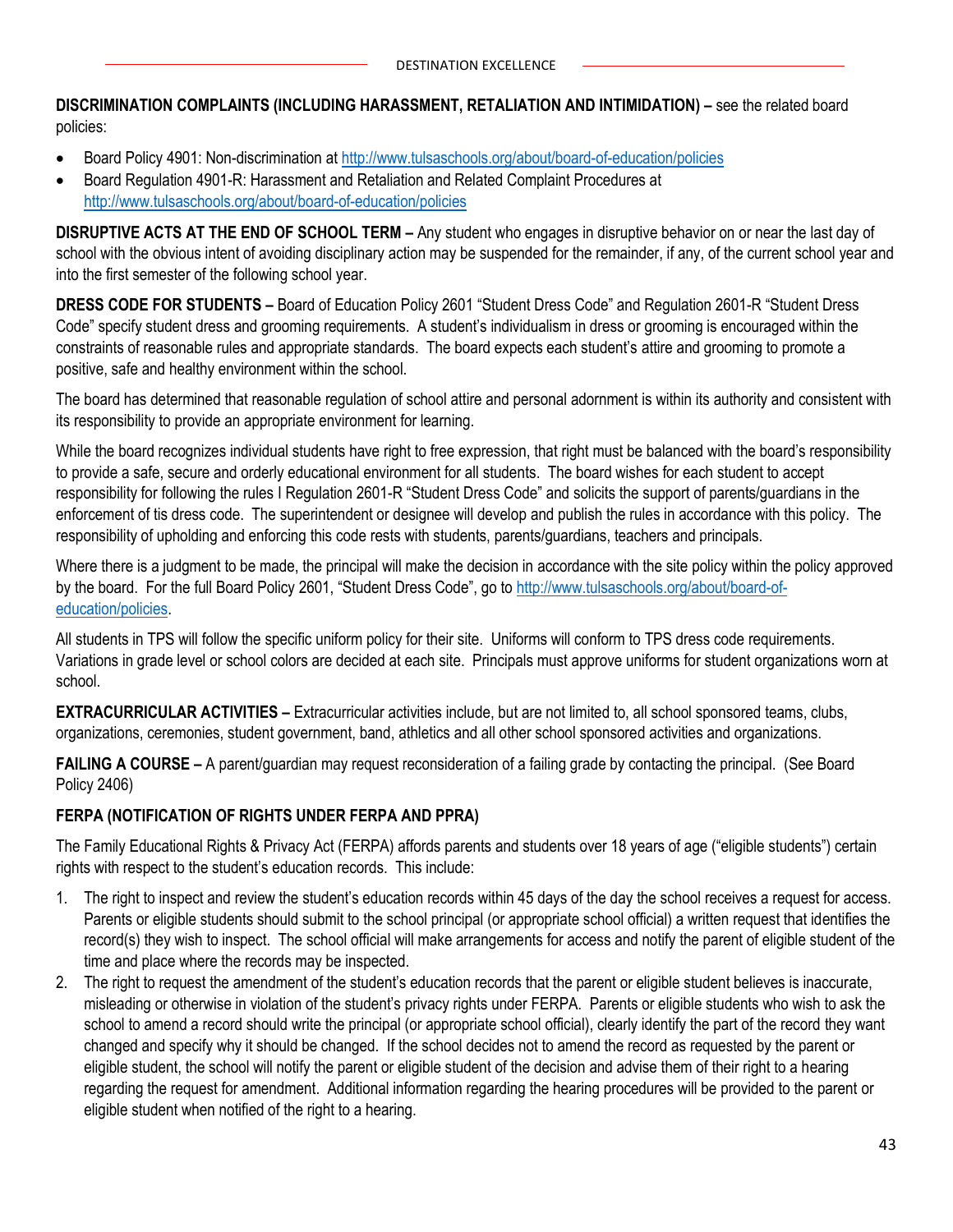- 3. The right to consent to disclosures of personally identifiable information contained in the student's education records, except to the extent that FERPA authorized disclosure without consent. One exception which permits disclosure without consent is disclosure to school officials with legitimate educational interests. A school official is a person employed by the school as an administrator, supervisor, instruction of support staff member (including health or medical staff and law enforcement unit personnel), a person serving on the board of education, a person or company with whom the school has contracted as its agent to provide a service instead of using its own employees or officials (such as an attorney, auditor, medical consultant, or therapist), or a parent or student serving on an official committee, such as a disciplinary or grievance committee or assisting another school official in performing his or her tasks.
	- a. A school official has a legitimate educational interest if the official needs to review an education record in order to fulfill his or her professional responsibility. Upon request, the school discloses education records without consent to officials of another school district in which a student seeks or intends to enroll.
- 4. Additional rights under the Protection of Pupil Rights Amendment (PPRA) afford parents certain rights regarding the administration of surveys, collection and use of information for marketing purposes and certain physical exams. These include the right to:
	- a. Consent before students are required to submit to a survey that concerns one or more of the following protected areas ("protected information survey") if the survey is funded in whole or in part by a program of the U.S. Department of Education:
		- i. Political affiliations or beliefs of the student or student's parent
		- ii. Mental of psychological problems of the student or student's family
		- iii. Sexual behavior or attitudes
		- iv. Illegal, anti-social, self-incriminating, or demeaning behavior
		- v. Critical appraisals of others with whom respondents have close family relationships
		- vi. Legally recognized privileged relationships such as with lawyers, doctors or ministers
		- vii. Religious practices, affiliations, beliefs of the student or parents, or
		- viii. Income, other than as required by law to determine program eligibility
	- b. Receive notice and an opportunity to opt a student out of:
		- i. Any other protected information survey, regardless of funding
		- ii. Any non-emergency, invasive physical exam or screening required as a condition of attendance, administered by the school or its agent and not necessary to protect the immediate health and safety of a student, except for hearing, visions or scoliosis screening, or any physical exam or screening permitted or required under state law
		- iii. Activities involving collection, disclosure, or use of personal information obtained from students for marketing or to sell or otherwise distribute the information to others.
	- c. Inspect, upon request and before administration or use
		- i. Protected information surveys of students
		- ii. Instruments used to collect personal information from students for any of the above marketing, sales or other distribution purposes, and
		- iii. Instructional material used as a part of the educational curriculum
- 5 Parents and eligible students may obtain a copy of the district's student records policy from their building principal or the superintendent's office.
- 6. Parents have the right to file a complaint with the U.S. Department of Education concerning alleged failures by the district to comply with the requirements of FERPA or PPRA. The name and address of the office that administers FERPA and PPRA is: Family Policy Compliance Office, U.S. Department of Education, 400 Maryland Ave. SW, Washington, DC 20202-5901.

**GANG CULTURE –** To maintain the safety of students and staff and to ensure the appropriate learning environment, Tulsa Public Schools will not tolerate behavior which is indicative of the criminal street gang culture. This includes, but is not limited to, gangster style clothing, gangster rap music and gang style language, graffiti or gestures. Tulsa Public Schools recognizes that this criminal street gang culture is dynamic and ever changing and has trained personnel to recognize behavioral indications (i.e. showing certain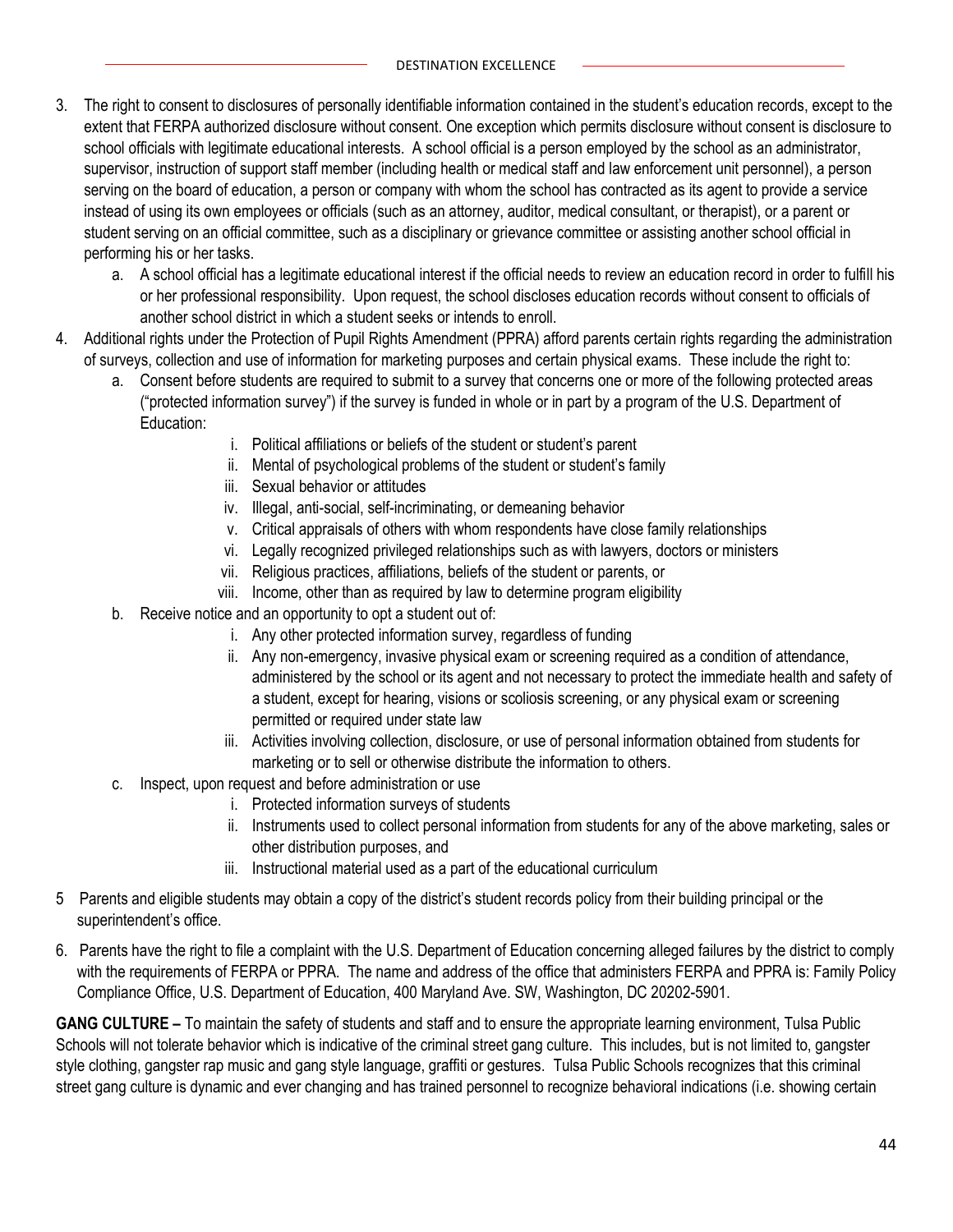colors and certain manners of dress) of this culture. Students participating in such behavior will be counseled and BRP sanctions may be imposed.

Tulsa Public Schools realizes that many of these characteristics may be fashionable with students and the district is not accusing persons exhibiting these behaviors or having gang affiliations. However, these behaviors are known to endanger students and disrupt the learning environment and will not be tolerated.

**HAZING AND INITIATIONS –** Activities that endanger an individual's mental or physical health, which are required for initiation/entrance into any group are prohibited.

#### **INTERNET/COMPUTER NETWORKS ACCEPTABLE USE AND INTERNET SAFETY POLICY**

In order for TPS to ensure students and staff may continue to use its computer network and the internet, all used must take responsibility for appropriate and lawful use. While the school staff will make reasonable efforts to supervise student use of network and internet access, students must cooperate in exercising and promoting responsible use of district computers.

**Personal responsibility –** Each student agrees to follow the rules in this policy and to report any misuse of the network to the person designated by the school for such reporting. Misuse means any violations of this policy or any other use that is not authorized under this policy and has the effect of harming another or his or her property.

**Acceptable uses of network: educational purposes only –** The district is providing access to its computer network and may consult with the person(s) designated by the school to help decide if a use is appropriate.

School use must support education and research and must be consistent with educational objectives. Use of other organizations network or computing resources must comply with the rules appropriate for that network. Transmission of any material in violation of any U.S. or state regulation is prohibited. This includes, but is not limited to, copyrighted material, threatening or obscene material or material protected by trade secret. Use in political lobbying is also prohibited.

**Unacceptable uses of network –** The uses considered unacceptable and which constitute a violation of this policy include:

- 1. **Uses that violate the law or encourage others to violate the law**. Do not transmit offensive or harassing messages; offer for sale or use of any substance, the possession or use of which is prohibited by the school district's student discipline policy; view, transmit or download pornographic materials or material that encourage others to violate the law; intrude into the networks or computers of others; and download or transmit confidential, trade secret information or copyrights materials. Even if materials on the networks are not marked with copyright symbol, the user should assume that all materials are protected unless there is explicit permission on materials to use them.
- **2. Uses that cause harm to others or damage to their property.** For example, do not engage in defamation (harming another's reputation by lies); employ another's password or some other user identifier that misleads message recipients into believing that someone other than the user is communicating or otherwise using his/her access to the network or the internet.
- **3. Uses that jeopardize the security of students and staff access of the computer network or other networks on the internet.**
- **4. Uses that are commercial transactions.** Students may not sell or buy anything over the internet. Students should not give other private information about the user or others, including credit card numbers and social security numbers.

**Etiquette –** An internet user is expected to abide by he generally accepted rules of network etiquette. These include, but are not limited to, the following:

- 1. Be polite. Messages should not be abusive to others. Use appropriate language. No swearing, vulgarities, suggestive, obscene, belligerent or threatening language.
- 2. Avoid language and uses that may be offensive to other users. Do not access to make, distribute or redistribute jokes, stories, or other material based upon slurs or stereotypes relating to race, gender, ethnicity, nationality, religion, disability or sexual orientation.
- 3. Do not assume that a sender of emails is giving his/her permission for the user to forward or redistribute the message to third parties or to give his/her email address to third parties. This should be done only with permission or when the user knows that the individual would have no objection.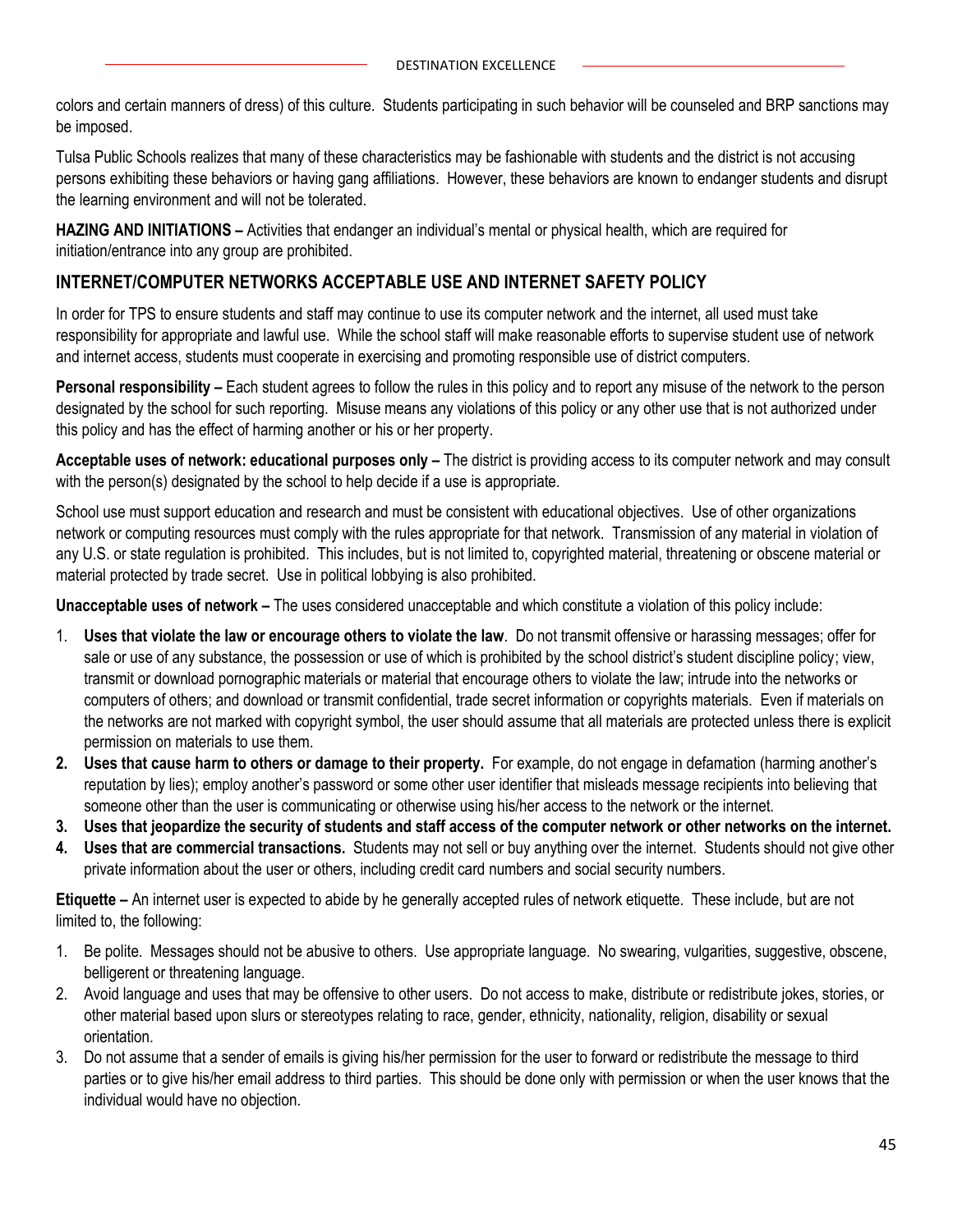- 4. Be considerate when sending attachments with email (where permitted). Be sure the file is not too large to be accommodated by the recipient's system and is in a format the recipient can open.
- 5. Do not reveal personal addresses or phone numbers of students or colleagues.
- 6. Note that electronic mail (email) is not private. People who operate the system have access to all mail. Messages related to or in support of illegal activities may be reported to the authorities.
- 7. Do not use the network in such a way to disrupt the use of the network by other users.
- 8. All communications and information accessible via the network should be assumed to be private property.

**Security –** Security on any computer system is a high priority, especially when the system involves many users. If you feel you have identified a security problem on the network, you must notify a teacher. Do not demonstrate any problems to other users. Do not use another individual's account. Attempts to log in to the internet as a system administrator will result in cancellation of user privileges. Any user identified as a security risk or having a history of problems with other computer systems may be denied access to the internet.

**MEDICATIONS –** Prescription and non-prescription medicines and drugs, over the counter medications and relevant medical equipment and/or supplies must be delivered to the school health clinic in person by the legal custodian (or the legal custodian's designated adult) of the student, unless the medication must be retained by the student for immediate administration.

The legal custodian must complete the form "Administration of Medication" authorizing the medication to be administered. If the legal custodian requests self-administration, the form "Contract for Exception to Self-Administer and Retain Medication on Person" must be completed. These forms are available at any school clinic. Additional information and requirements related to medication administration can be found in board policy 2105, Administering Medication to Students, and board regulation 2105-R, Administering Medications to Students.

#### **Meningococcal disease – Oklahoma state law 70§1210.195 requires dissemination of the following information on meningococcal disease. Source: Communicable Disease Division – Oklahoma State Department of Health**

**What is meningococcal disease?** Meningococcal disease is caused by the bacteria Neisseria meningitides, also called meningococcus. This bacterium can infect the blood and cause septicemia. It can also infect the covering of the brain and spinal cord, causing meningitis.

**How is the disease spread?** Meningococcal disease spreads through direct contact with the saliva or with respiratory droplets from the nose and throat of an infected person.

**Who is a risk of getting this disease?** Some groups of people have a higher risk of meningococcal disease such as first-year college students living in dormitories or new military recruits living in barracks. Other persons at increased risk include household contacts of a person known to have had the disease, immunocompromised people, people without a spleen, and people traveling to parts of the world where meningococcal disease is more common. Exposure to tobacco smoke and having a concurrent upper respiratory infection also increase the risk of meningococcal disease. Infants are at highest risk, but rates decrease after infancy and then increase in adolescence and young adulthood.

**What are the symptoms?** Ten percent or more of people are thought to be carrying Neisseria meningitides in their nose and throat without being ill, which is called "asymptomatic carriage". Of these people, about 1% can develop illness, which may be meningitis or a blood stream infection called septicemia or meningococcemia. As described above, some people can carry the bacteria in their nose and throat without ever becoming ill. Signs of illness may include fever, severe headache, nausea, vomiting and a rash. People who develop meningitis can have fever, intense headache, nausea, vomiting stiff neck and extreme sensitivity to light. It is important to seek care from a health care provider as soon as possible if these symptoms appear. Meningococcal disease has a 15% risk of death if it is not treated properly.

**How soon do the symptoms appear?** Symptoms may appear two to ten days after infection, but usually within three to four days.

**What is the treatment for meningococcal disease?** Antibiotics such as penicillin or a cephalosporin such as ceftriaxone are used to treat meningococcal disease.

**Should people who have been around a person infected with meningococcal disease be treated?** When meningococcal disease occurs in one person, only people who have been in close contact with that person's respiratory secretions are recommended to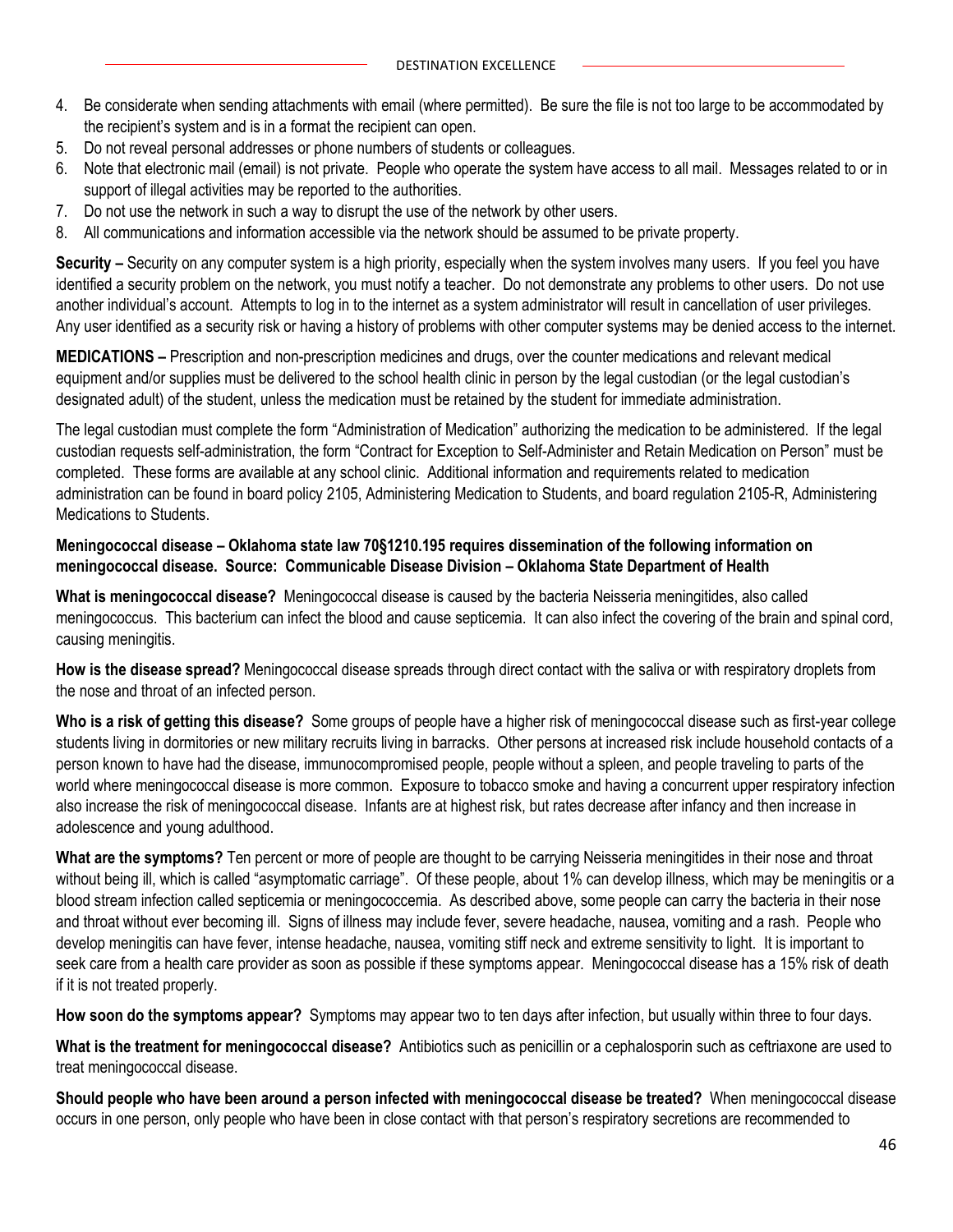receive antibiotics. These include household members, intimate contacts, health care personnel performing mouth-to-mouth resuscitation, day care center playmates, etc. Such people are usually advised to obtain a prescription for a specific antibiotic (rifampin, ciprofloxacin, ceftriaxone or azithromycin) by their physician. The health department will contact the individuals who are recommended to receive antibiotics and advise them of the option to obtain antibiotics. Casual contacts including classmates, coworkers or those in a factory setting are not at increased risk of disease when a single person has meningococcal illness. When clusters or outbreaks occur, the health department may expand the recommendations for which groups need to receive antibiotics to prevent possible spread. Antibiotics do not protect people from future exposure to Neissera meningitides.

**Is there a vaccine to prevent meningococcal disease?** Three types of meningococcal vaccines are available in the United States. They are effective against four of the five most common disease causing types of meningococcal disease: A, C, Y and W-135. An additional vaccine is now available that protects against serogroup B, but is currently only licensed for high-risk children over ten years of age. Consult with your health care provider or the local health department about receiving the vaccine.

**MOTOR VEHICLES ON SCHOOL GROUNDS –** Each school principal has the responsibility of establishing motor vehicle regulations according to the needs of the school. Students in violation may have their school parking privileges revoked and may be subject to suspension. A principal's decision to limit or revoke parking privileges is final and may not be appealed.

**NOTICE REGARDING H.B. 1775:** As required by Oklahoma Administrative Code 210:10-1-23(g), parents and legal guardians are expressly notified of their rights under Okla. Stat. tit. 70, §24-157 and Oklahoma Administrative Code 210:10-1-23, prohibiting "discrimination on the basis of race or sex in the form of bias, stereotyping, scapegoating, classification, or the categorical assignment of traits, morals, values, or characteristics based solely on race or sex. Public schools in this state shall be prohibited from engaging in race or sex-based discriminatory acts by utilizing these methods, which result in treating individuals differently on the basis of race or sex or the creation of a hostile environment." Any individual who alleges a violation of Oklahoma Stat. tit. 70, §24-157 or Oklahoma Administrative Code 210:10-1-23 and wishes to file a complaint with the district must do so by contacting the Executive Director of Student and Family Services at HB1775complaints@tulsaschools.org, 918-746-6287.

**PARENTS RIGHTS IN SPECIAL EDUCATION –** Parents/guardians of children with disabilities are entitled to protections under the Individuals with Disabilities Education Act (IDEA) and/or Section 504 of the Rehabilitation Act/Title II of the Americans with Disabilities Act before the district may change the student's educational placement for disciplinary reasons. For specific information explaining these procedural protections under IDEA, consult the handout entitled "Parents Rights in Special Education: Notice of Procedural Safeguards", copies of which are available at school sites at no charge. For specific information explaining procedural protections under Section 504 and Title II, consult the handout entitled "Section 504 of the Rehabilitation Act of 1973/Title II of the Americans with Disabilities Act Information and Procedural Safeguards", copies of which are also available at all school sites without charge. Contact the TPS Exceptional Student Services department at the Education Service Center, 918-746-6800 with questions or for additional information.

**PUBLIC OFFICE/POLITICAL CAMPAIGNS –** Distribution on school premises of literature of commercial advertising advocating the nomination or election of any person for public office is expressly prohibited.

**RETENTION AND PROMOTION –** See policy 2406 at<http://www.tulsaschools.org/about/board-of-education/policies>

**SEARCHES - Search of school property –** All school property (lockers, desks, etc.) assigned to students is the property of Tulsa Public Schools. The student is given a temporary right to use the property which may be revoked at any time.

School property may not be used to store contraband or other prohibited materials, objects, etc. that are in violation of school rules. The school principal or designee may at his/her discretion authorize the search of any school property without the permission of the student or the presence of the student. Students have no expectation of privacy as to lockers, desks or other school property temporarily assigned for their personal use. School personnel may remove from lockers or desks any articles that are prohibited at school or could be used to interfere with or disrupt the educational process.

No person attending a school sponsored event may conceal on his/her person, in a purse, handbag, etc. any weapon, narcotic, dangerous drug, alcohol, or any other substance or object that is in violation of local or state ordinances or school rules.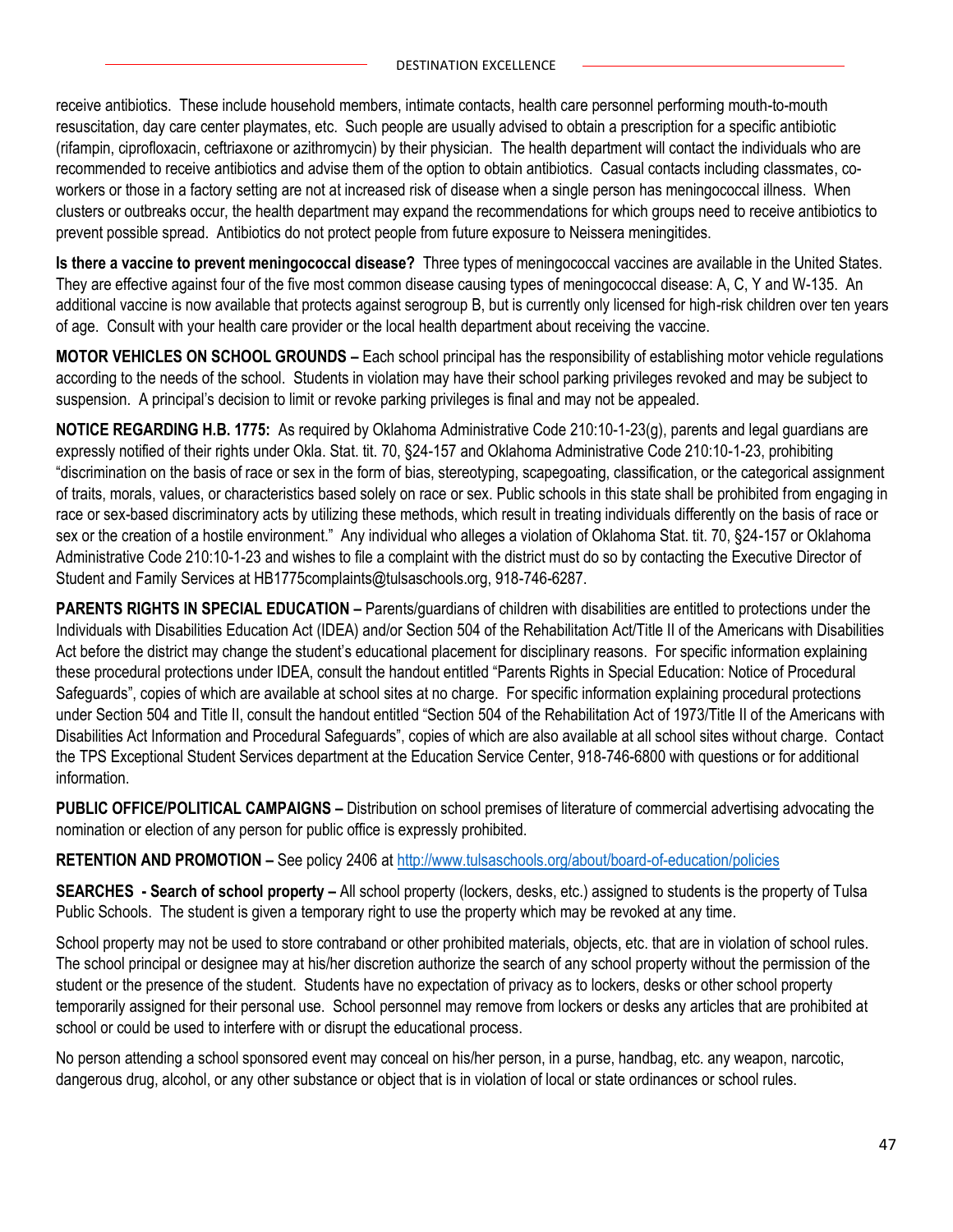**Search of student's person/possessions –** Any individual entering a TPS facility may be subjected to scans by either walk through or hand held metal detectors. *As set out below, the school principal or designee may also authorize the search of a student's person or personal property and seize prohibited, illegal or harmful items in the student's possession.* Except for a metal detector search, there must be a reasonable suspicion by school authorities to believe the student is in possession of an item, the possession of which constitutes a crime or a school rule or board policy violation.

Procedures regarding searches other than those conducted by use of a metal detector are as follows: The student must be told, prior to the search, what item or substance is being sought. The search must be done in a manner that avoids undue humiliation to the student.

The search of a student's person must be conducted by a person of the same gender as the person being searched and should normally be witnessed by at least one other authorized person, said person to be of the same gender, if practical. Under no circumstances shall a strip search be conducted.

**SMOKING/TOBACCO/E-CIGARETTES –** All Tulsa Public Schools facilities are tobacco and smoke free. Tobacco use by students or staff is strictly prohibited. It is against Oklahoma state law 37-600.4A for persons under the age of 18 to possess tobacco or tobacco products. Student smoking or in possession of tobacco will be subject to discipline procedures by the school and fines by the State of Oklahoma ABLE Commission. Smoking means the carrying by a person or having access to a lighted cigar, cigarette, pipe or other smoking article. Smoking also includes using products which mimic or simulate smoking behavior, regardless of whether such products actually contain tobacco. This prohibition includes but is not limited to e-cigarettes, personal vaporizers and electronic nicotine delivery systems. See related board policies 2108 and 4402.

**STUDENT DISTRIBUTION OF WRITTEN MATERIALS IN SCHOOL –** Distribution of written materials by students in school facilities is governed by board policy 2604 and regulation 2604-R.

#### **SUSPENSIONS**

**Suspensions applied during remote learning and virtual academy will be reviewed by the Director of Student Advocacy upon determination of continued supports for suspended students.**

**Homebased instruction –** Suspended students who are provided with home based instruction will receive support for core academic courses only. Accordingly, this support will not include honors courses, advanced placement or international baccalaureate courses.

**Suspension for students with disabilities; disciplinary removal of students with disabilities under the Individuals with Disabilities Education Act (IDEA) and Section 504 of the Rehabilitation Act/Title II of the Americans with Disabilities Act –** The term "disciplinary removal" refers to every out of school suspension and any other disciplinary consequence that changes the educational placement of a student with a disability.

The district may implement a disciplinary removal of a student with a disability from the student's current educational placement for up to 10 consecutive or cumulative school days in a school year for any violation of school policies, rules or regulations to the same extent that it would implement the removal of any other student for the same violation.

The district may implement a disciplinary removal of a student with a disability from the student's current educational placement beyond 10 days cumulative or consecutive in any school year in the same manner it disciplines other students for behavior that is not a manifestation of the student's disability. The building principal or designee will determine the number of days of disciplinary removal to be imposed and implements for a violation of school policies, rules or regulations. **Special education services must be provided to the student for the duration of the suspension beginning the eleventh day as determined by the IEP team.**

**Homework policy –** It is the parent/guardian's responsibility to secure homework assignments for students who are suspended. An education plan for each student suspended for six (6) days or more is required by board policy 2619, Student Suspension, [www.tulsaschools.org](http://www.tulsaschools.org/) and Oklahoma State Law 70-24-101-3 except as to suspensions involving firearms.

**Off-campus conduct –** The school principal or designee may suspend a student based upon off-campus conduct by the student when the principal/designee concludes that the off-campus conduct indicates that the student's continued attendance would have an adverse impact on order, discipline or the educational process at the school.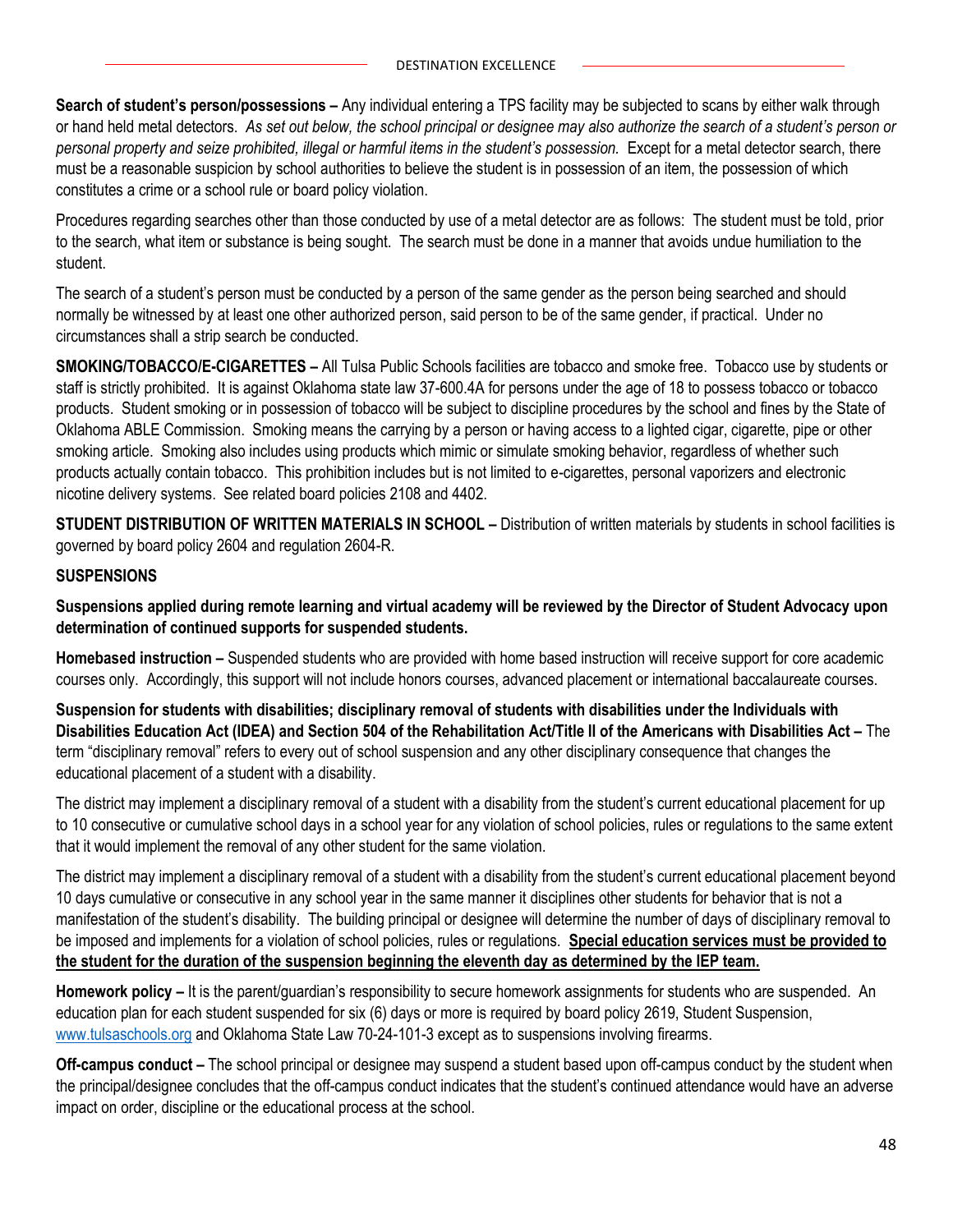**VIOLENT BEHAVIOR** – Tulsa Public Schools is committed to providing a safe and orderly learning environment for all students and will not tolerate behavior which is dangerous or disruptive to the learning process. Any student exhibiting violent behavior on school property or at a school function may be subject to immediate suspension pending an investigation of the incident. Additionally, the student may be subject to prosecution by law enforcement authorities.

#### **WIRELESS ELECTRONIC TELECOMMUNICATION DEVICES/CELL PHONES (hereinafter called electronic devices) AND ALL ACCESSORIES (INCLUDING HEADPHONES AND MP3 PLAYERS)**

The following rules apply to the use of electronic devices, including, but not limited to cellular telephones, personal digital assistants or other approved or unapproved electronic devices.

#### **Elementary, middle and junior high school:**

- Students are prohibited from using electronic devices during the academic school day including passing periods and lunch periods whether inside or outside the building unless expressly approved by the principal or designee
- During school hours, electronic devices must be in a student's locker, or if on the student's person it must be turned off at all times**;**  including but not limited to, purses, pockets and backpacks.
- In order to avoid disruption of the educational process, all electronic devices placed in lockers must be turned off

#### **High school:**

- Students may use their electronic device during the lunch hour
- Students may use their electronic device during passing periods
- Students are prohibited from using their electronic device in the classroom
- With prior written administrative approval, teachers may incorporate classroom activities that use electronic devices
- Students using their electronic device in areas prohibited will have their electronic device immediately confiscated

**NOTE:** If the electronic device is used to disrupt the learning environment or compromise the safety of the school, the student may be disciplined under other categories in the Behavior Response Plan as appropriate. While the use of electronic devices by students is allowed subject to these rules, students may not take, store or transmit a photo, record video or record the voice of an individual without prior consent. In no event may student take pictures or record video or other images in restrooms, locker rooms, changing rooms, nurse's offices or other locations where students and staff have a reasonable expectation of privacy. Students may not use electronic devices to exploit personal information or compromise the integrity of educational programs. The possession or transmission of pornographic material on school property is strictly prohibited and is subject to both administrative and criminal sanctions.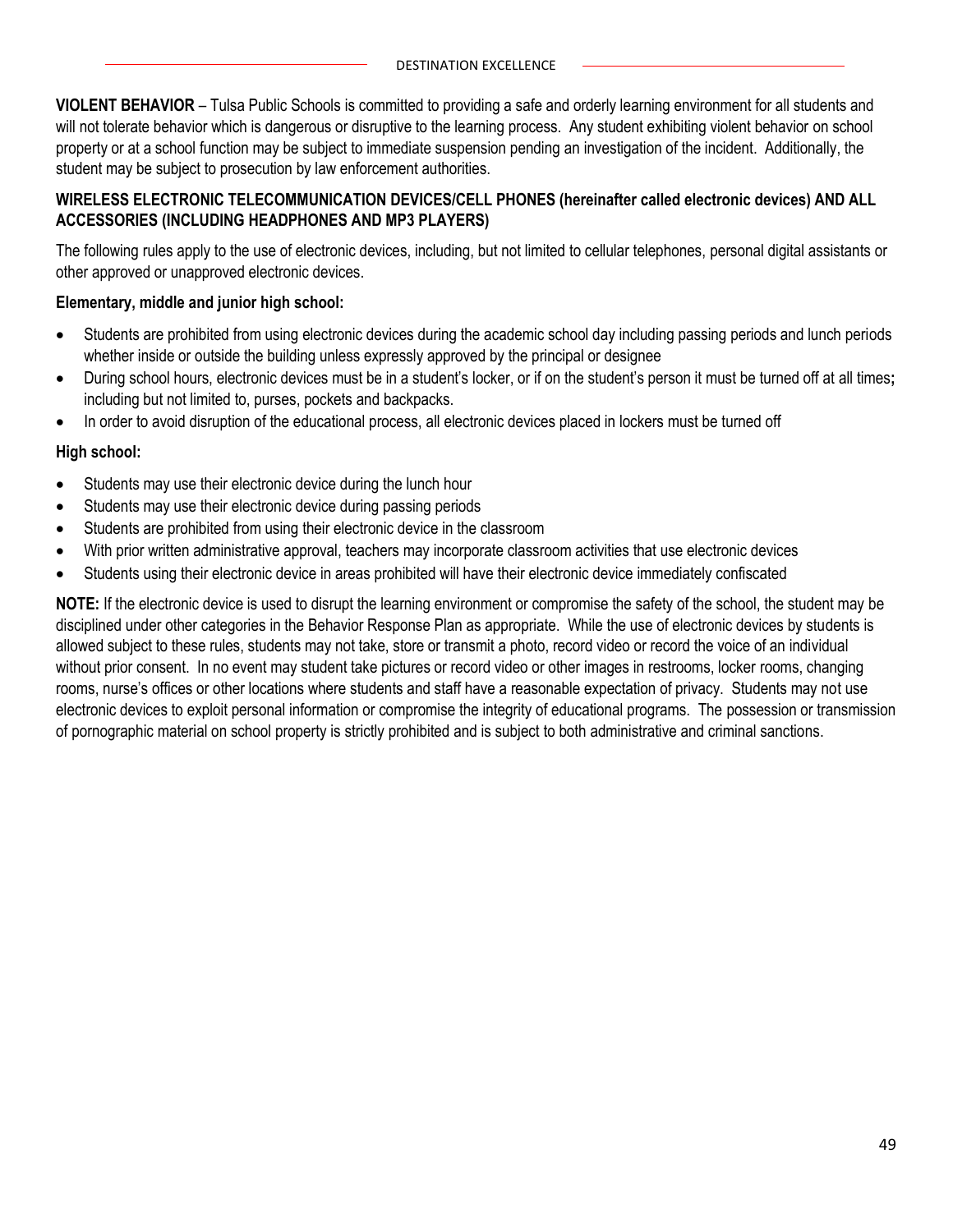## **Important Contacts**

| Alternative Education                      | 918-833-8376 | <b>Facilities Rental</b>                                | 918-746-6534 |
|--------------------------------------------|--------------|---------------------------------------------------------|--------------|
| Appeals (suspensions/bans)                 | 918-746-6457 | <b>Fine Arts</b>                                        | 918-925-1127 |
| Athletics/Activities                       | 918-746-6453 | <b>Foundation for Tulsa Schools</b>                     | 918-746-6600 |
| Attendance Boundaries/Residency            |              | <b>Health and Wellness Services</b>                     | 918-746-6364 |
| Information                                | 918-746-7500 | <b>Homeless Education</b>                               | 918-746-6247 |
| Before and After Care                      | 918-833-9570 | Instructional Leadership Directors                      | 918-746-6401 |
| Bond Projects/Energy Management            | 918-746-6884 |                                                         | 918-746-6607 |
| Calendars-Office of Accountability         | 918-746-6214 |                                                         | 918-746-6785 |
| <b>Campus Police Department</b>            | 918-480-SAFE | Indian Education Office                                 | 918-833-8360 |
| <b>Child Nutrition</b>                     | 918-833-8670 | Library and Media Services                              | 918-925-1100 |
| <b>Child Nutrition-Family Applications</b> | 918-833-8674 | <b>Parent Resource Center</b>                           | 918-746-9665 |
| <b>College and Career Readiness</b>        | 918-746-6509 | <b>School Safety</b>                                    | 918-480-SAFE |
| Communications                             | 918-746-6298 | Spanish Interpreter                                     | 918-746-6701 |
| Compliance-Employee/Student                |              |                                                         | 918-746-6112 |
| Legal Issues                               | 918-746-6147 | <b>Special Education Records</b>                        | 918-746-6425 |
| Concerns/Complaints                        | 918-746-6287 | <b>Student and Family Support Services</b>              | 918-746-6329 |
| <b>Counseling/Student Services</b>         |              | <b>Student Records/Transcripts</b>                      | 918-746-7500 |
| Elementary                                 | 918-746-6287 | <b>Social Services</b>                                  | 918-746-6307 |
| <b>Counseling/Student Services</b>         |              | <b>Talent Management</b>                                | 918-746-7569 |
| Middle/High School                         | 918-746-7535 | <b>Transfers-Elementary</b>                             | 918-746-6335 |
| <b>Crisis Support</b>                      | 918-746-6322 | Transfers-Middle/High                                   | 918-746-6823 |
| Crossing Guards (City of Tulsa)            | 918-591-4283 | <b>Transportations Customer Service</b>                 | 918-833-8100 |
| Curriculum and Instruction                 | 918-925-1130 | Truancy Information                                     | 918-746-6296 |
| <b>Discipline Review</b>                   | 918-746-6457 | Virtual Academy                                         | 918-746-8821 |
| Discrimination/Retaliation Complaints      | 918-746-6985 |                                                         |              |
| <b>Education Service Center</b>            | 918-746-6800 |                                                         |              |
| <b>Enrollment Information</b>              | 918-746-7500 | *During the school year, Education Service Center hours |              |
| <b>Exceptional Student Support</b>         |              | are from 8:00 a.m. - 4:30 p.m., Monday through Friday   |              |
| (Special Education)                        | 918-746-6376 |                                                         |              |

\*Enrollment Center hours are from 8:00 a.m. -4:00 p.m.

Please arrive by 3:00 for new student enrollment.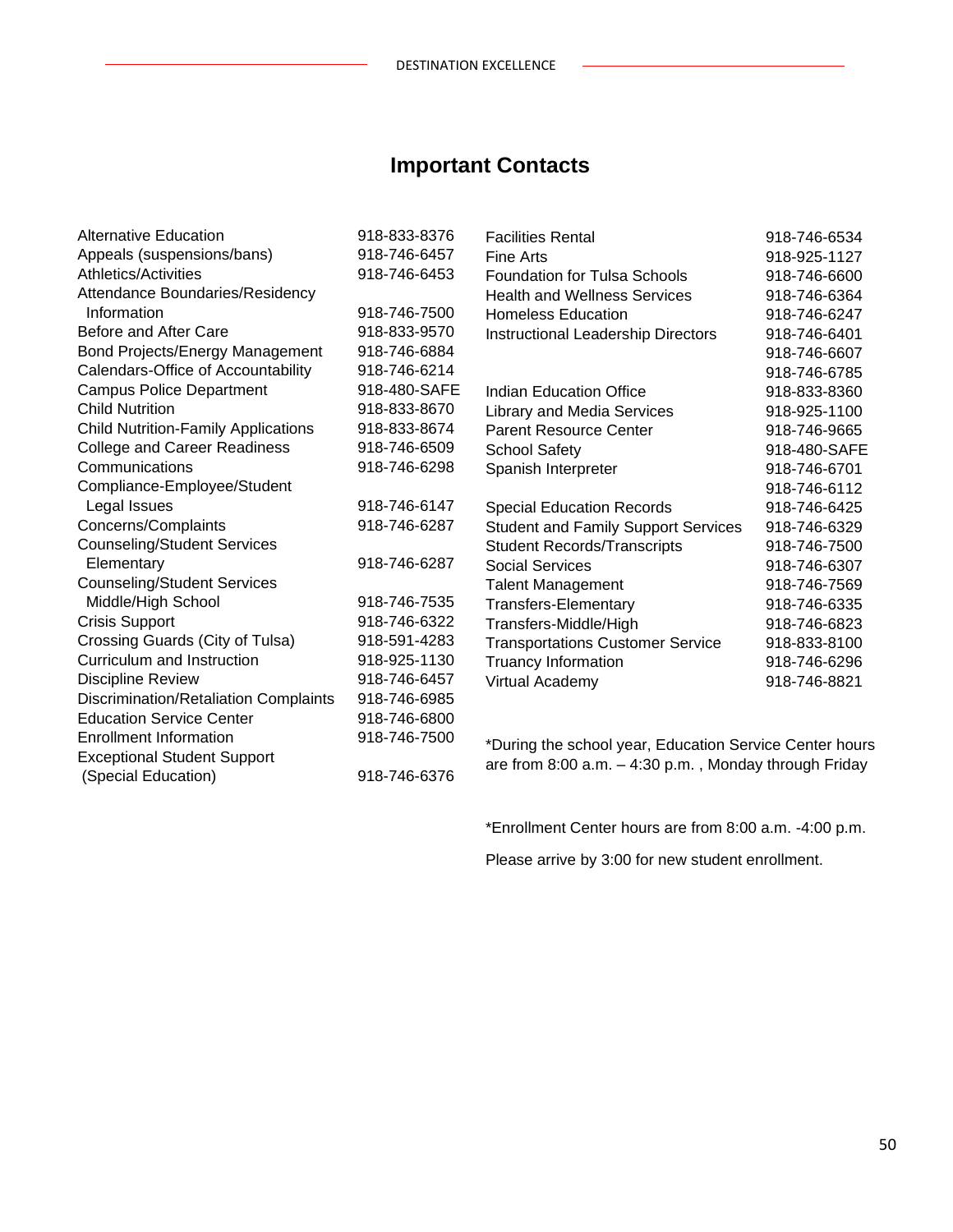## Leadership Team

Superintendent Deborah A. Gist Deputy Superintendent **Paula Shannon** Chief Innovation Officer **Andrea Castaneda** General Counsel **General** Counsel Chief Information and Analytics Officer Joe Jennings Chief Talent and Equity Officer **Devin Fletcher** Devin Fletcher Chief Learning Officer **Ebony Johnson Chief Operations Officer Chief Chief Operations Officer** Jorge Robles Instructional Leadership Director **Estella Bitson** Instructional Leadership Director **Constructional Leadership Director** Jennifer Gripado Instructional Leadership Director **Access 12 and 13 and 13 and 13 and 13 and 13 and 13 and 13 and 13 and 13 and 13 and 13 and 13 and 13 and 13 and 13 and 13 and 13 and 13 and 13 and 13 and 13 and 13 and 13 and 13 and 13 an** Instructional Leadership Director **Phyllis Lovett** Instructional Leadership Director Robert Schornick Instructional Leadership Director Stacey Vinson